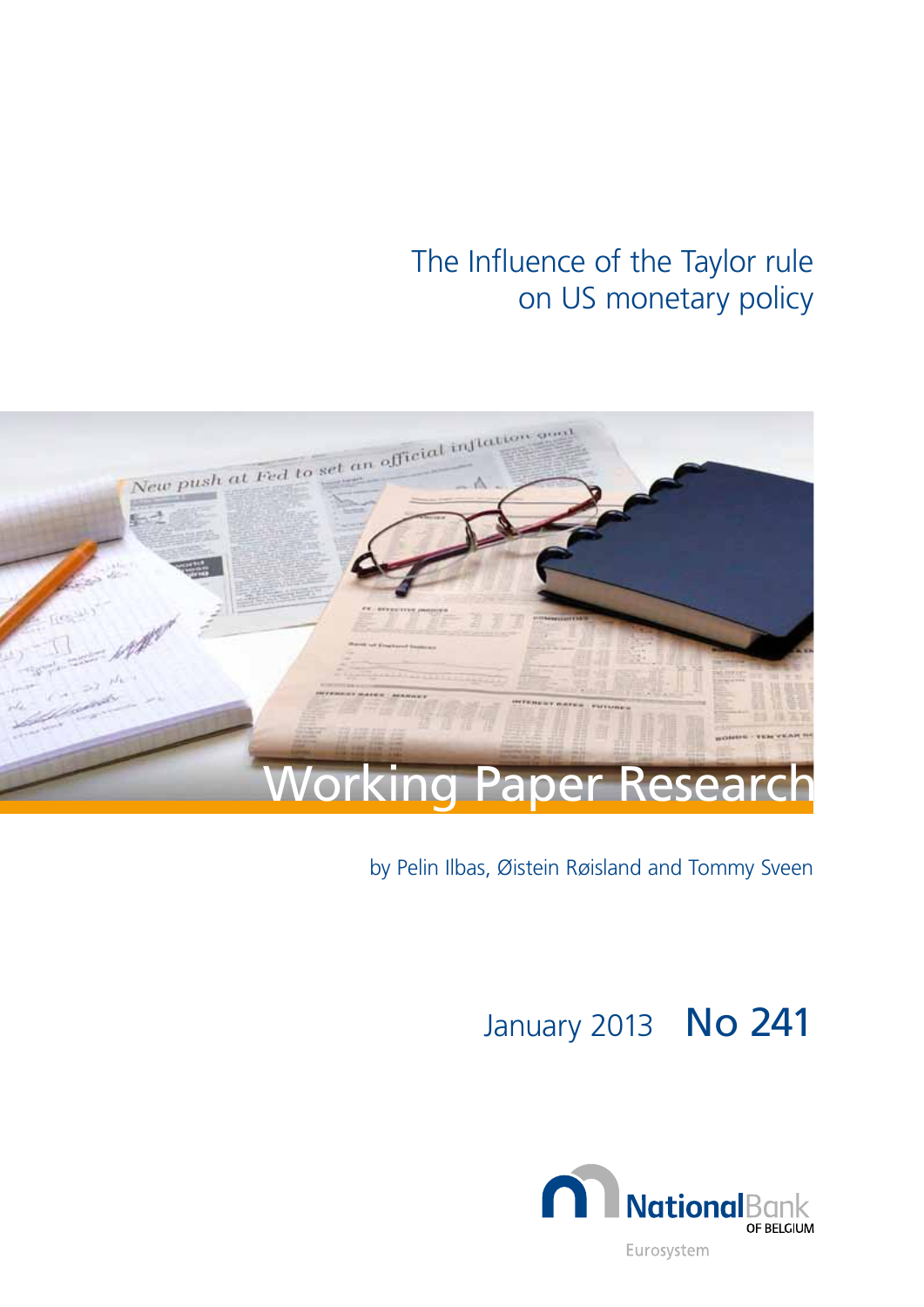#### **Editorial Director**

Jan Smets, Member of the Board of Directors of the National Bank of Belgium

#### **Statement of purpose:**

The purpose of these working papers is to promote the circulation of research results (Research Series) and analytical studies (Documents Series) made within the National Bank of Belgium or presented by external economists in seminars, conferences and conventions organised by the Bank. The aim is therefore to provide a platform for discussion. The opinions expressed are strictly those of the authors and do not necessarily reflect the views of the National Bank of Belgium.

#### **Orders**

For orders and information on subscriptions and reductions: National Bank of Belgium, Documentation - Publications service, boulevard de Berlaimont 14, 1000 Brussels

Tel +32 2 221 20 33 - Fax +32 2 21 30 42

The Working Papers are available on the website of the Bank: http://www.nbb.be

#### © National Bank of Belgium, Brussels

All rights reserved. Reproduction for educational and non-commercial purposes is permitted provided that the source is acknowledged.

ISSN: 1375-680X (print) ISSN: 1784-2476 (online)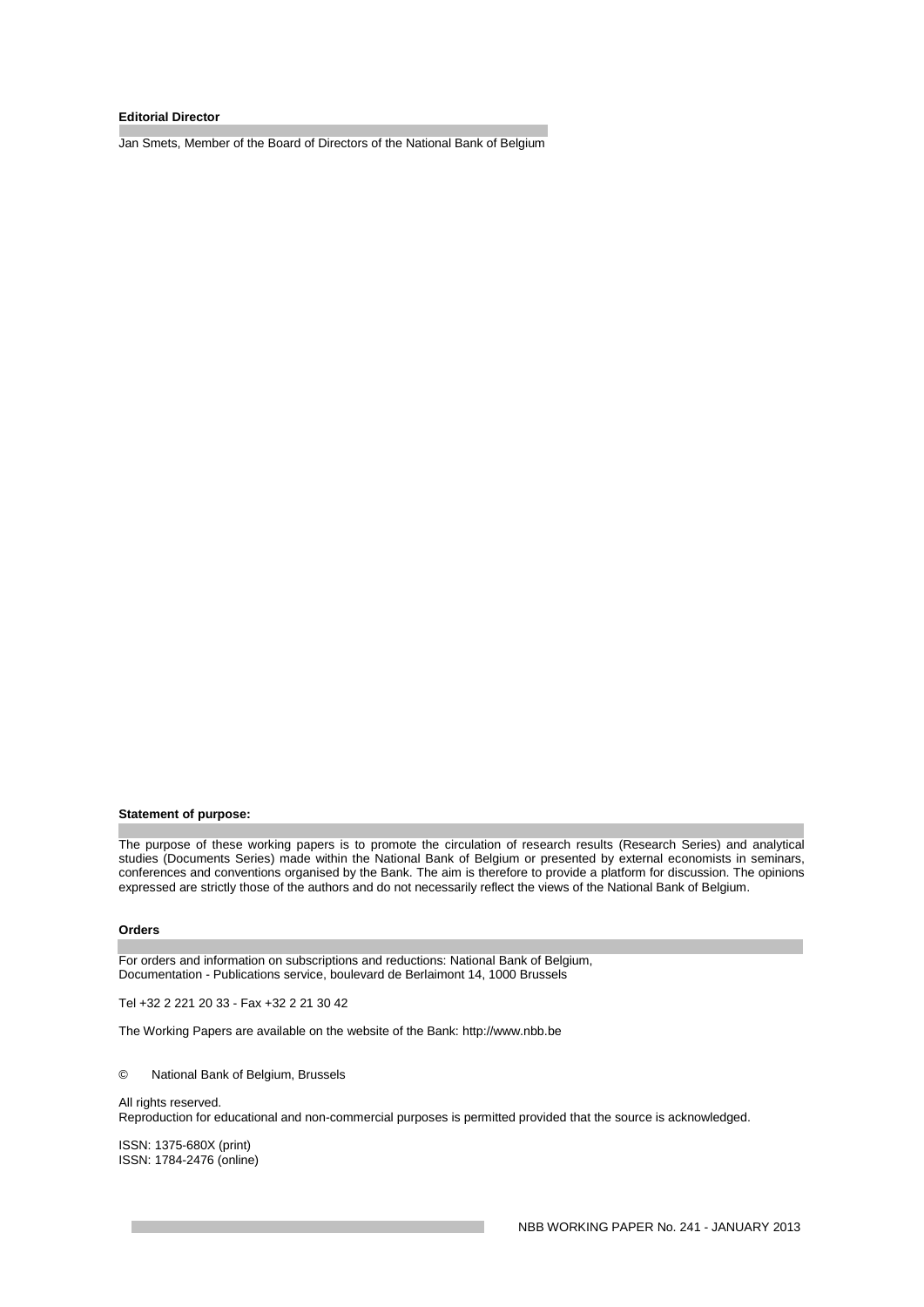## **Abstract**

We analyze the influence of the Taylor rule on US monetary policy by estimating the policy preferences of the Fed within a DSGE framework. The policy preferences are represented by a standard loss function, extended with a term that represents the degree of reluctance to letting the interest rate deviate from the Taylor rule. The empirical support for the presence of a Taylor rule term in the policy preferences is strong and robust to alternative specifications of the loss function. Analyzing the Fed's monetary policy in the period 2001-2006, we find no support for a decreased weight on the Taylor rule, contrary to what has been argued in the literature. The large deviations from the Taylor rule in this period are due to large, negative demand-side shocks, and represent optimal deviations for a given weight on the Taylor rule.

Keywords: optimal monetary policy, simple rules, central bank preferences. JEL Classification: E42, E52, E58, E61, E65.

## **Corresponding authors:**

Pelin Ilbas, NBB, Research Department, e-mail: pelin.ilbas@nbb.be Øistein Røisland, Norges Bank, e-mail: oistein.roisland@norges-bank.no Tommy Sveen, BI Norwegian Business School, e-mail: tommy.sveen@bi.no

We thank Raf Wouters, David de Antonio Liedo, Gregory de Walque, Jef Boeckx, Nicolas Groshenny, Alejandro Justiniano and Dan Thornton for helpful suggestions and comments.

The views expressed in this paper are those of the authors and do not necessarily reflect the views of the National Bank of Belgium, the Norges Bank and the BI Norwegian Business School.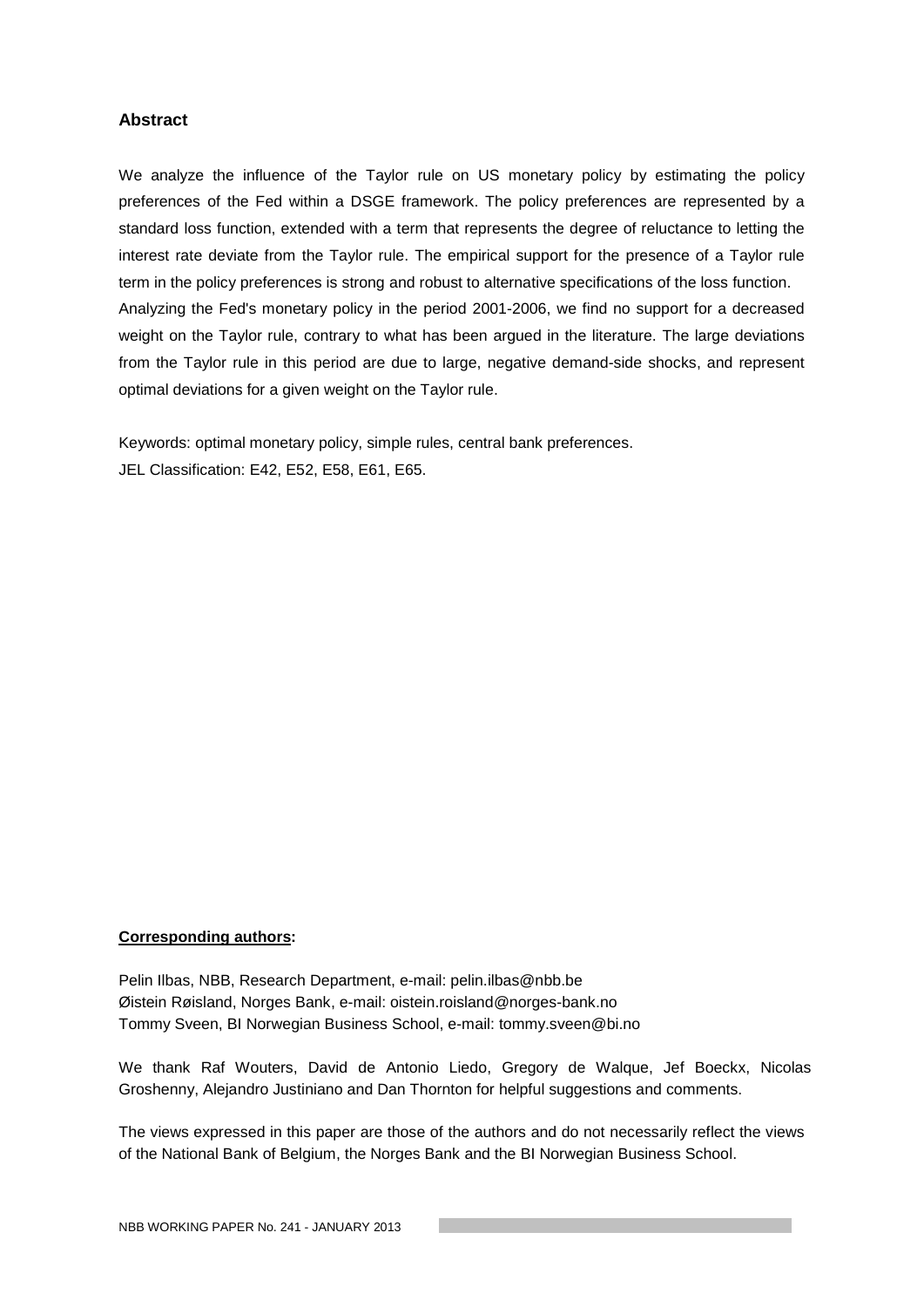## **TABLE OF CONTENTS**

| 1.  |                                                                                            |  |
|-----|--------------------------------------------------------------------------------------------|--|
| 2.  |                                                                                            |  |
| 2.1 |                                                                                            |  |
| 2.2 |                                                                                            |  |
| 2.3 |                                                                                            |  |
|     |                                                                                            |  |
|     |                                                                                            |  |
|     |                                                                                            |  |
| 3.  |                                                                                            |  |
| 4.  |                                                                                            |  |
| 4.1 |                                                                                            |  |
| 4.2 | How Strong is the Empirical Evidence in Favor of the Taylor Rule in the Loss Function?  13 |  |
| 4.3 |                                                                                            |  |
|     | 4.3.1 Replacing the interest rate smoothing term by the interest rate level 14             |  |
|     |                                                                                            |  |
|     |                                                                                            |  |
|     |                                                                                            |  |
| 4.4 |                                                                                            |  |
| 5.  |                                                                                            |  |
|     |                                                                                            |  |
|     |                                                                                            |  |
|     |                                                                                            |  |
|     |                                                                                            |  |
|     |                                                                                            |  |

**Contract Contract**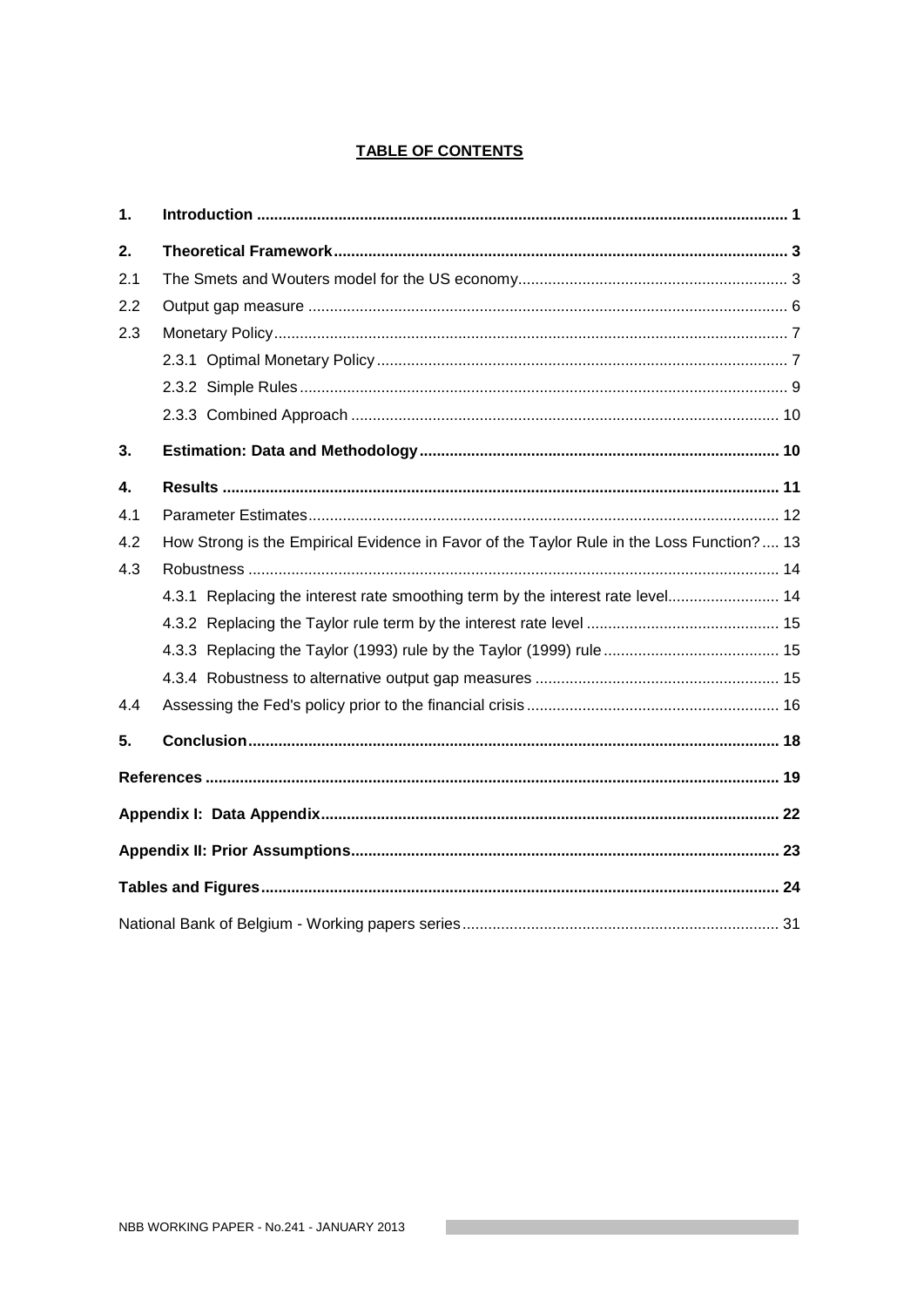## 1 Introduction

The Taylor rule has undoubtedly influenced the debate about monetary policy during the last 20 years. But has it also influenced actual monetary policy? According to the survey by Kahn (2012), the answer seems to be 'yes'. The transcripts from the Federal Open Market Committee (FOMC) meetings include several references to the Taylor rule. For example, at the FOMC meeting in January 31-February 1 1995, where the Greenbook suggested a 150 basis points increase of the Federal funds rate to 7 percent, FOMC member Janet Yellen expressed the following concern: "I do not disagree with the Greenbook strategy. But the Taylor rule and other rules. . . call for a rate in the 5 percent range, which is where we already are. Therefore, I am not imagining another 150 basis points".<sup>1</sup> Similar references to the Taylor rule can also be found from policy meetings in other central banks.<sup>2</sup>

However, the fact that the Taylor rule has been referred to in the policy meetings does not necessarily imply that it has had a significant influence on the decisions. One way to analyze the importance of the Taylor rule is simply to consider the correlation between the (original) Taylor rule and the actual Federal Fundís Rate. Based on this approach, Taylor (2012) argues that the Fed followed the Taylor rule quite closely until around 2003. After that, Taylor argues that the Fed abandoned the Taylor rule around 2003 and moved to a more discretionary monetary policy. Some observers see the large deviation from the Taylor rule in the period 2003 - 2006 as a policy mistake contributing to the build-up of financial imbalances and the subsequent crisis.

Instead of simply comparing the original Taylor rule with the actual interest rate, another common approach is to estimate more general specifications of the Taylor rule, e.g., by including the lagged interest rate and forward-looking terms. Clarida, Galì and Gertler (2000) showed that the Fedís policy during the Volcker-Greenspan period can be represented well by a forwardlooking Taylor rule. Moreover, Bernanke (2010) replied to Taylor's critique about the large deviations from the Taylor rule prior to the financial crisis by showing that a forward-looking Taylor rule would have implied an interest rate closer to the actual one. Similarly, Clarida  $(2012)$  argues that the Fed's policy during  $2003 - 2005$  was consistent with his specification of a forward-looking Taylor rule, where he uses ináation expectations derived from ináation linked bonds. However, the fact that monetary policy can be represented by an (estimated or calibrated) interest rate rule does not necessarily mean that the central bank follows a rule-based policy. Also a purely discretionary policy can be characterized by an interest rate "rule". As demonstrated by Jensen (2011), one should be careful when interpreting estimated interest rate rules, both as evidence of rule-based behavior and when investigating equilibrium determinacy.

Following a simple policy rule mechanically is both unrealistic and undesirable. This point is also recognized by proponents of rule-based policy, who recommend that one should deviate from the rule when one has information that justifies deviations. With the premise that a rule

 $1$ Quote taken from Kahn (2012). Kahn notes that, "[a]s it turned out at the meeting, the federal funds rate target was raised 50 basis points to 6 percent, where it stayed until July 1995 when it was cut to 5 $\frac{3}{4}$  percent."

 $2$ For example, the Vice-Governor at the Riksbank, Lasse Öberg, expressed on the monetary policy meeting December 14, 2010: "With GDP growth of over 5 per cent, more or less normal resource utilisation, and inflation and inflation expectations at around 2 per cent, it feels slightly uncomfortable to have a repo rate of 1.25 per cent. A traditional Taylor rule would in the present situation result in a repo rate of 3 to 4 per cent."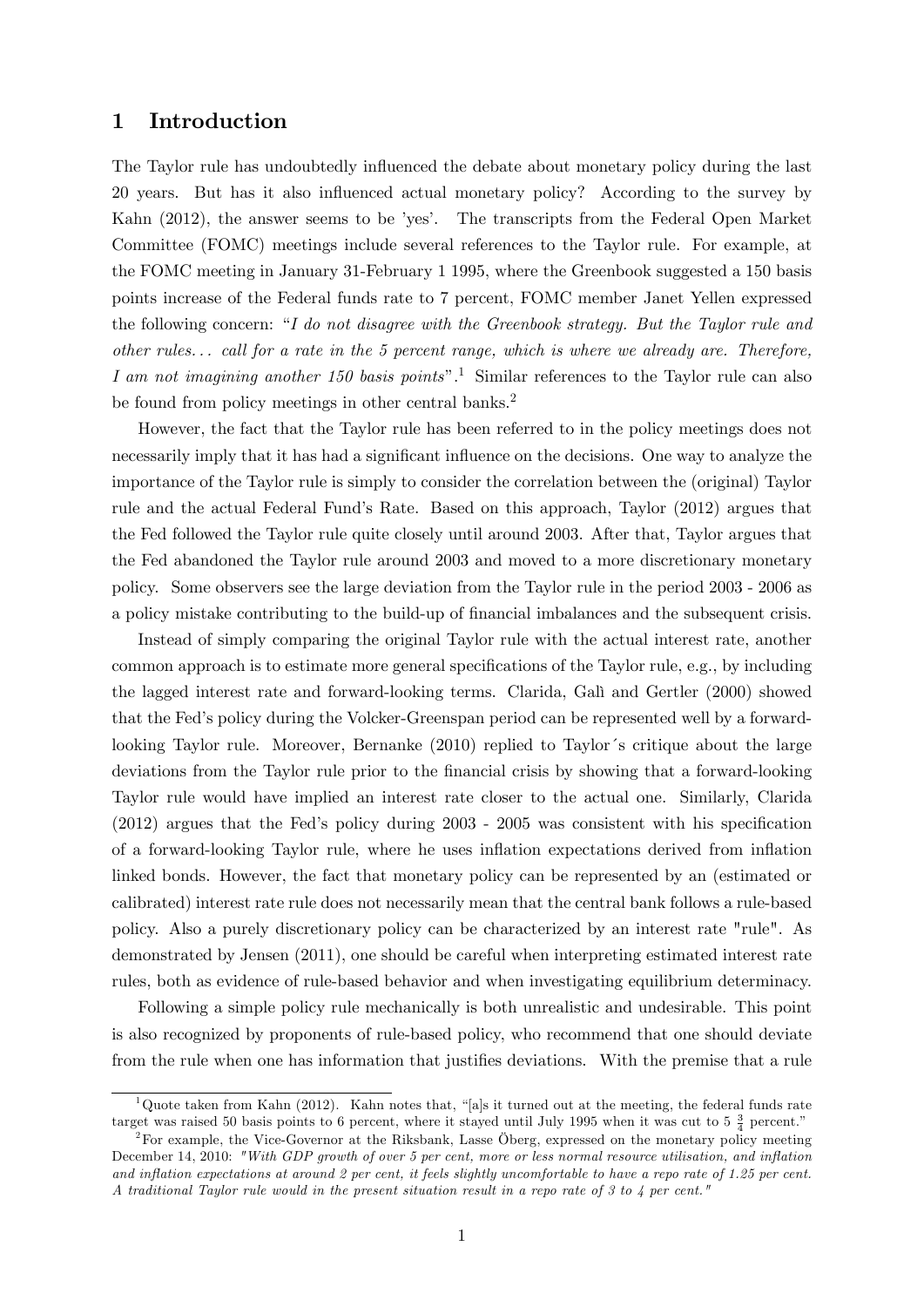should be a guideline, but not a straitjacket, the question is when there are good reasons to deviate from the rule. Obviously, this depends on the particular shocks hitting the economy. Unless the intercept term in the Taylor rule is constantly adjusted, the Taylor rule tends to give inefficient stabilization of output and inflation when there are changes in the natural rate of interest, as the Taylor rule will then fail to close the output gap in the short run, see Woodford  $(2001)$ . The inefficiency of the Taylor rule under certain shocks was also noted by the Fed staff, who, according to FOMC transcripts from November 1995, argued that the Taylor rule might be well suited for supply shocks, but a greater weight on the output gap would be better suited for demand shocks.<sup>3</sup> Since appropriate deviations from the Taylor rule depend on the type and size of shocks, one cannot necessarily conclude that a period of large deviations, such as in 2003 - 2005, reáect less weight on the rule in the policy decisions. An alternative explanation is that specific shocks justified larger deviations from the Taylor rule for a given weight on the rule.

An alternative to describing monetary policy in terms of a simple interest rate rule is optimal policy. Svensson (2003) argues that it is more consistent and realistic to treat the monetary policymakers as other agents in the economy, i.e., by specifying preferences (a loss function) and constraints (the model) and assuming that the policymakers act optimally subject to their information. Comparing the empirical fit of the two approaches - simple rules versus optimal policy - Ilbas (2012) Önds that optimal policy describes the behavior of the Federal Reserve better than simple rules. Adolfson *et al.* (2011) find, however, that a simple rule has a slightly better empirical fit for the policy of the Swedish Riksbank.<sup>4</sup> In spite of the consistency argument of treating policymakers as optimizing agents, the results in the empirical literature on this issue are therefore somewhat inconclusive.

In this paper, we show that the empirical fit of optimal policy increases if one allows policymakers to pay attention to simple rules. To assess the importance placed on the Taylor rule by the Fed, and analyze if the period after 2003 represented a shift away from it, we introduce a policy preference function which includes a weight on the Taylor rule. We therefore assume that, in addition to the commonly used (ad hoc) loss function, the policymaker dislikes deviations of the interest rate from the Taylor rule. Our approach is inspired by Rogoff's (1985) seminal paper on the optimal degree of commitment to an intermediate target, in which he argues that "it is not generally optimal to legally constrain the central bank to hit its intermediate target (or follow its rule) exactly" (p.1169). Our modified loss function can either be interpreted as optimal policy with cross-checking by the Taylor rule, or alternatively as optimal deviations from a Taylor rule. This approach seems consistent with how policymakers form their interest rate decisions in practice. For example, Vice Chair Janet Yellen (2012) formulates the role of the Taylor rule in monetary policy assessments as follows: "One approach I find helpful in judging an appropriate path for policy is based on optimal control techniques. [...]. An alternative approach that I find helpful  $\left[\ldots\right]$  is to consult prescriptions from simple policy rules. Research suggests that these rules perform well in a variety of models and tend to be more robust than the optimal control policy derived from any single macroeconomic model." Given that policy-

 ${}^{3}$ See Kahn (2012).

<sup>4</sup>This result hinges on the assumption of a policy shock in both the instrument rule and the targeting rule.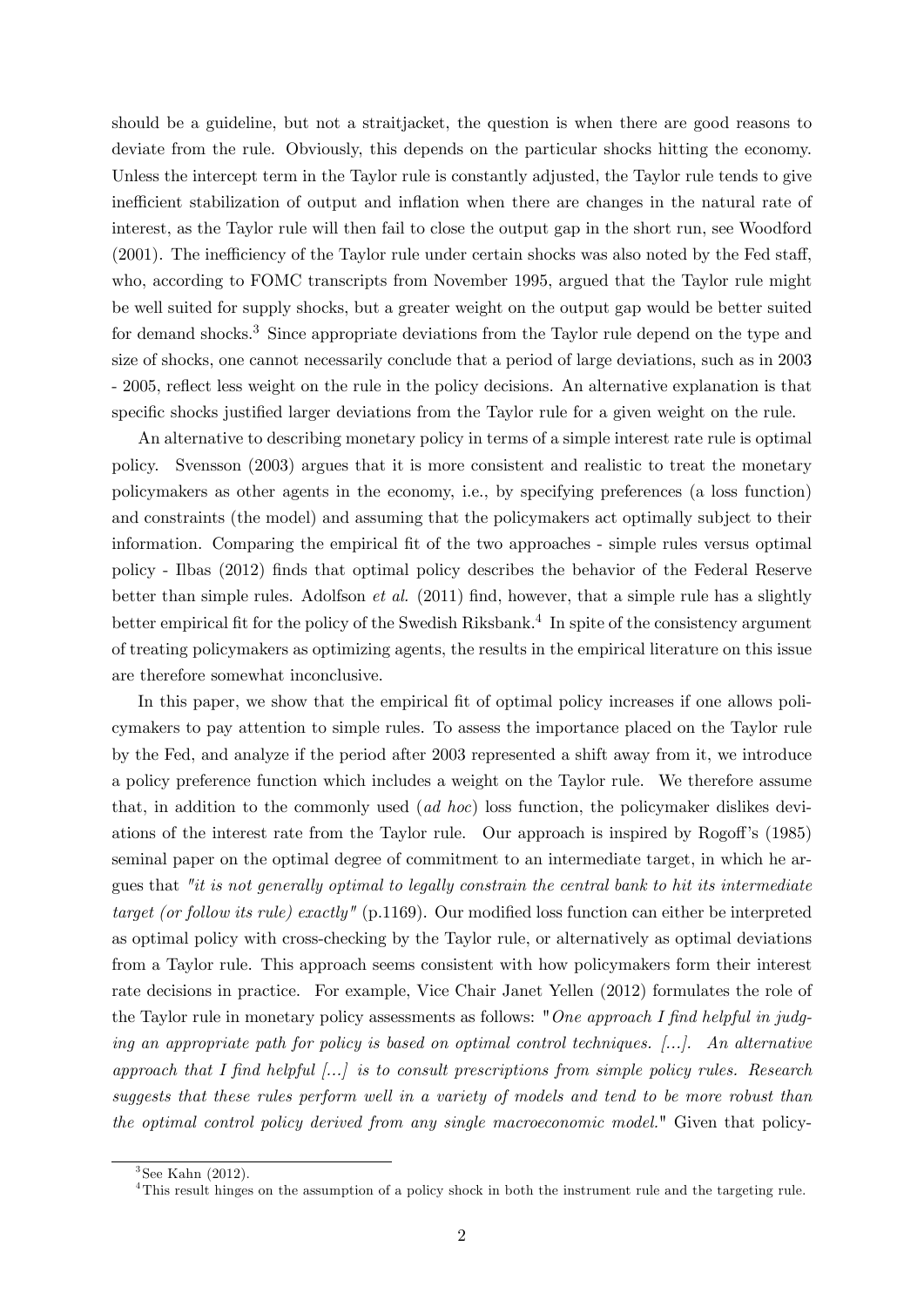makers make use of both (explicit or implicit) optimal policy and simple rules, our modified loss function provides a unified approach for analyzing monetary policy decisions. A virtue of this approach is that one can analyze whether actual deviations from the Taylor rule represent optimal deviations for a given weight, or a decrease in the weight placed on the rule.

Following recent work on estimating central banks' preferences, $5 \text{ we conduct the estimations}$ within the framework of a medium-scale DSGE model - the Smets and Wouters (2007) model - using Bayesian estimation techniques. We Önd that the model with the loss function that includes the Taylor rule has a better empirical fit than the model with the standard loss function. Our result therefore confirms the indirect evidence in Kahn  $(2012)$  on the influence of the Taylor rule on the FOMC's policy decisions. Moreover, we find that the weight on the Taylor rule did not decrease in the period after 2003, contrary to what Taylor (2012) argues. When decomposing the various shocks hitting the US economy, we find that in the period 2001 - 2006, large negative demand-side shocks were dominating. As noted above, this is the type of disturbances that should make the policymaker deviate from the Taylor rule. Indeed, the optimal policy response to these shocks implied an even lower interest rate than the actual Fed Funds Rate. We thus find that in the period 2001 - 2006 the Fed conducted a more contractionary policy than what would be implied by their historical reaction pattern.

The paper is organized as follows: Section 2 presents the theoretical framework. Section 3 explains the estimation procedure. Section 4 discusses the empirical results, including an analysis of the robustness of the results, and assessment of Fed's monetary policy prior to the financial crisis based on our estimated model. Section 5 concludes.

## 2 Theoretical Framework

In this section, we set out the model used in this paper to represent the US economy, i.e. the linearized Smets and Wouters (2007) model with minor modifications, followed by the assumptions about the behavior of monetary policy. Unlike the original Smets and Wouters (2007) approach, where monetary policy is represented by a Taylor type of rule, we will assume that the central bank minimizes an intertemporal quadratic loss function under commitment where additional weight is assigned to deviations from a standard, predescribed Taylor rule as in a companion paper (Ilbas, Røisland and Sveen, 2012).

#### 2.1 The Smets and Wouters model for the US economy

The linearized model is set out below, where we use the same notation as in the original Smets and Wouters (2007) version. The linearization is performed around the steady state balanced growth path and the steady state values are denoted by a star.

The household sector supplies differentiated labor, which is sold by an intermediate labor union to perfectly competitive labor packers, who in turn resell labor to intermediate goods producers. The goods markets consist of intermediate goods producers that operate under monopolistic competition and final goods producers that are perfectly competitive. The producers

 $^{5}$ Ilbas (2010 and 2012), Bache et al. (2008) and Adolfson et al. (2011).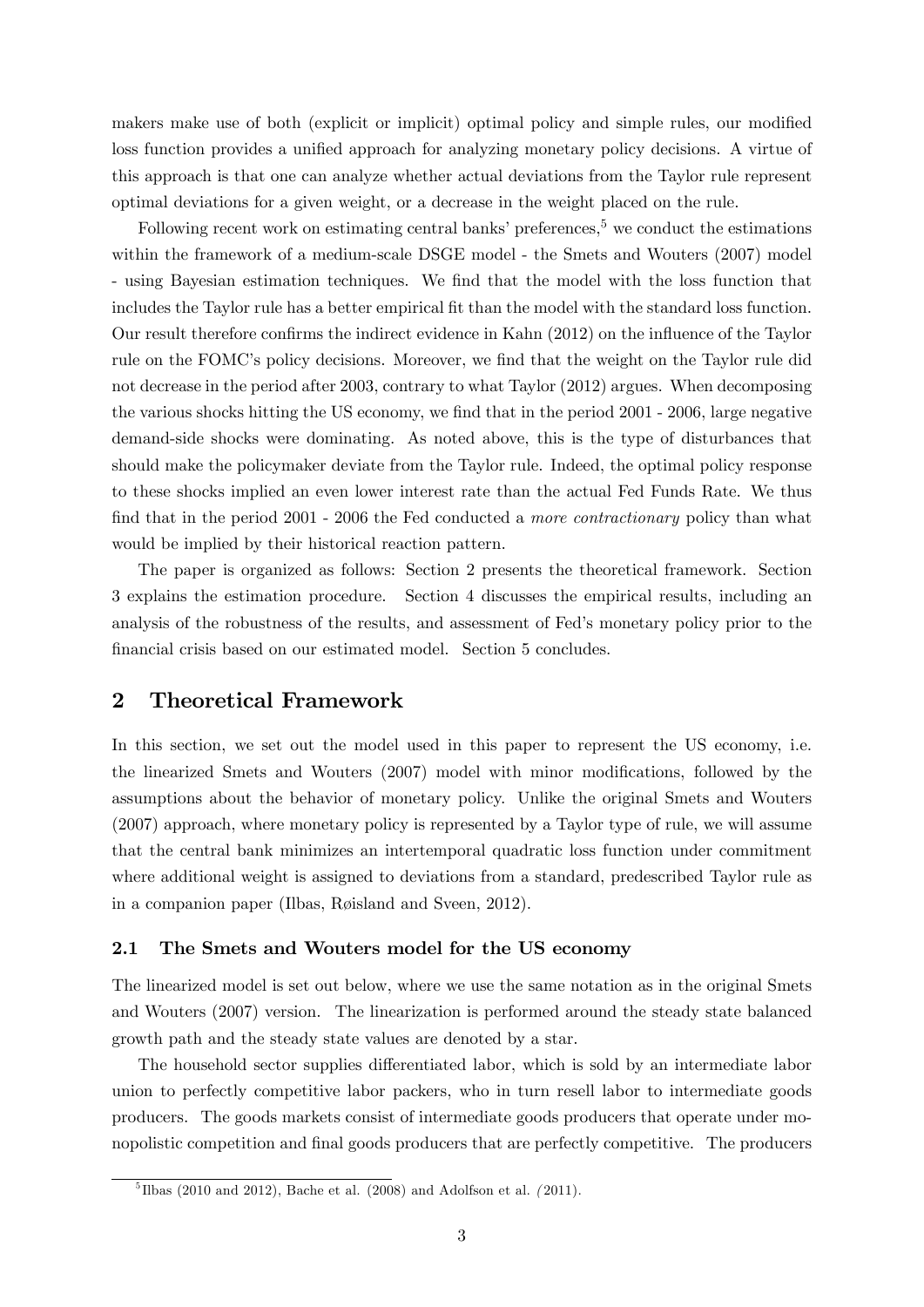of intermediate goods sell these to the Önal goods Örms who package them into one Önal good which is resold to the households.

The following consumption Euler equation is derived from the maximization of the households' non-separable utility function with two arguments, i.e., consumption and leisure:

$$
c_t = c_1c_{t-1} + (1 - c_1)E_t c_{t+1} + c_2(l_t - E_t l_{t+1}) - c_3(r_t - E_t \pi_{t+1} + \varepsilon_t^b)
$$
(1)

where

$$
c_1 = \frac{\lambda/\gamma}{1 + \lambda/\gamma}, c_2 = \frac{(\sigma_c - 1)(W_*^h L_*/C_*)}{\sigma_c(1 + \lambda/\gamma)}
$$
 and  $c_3 = \frac{1 - \lambda/\gamma}{\sigma_c(1 + \lambda/\gamma)}$ 

with  $\gamma$  the steady state growth rate and  $\sigma_c$  the intertemporal elasticity of substitution. Consumption  $c_t$  is expressed with respect to an external, time-varying, habit variable, leading to persistence in the consumption equation where  $\lambda$  is the nonzero habit parameter. Consumption is also affected by hours worked  $l_t$ , and, more precisely, is decreasing in the expected increase in hours worked  $(l_t - E_t l_{t+1})$ , and by the ex ante real interest rate  $(r_t - E_t \pi_{t+1})$ , where  $r_t$  is the period t nominal interest rate and  $\pi_t$  is the inflation rate. The disturbance term  $\varepsilon_t^b$ , which is an AR(1) process with i.i.d. normal error term  $(\varepsilon_t^b = \rho_b \varepsilon_{t-1}^b + \eta_t^b)$ , captures the difference between the interest rate and the required return on assets owned by households. This shock is also meant to capture changes in the cost of capital, and resembles the shock to the risk premium of Bernanke, Gertler and Gilchrist (1999).

Wage setting by the intermediate labor union implies a standard equation for the real wage  $w:$ 

$$
w_t = w_1 w_{t-1} + (1 - w_1)(E_t w_{t+1} + E_t \pi_{t+1}) - w_2 \pi_t + w_3 \pi_{t-1} - w_4 \mu_t^w + \varepsilon_t^w + \varepsilon_t^{lab} \tag{2}
$$

where

$$
w_1 = \frac{1}{1 + \beta \gamma^{1 - \sigma_c}}, w_2 = \frac{1 + \beta \gamma^{1 - \sigma_c} t_w}{1 + \beta \gamma^{1 - \sigma_c}}, w_3 = \frac{t_w}{1 + \beta \gamma^{1 - \sigma_c}}
$$
  
and 
$$
w_4 = \frac{(1 - \beta \gamma^{1 - \sigma_c} \xi_w)(1 - \xi_w)}{(1 + \beta \gamma^{1 - \sigma_c}) \xi_w ((\phi_w - 1)\varepsilon_w + 1)}
$$

with  $\beta$  the households' discount factor and  $\xi_w$  the Calvo-probability that nominal wages cannot be re-optimized in a particular period, i.e., the degree of wage stickiness. Wages that cannot be re-optimized in a particular period are partially indexed, with a degree of  $\iota_w$ , to the past inflation rate, leading to the dependence of wages on previous period's inflation rate. The symbol  $\varepsilon_w$  is the curvature of the Kimball labor market aggregator and  $(\phi_w - 1)$  the constant mark-up in the labor market. The wage mark-up, i.e., the difference between the real wage and the marginal rate of substitution between consumption and labor, is represented as follows:

$$
\mu_t^w = w_t - mrs_t = w_t - (\sigma_l l_t + \frac{1}{1 - \lambda}(c_t - \lambda c_{t-1}))
$$
\n(3)

with  $\sigma_l$  the elasticity of labor supply with respect to the real wage. Following Smets and Wouters (2003), we include a shock to the labor supply,  $\varepsilon_t^{lab} = \rho_{lab} \varepsilon_{t-1}^{lab} + \eta_t^{lab}$  (with i.i.d. normal error  $\eta_t^{lab}$ ), which, unlike the wage mark-up shock  $\varepsilon_t^w = \rho_w \varepsilon_{t-1}^w + \eta_t^w - \mu_w \eta_{t-1}^w$  (with  $\eta_t^w$  and i.i.d. normal error), affects wages in both the sticky price and the flexible price versions of the economy. As discussed in the next section, we introduce an observable for the output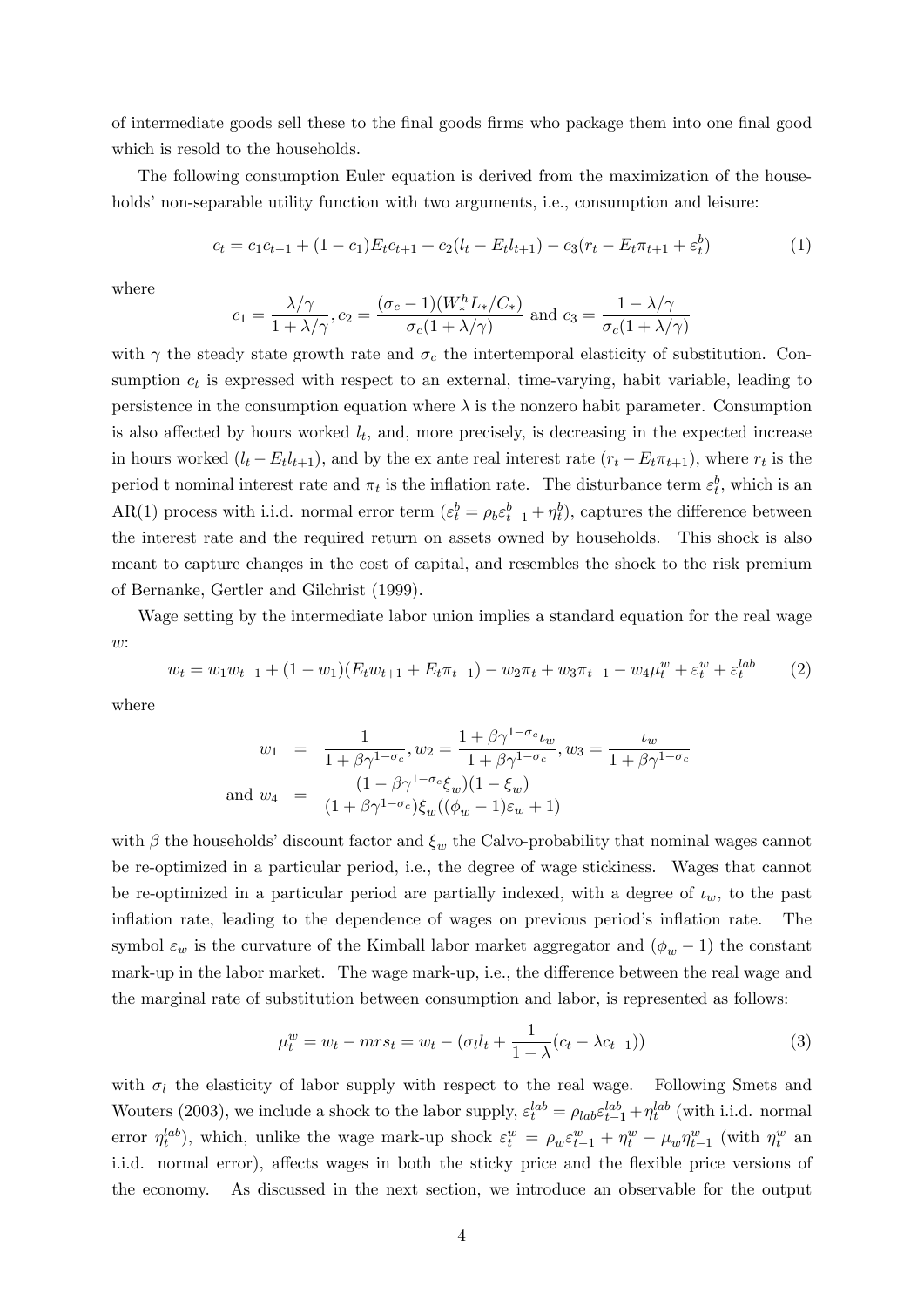gap that is in line with the historical output gap estimates considered by the Fed in monetary policy decisions. A consequence of introducing the output gap observable is that it allows us to separately identify these two shocks in a way that is consistent with the Fed's view of capacity utilization.<sup>6</sup>

The utilization rate of capital can be increased subject to capital utilization costs. Households rent capital services out to firms at a rental price. The investment Euler equation is represented as follows:

$$
i_t = i_1 i_{t-1} + (1 - i_1) E_t i_{t+1} + i_2 q_t + \varepsilon_t^i \tag{4}
$$

where

$$
i_1 = \frac{1}{1 + \beta \gamma^{1 - \sigma_c}}, i_2 = \frac{1}{(1 + \beta \gamma^{1 - \sigma_c})\gamma^2 \varphi}
$$

with  $\varphi$  the elasticity of the capital adjustment cost function in the steady state, and  $\varepsilon_t^i$  =  $\rho_i \varepsilon_{t-1}^i + \eta_t^i$  an AR(1) investment specific technology shock with i.i.d. error term. The real value of capital  $(q_t)$  is given by:

$$
q_t = q_1 E_t q_{t+1} + (1 - q_1) E_t r_{t+1}^k - (r_t - E_t \pi_{t+1} + \varepsilon_t^b)
$$
\n
$$
\tag{5}
$$

where

$$
q_1 = \beta \gamma^{-\sigma_c} (1 - \delta) = \frac{(1 - \delta)}{R_*^k + (1 - \delta)}
$$

with  $\delta$  the capital depreciation rate, and  $r_t^k$  the rental rate of capital with steady state value  $R_{*}^{k}$ . Capital services used in current production  $(k_{t}^{s})$  depend on capital installed in the previous period since newly installed capital becomes effective with a lag of one period:

$$
k_t^s = k_{t-1} + z_t \tag{6}
$$

with  $z_t$  the capital utilization rate, which depends positively on  $r_t^k$ :

$$
z_t = z_1 r_t^k \tag{7}
$$

where

$$
z_1 = \frac{1-\psi}{\psi}
$$

with  $\psi$  normalized between zero and one, a positive function of the elasticity of the capital utilization adjustment cost function. The capital accumulation equation is written as follows:

$$
k_t = k_1 k_{t-1} + (1 - k_1)i_t + k_2 \varepsilon_t^i
$$
\n(8)

where

$$
k_1 = \frac{(1-\delta)}{\gamma}
$$
 and  $k_2 = (1 - (1-\delta)/\gamma)(1 + \beta \gamma^{1-\sigma_c})\gamma^2 \varphi$ 

<sup>&</sup>lt;sup>6</sup>The distinction between both shocks is shown to be relevant by Chari, Kehoe and McGrattan (2007), and has important policy implications since the labor supply shock will affect the level of potential output, while the wage mark-up shock will not. Galí, Smets and Wouters (2012) improve the identification of the two shocks by reinterpreting hours worked as the fraction of the household members that are working, and using the unemployment rate as an observable variable. Justiniano, Primiceri and Tambalotti (2010) assume the labor supply shock to be autocorrelated, while the wage mark-up shock is assumed to be white noise. They argue that this difference in the stochastic structure is sufficient to separately identify both shocks. Galí, Gertler and López-Salido (2007) use a third-order polynomial to pick up the preference shifter (the labor supply "shock").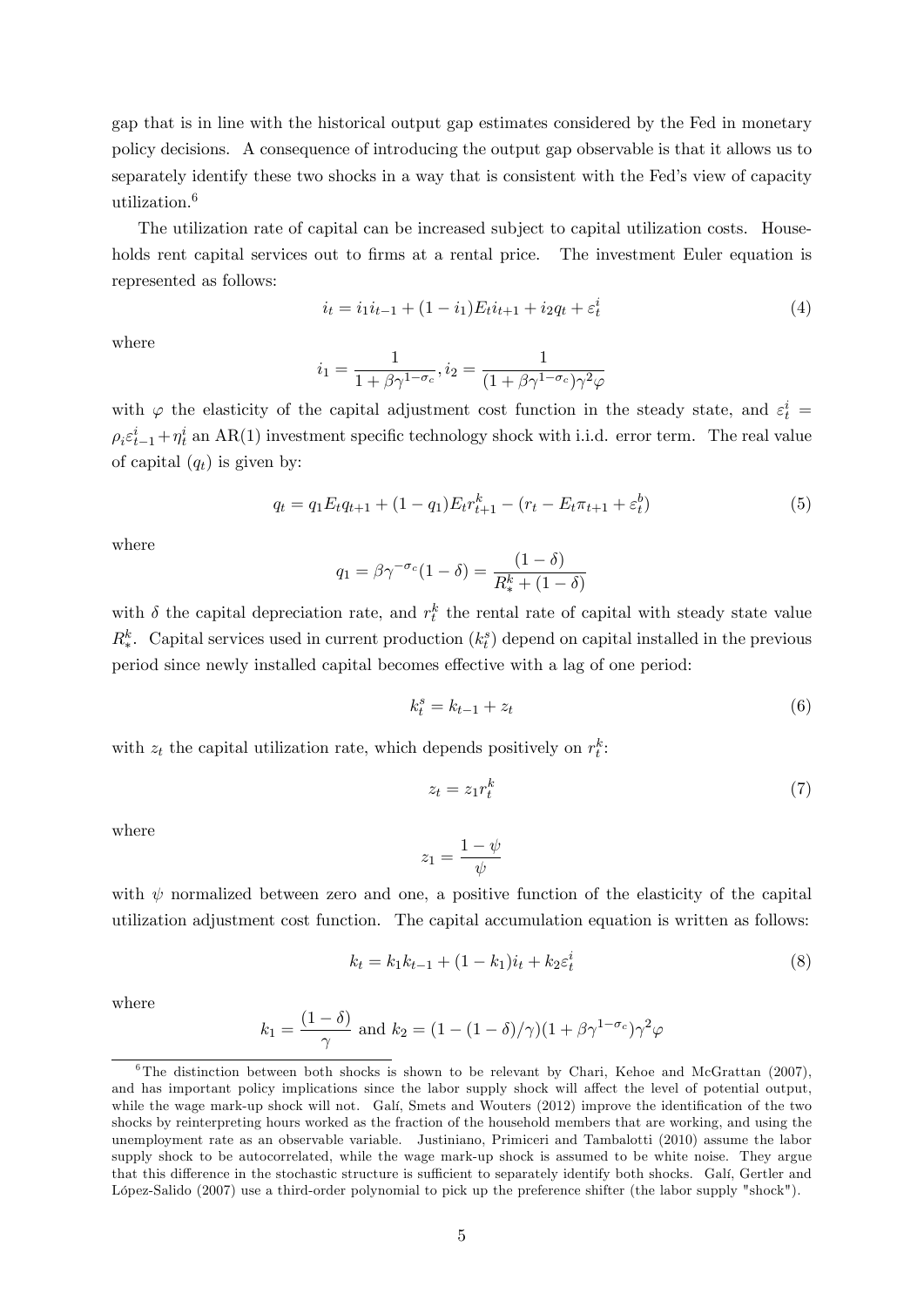The monopolistically competitive intermediate goods producers set their prices in line with Calvo (1983), which leads to the following New-Keynesian Phillips curve:

$$
\pi_t = \pi_1 \pi_{t-1} + (1 - \pi_1) E_t \pi_{t+1} - \pi_2 \mu_t^p + \varepsilon_t^p \tag{9}
$$

where

$$
\pi_1 = \frac{\beta \gamma^{1-\sigma_c} \iota_p}{1 + \beta \gamma^{1-\sigma_c} \iota_p} \text{ and } \pi_2 = \frac{(1 - \beta \gamma^{1-\sigma_c} \xi_p)(1 - \xi_p)}{(1 + \beta \gamma^{1-\sigma_c} \iota_p) \xi_p((\phi_p - 1)\varepsilon_p + 1)}
$$

and  $\iota_p$  is the indexation parameter,  $\xi_p$  the degree of price stickiness in the goods market,  $\varepsilon_p$  the curvature of the Kimball aggregator and  $(\phi_p - 1)$  the constant mark-up in the goods market.  $\mu_t^p$  $_t^p$  is the price mark-up, i.e., the difference between the marginal product of labor and the real wage:

$$
\mu_t^p = mpl_t - w_t = \alpha (k_t^s - l_t) + \varepsilon_t^a - w_t \tag{10}
$$

The price mark-up shock follows an ARMA(1,1) process:  $\varepsilon_t^p = \rho_p \varepsilon_{t-1}^p + \eta_t^p - \mu_p \eta_{t-1}^p$  where  $\eta_t^p$ t is an i.i.d. normal error term.  $\varepsilon_t^a = \rho_a \varepsilon_{t-1}^a + \eta_t^a$  is the total factor productivity with an i.i.d. normal error term. The firms' cost minimization condition results into the following relation between the rental rate of capital, the capital-labor ratio and the real wage:

$$
r_t^k = -(k_t - l_t) + w_t \tag{11}
$$

Equilibrium in the goods market is represented as follows:

$$
y_t = c_y c_t + i_y i_t + z_y z_t + g_y \varepsilon_t^g
$$
  
=  $\phi_p(\alpha k_t^s + (1 - \alpha)l_t + \varepsilon_t^a)$  (12)

where  $y_t$  represents aggregate output,  $z_y = R_*^k k_y$ ,  $c_y = 1 - g_y - i_y$  the steady state share of consumption in output,  $i_y = (\gamma - 1 + \delta)k_y$  the steady state share of investment in output,  $k_y$ the steady state share of capital in output and  $g_y$  the ratio of exogenous spending over output. Exogenous spending is assumed to follow an AR(1) process, including an i.i.d. total factor productivity shock:  $\varepsilon_t^g = \rho_g \varepsilon_{t-1}^g + \eta_t^g + \rho_{ga} \eta_t^a$ .  $\phi_p$  equals one plus the share of fixed costs in production and  $\alpha$  is the capital share in production.

#### 2.2 Output gap measure

The definition of the flexible price equilibrium allows us to derive a measure for the output gap in terms of deviations of output from its áex-price level. Some policymakers, however, have been critical about the DSGE-based measures of potential output. For example, Mishkin  $(2007)^7$  refers to DSGE based measures of the output gap as being controversial, more modeldependent and quite different for particular periods than the more conventional measures based on aggregate and production function approaches. Given the uncertainty surrounding estimates of potential output, a number of alternative methods and a lot of judgment are involved in the construction of the output gap at the Fed (Mishkin,  $2007$ ).<sup>8</sup> Given the implications of the

 $7$ See also Bean (2005).

<sup>8</sup>Mishkin (2007) argues that traditionally, relatively more weight has been put on the production function approach.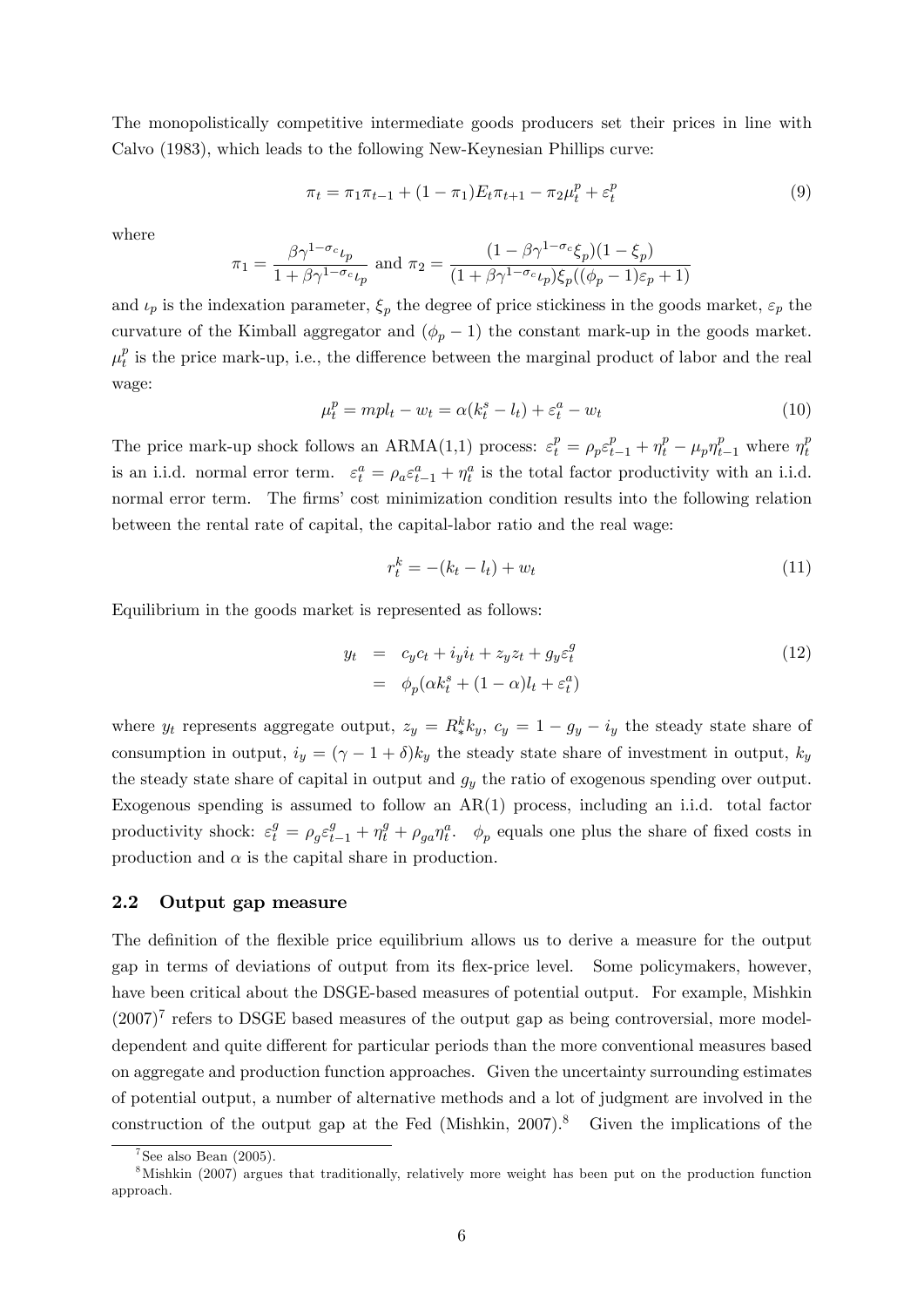output gap estimates on policy decisions, it is crucial to have a reasonable approximation of the relevant path of potential output considered by the Fed throughout our estimation sample in order to be able to provide a realistic description of the policy process and the role played by the Taylor rule therein. We therefore consider a measure of the output gap that is consistent with policymakers' perspectives on capacity utilization, and introduce an observable that is based on the HP-filter. $9$  While it might arguably be more reasonable to use the Greenbook estimate instead of the HP-based gap to capture the policymakers' true assessments, both series are closely related while the Greenbook series is not complete. However, we investigate the robustness of the estimated model to the use of the historical Greenbook estimates (and the CBO-based gap) in section 4.3.

#### 2.3 Monetary Policy

This section discusses the assumptions made about monetary policy in the estimation process. We will describe monetary policy as an intertemporal quadratic optimization problem, where, in addition to the standard target variables, deviations of the interest rate from a predescribed Taylor rule are penalized. We first set out the framework for the case of a standard loss function for monetary policy, followed by a discussion on the importance of simple rules in practice and how we incorporate the latter into the intertemporal optimization problem of the central bank.

#### 2.3.1 Optimal Monetary Policy

Monetary policy is assumed to minimize the following intertemporal quadratic loss function  $L_{t+i}$ :

$$
E_t \sum_{i=0}^{\infty} \zeta^i [Y'_{t+i} W Y_{t+i}], \qquad 0 < \zeta < 1 \tag{13}
$$

where  $\zeta$  is the monetary policy discount factor. The vector  $Y_t$  represents the variables in the model, including the monetary policy instrument, i.e., the interest rate  $r_t$ . W is a timeinvariant symmetric, positive semi-definite matrix of policy weights, reflecting the preferences of the central bank. By assigning monetary policy a loss function of the type (13), we implicitly assume that US monetary policy can be approximated by optimal behavior. Although this might not be a reasonable assumption for the early pre-Volcker years, it is more realistic to describe the period over 1990:1-2007:4, i.e., the sample period considered in the estimation process in the next section, as being consistent with implicit ináation targeting. The reason is that monetary policy actions during a large part of the sample spans the Greenspan era, which is characterized by an environment of low and stable inflation, and can be considered as resulting from optimizing behavior by monetary policy makers in the context of an (implicit) inflation targeting regime which became widespread in theory and practice from the 1990s. Moreover, Ilbas (2012) reports empirical evidence in favor of policy optimality during the Great Moderation period (i.e., approximately over 1984:1-2007:2). It is important to also note that we

<sup>9</sup>Having an additional observable allows us to introduce the labor supply shock, as discussed above, and to identify it separately from the wage mark-up shock.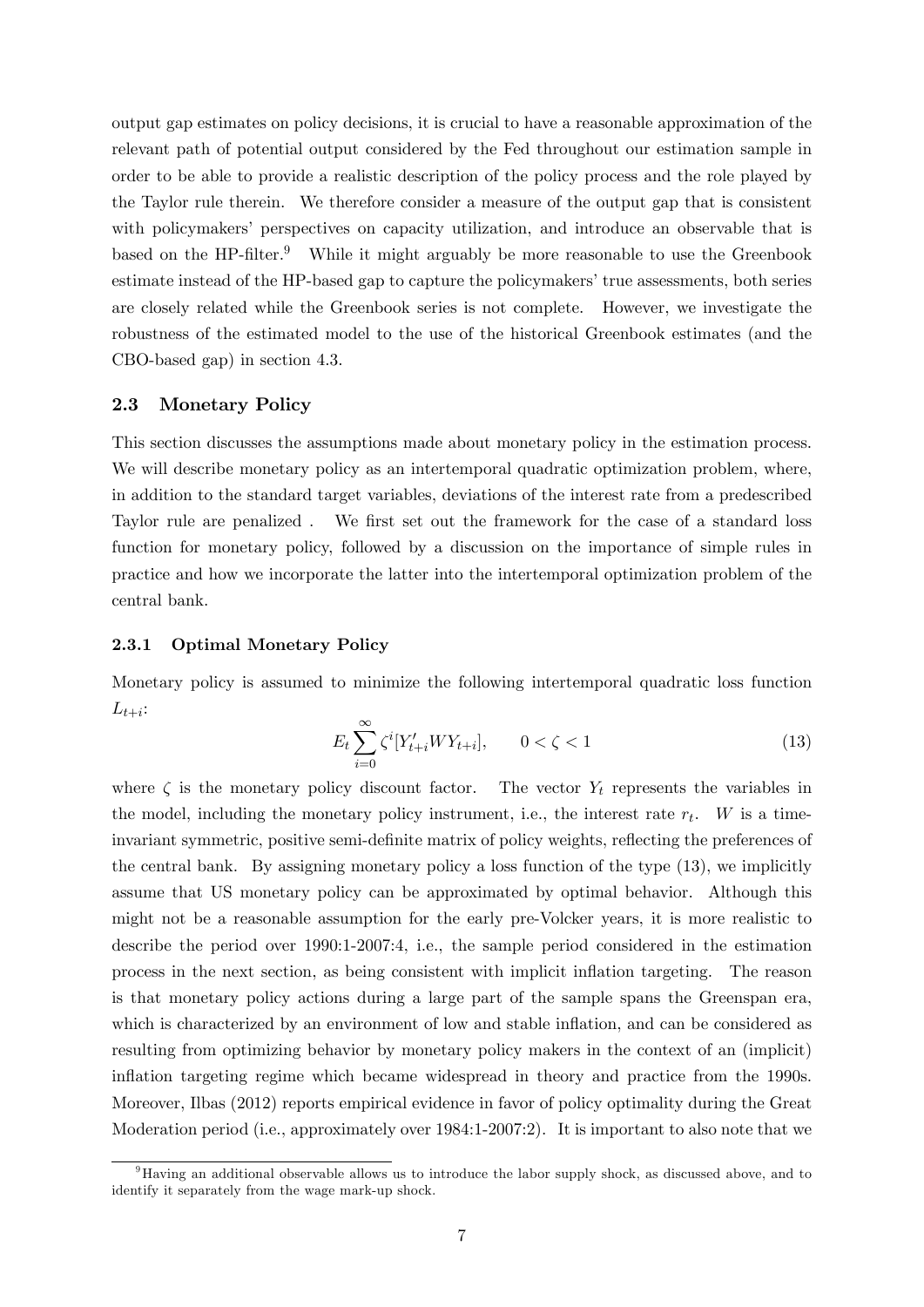assume that the monetary policy decision making process is described as one of an individual, hence possible outcomes resulting from majority vote by the FOMC members are excluded in our context. Although this can be criticized due to its lack of realism, we rely on Blinder (2004, chapter 2) to describe the FOMC to be an "autocratically collegial committee" during the period under Greenspan, who dominated the committee's decisions over monetary policy during his term. Hence, we do not consider it unrealistic to assume that monetary policy can be described as the outcome of the decision process of an individual chairman, although we keep in mind that this assumption might hold less for the latter part of our sample, given that decision making by committee seems to play a bigger role under Bernanke.

We consider the following, rather standard, formulation for the one-period ad hoc loss function for  $(13)$ :

$$
L_t = (\pi_t - \bar{\pi})^2 + q_y(y_t - y_t^p)^2 + q_{rd}(r_t - r_{t-1})^2
$$
\n(14)

where monetary policy is concerned about stabilizing inflation around the target rate, whose weight in the loss function is normalized to one, output around its potential (model-dependent) level<sup>10</sup> and the interest rate around its previous level. Equation  $(14)$  is a case that can be referred to as a standard flexible inflation targeting regime.

The intertemporal loss function (13), with the period loss given by (14), is minimized by the policy maker under the assumption of commitment. The optimization is performed subject to the structural equations of the economy  $(1)$  -  $(12)$  augmented by their flexible price versions. The structural model equations are represented as:

$$
Ax_t = BE_t x_{t+1} + F x_{t-1} + G r_t + De_t, \qquad e_t \sim i i d[0, \Sigma_{ee}]
$$
\n(15)

with  $e_t$  an  $n \times 1$  vector of stochastic innovations to the variables in  $x_t$ , with mean zero and variance-covariance matrix  $\Sigma_{ee}$ .

We follow the routine outlined in Dennis (2007) to perform the optimization and partition the matrix of weights  $W$  in (13) as follows:

$$
E_t \sum_{i=0}^{\infty} \zeta^i [x'_{t+i} Q x_{t+i} + r'_{t+i} \Theta r_{t+i}], \qquad 0 < \zeta < 1
$$
\n(16)

where the loss function is re-written in terms of the variables  $x_t$  and  $r_t$ . The following system represents the Euler equations derived from the optimization problem of the central bank:

$$
A1^{\ast}\Upsilon_{t} = B1^{\ast}E_{t}\Upsilon_{t+1} + C1^{\ast}\Upsilon_{t-1} + D1^{\ast}e_{t}
$$
\n
$$
(17)
$$

 $10$ The model-dependent level of output is defined as the output level that one obtains under the assumption of nominal wage and price áexibility and in absence of price and wage mark-up shocks.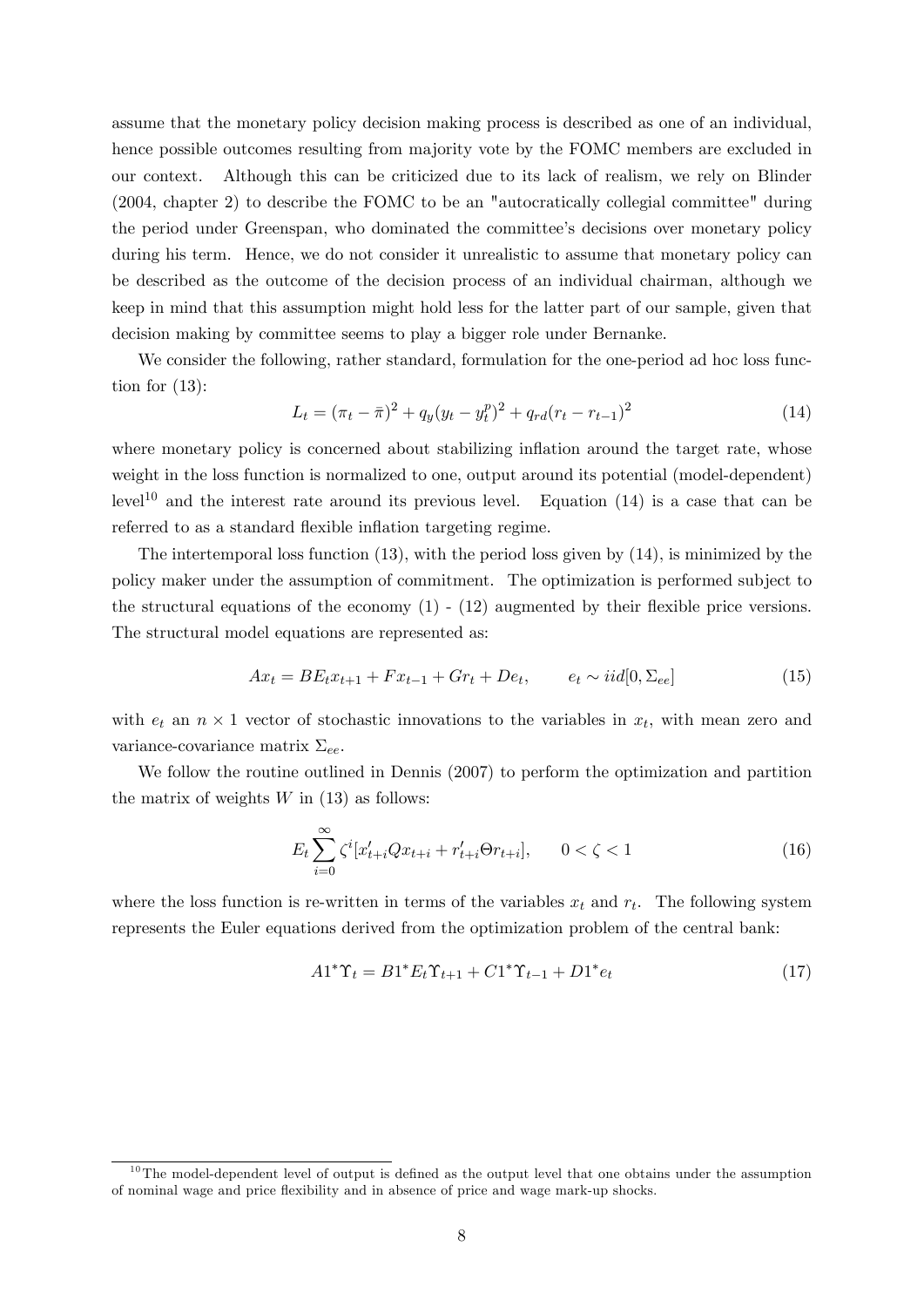with:

$$
A1^* = \begin{bmatrix} Q & 0 & A' \\ 0 & \Theta & -G' \\ A & -G & 0 \end{bmatrix} \qquad B1^* = \begin{bmatrix} 0 & 0 & \zeta F' \\ 0 & 0 & 0 \\ B & 0 & 0 \end{bmatrix}
$$
(18)  

$$
C1^* = \begin{bmatrix} 0 & 0 & \frac{1}{\zeta}B' \\ 0 & 0 & 0 \\ F & 0 & 0 \end{bmatrix} \qquad D1^* = \begin{bmatrix} 0 \\ 0 \\ D \end{bmatrix}
$$
  
and 
$$
\Upsilon_t = \begin{bmatrix} x_t \\ r_t \\ \omega_t \end{bmatrix} = \begin{bmatrix} Y_t \\ \omega_t \end{bmatrix}
$$

The final vector  $\omega_t$  in  $\Upsilon_t$  contains the Lagrange multipliers. The matrices  $A1^*, B1^*, C1^*$  have a dimension of size  $(2n+p) \times (2n+p)$ . The system in the form of (17) is estimated in the next section with Bayesian inference methods, after adjusting the loss function (14) to include a term that penalizes deviations of (optimal) policy from a predescribed Taylor rule.

#### 2.3.2 Simple Rules

The alternative to representing monetary policy as the outcome of an optimization process as described in the previous subsection, is to assume that monetary policy follows an instrument rule where the policy instrument, i.e.  $r_t$ , is linked to a set of variables:

$$
r_t = f x_t \tag{19}
$$

where  $f$  is a vector that contains the coefficients in the instrument rule. These coefficients can be either obtained through the minimization of a loss function of the type (13) subject to the structural model of the economy, leading to an optimal simple rule, or through imposing restrictions on f that are not guided by any optimization routine. The rule obtained through the latter procedure can be referred to as a simple rule, with the most well-known example being the rule proposed by Taylor (1993), i.e.:

$$
r_t^T = 1.5\pi_t + 0.5(y_t - y_t^p) \tag{20}
$$

Although an optimal simple rule is more appropriate within the context of a single reference model since it will lead to lower unconditional losses, a simple rule is less model-dependent and hence more likely to guard against model uncertainty when policy makers do not have a strong belief in a particular benchmark model (see Taylor and Williams, 2010 and Ilbas, Røisland and Sveen, 2012). The classical Taylor rule and alternative versions based on the latter, i.e., Taylor type of rules, are popular among policy makers as well as academic researchers not only because of their model-independence feature. Taylor type of rules are intuitively appealing and used by policy makers in practice as a guide for defining the stance of monetary policy and communicating policy decisions to the public.

Given the indirect evidence in favor of the influential role of the Taylor rule as a guide for policy makers in the US and other countries, we will consider an explicit role for the Taylor rule in the optimization problem of the central bank and modify the loss function (14) accordingly. This is described next.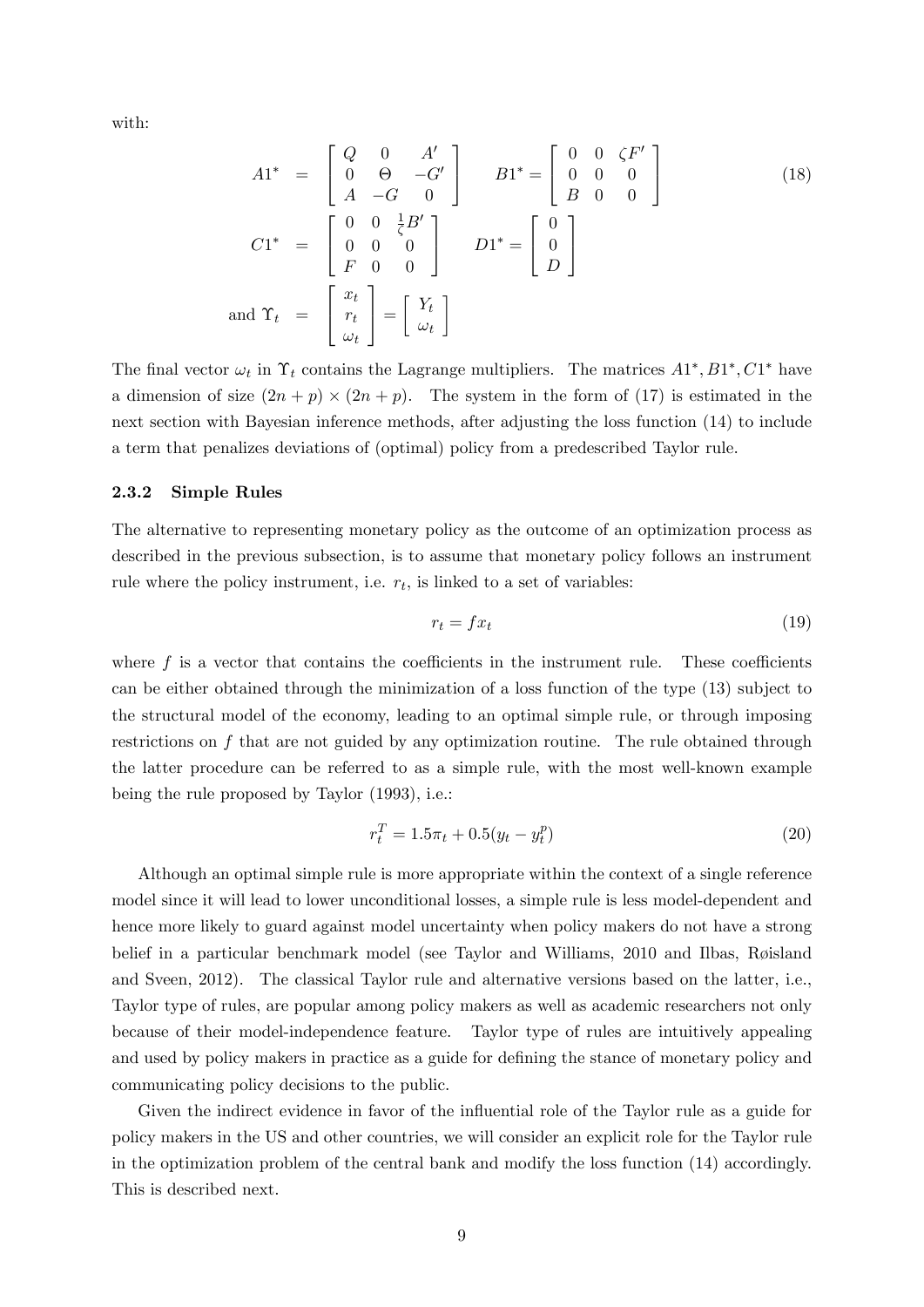#### 2.3.3 Combined Approach

Although the optimal monetary policy approach ensures the best outcome in terms of minimized unconditional loss, its virtue is highly dependent and conditional on the assumption that the policy maker is certain about the structural representation of the model economy. This implies that optimal policy is not an appropriate tool to analyse monetary policy when the central bank believes that it faces too much uncertainty to rely on one benchmark (core) structural model. In the face of such uncertainty, the central bank can insure against bad outcomes within the context of a single reference model by taking into account the policy recommendations from a Taylor rule<sup>11</sup>. Ilbas, Røisland and Sveen  $(2012)$  show that by placing some weight on the Taylor rule in the loss function of monetary policy, disastrous outcomes can be prevented and more robust policy can be achieved in the face of model uncertainty. Moreover, given the practical relevance of the Taylor rule in FOMC decisions, as documented in Kahn (2012), combining both approaches will allow us to provide empirical evidence on the extent to which US policy makers have relied on the Taylor rule within the context of an implicit inflation targeting regime over the last two decades. We therefore leave aside the reasons behind a possible weight on the Taylor rule, as they are discussed in more detail in Ilbas, Røisland and Sveen (2012) and Kahn (2012).

As in Ilbas, Røsiland and Sveen  $(2012)$ , we modify the loss function  $(14)$  in order to include the deviation of the interest rate from a predescribed Taylor rule:

$$
L_t^* = (1 - q_T)L_t + q_T(r_t - r_t^T)^2
$$
\n(21)

where  $q_T$  reflects the importance assigned to the Taylor rule in minimizing the loss function. Note that the modified loss function can alternatively be regarded as a weighted average of the standard loss function (14) and the deviation of the interest rate from the standard Taylor rule, where the weight assigned to the Taylor rule reflects the degree of importance the policy makers attach to the recommendations of the latter in spite of operating in a context of optimal monetary policy. Alternatively, the choice of  $q_T$  reflects the degree of confidence the policy makers have in the reference model; a higher weight on the deviations from the Taylor rule can be regarded as a lower confidence in the reference model being a reasonable representation of the economy (Ilbas, Røisland and Sveen, 2012).

## 3 Estimation: Data and Methodology

We use a quarterly dataset containing following eight observables: log difference of the real GDP, log difference of real consumption, log difference of real investment, log difference of real wage, log of hours worked, log difference of the GDP deflator, the federal funds rate and the output gap measured as deviation of the real GDP from its HP-trend.

Appendix I contains the details regarding the dataset. The estimation sample ranges over the period 1990:1-2007:4. The reason for not starting the sample at a date prior to 1990:1 is

 $11$ The analysis of optimal monetary policy making in the presence of multiple, competing, models is beyond the scope of this paper. For this subject, see Ilbas, Røisland and Sveen (2012) and the references therein.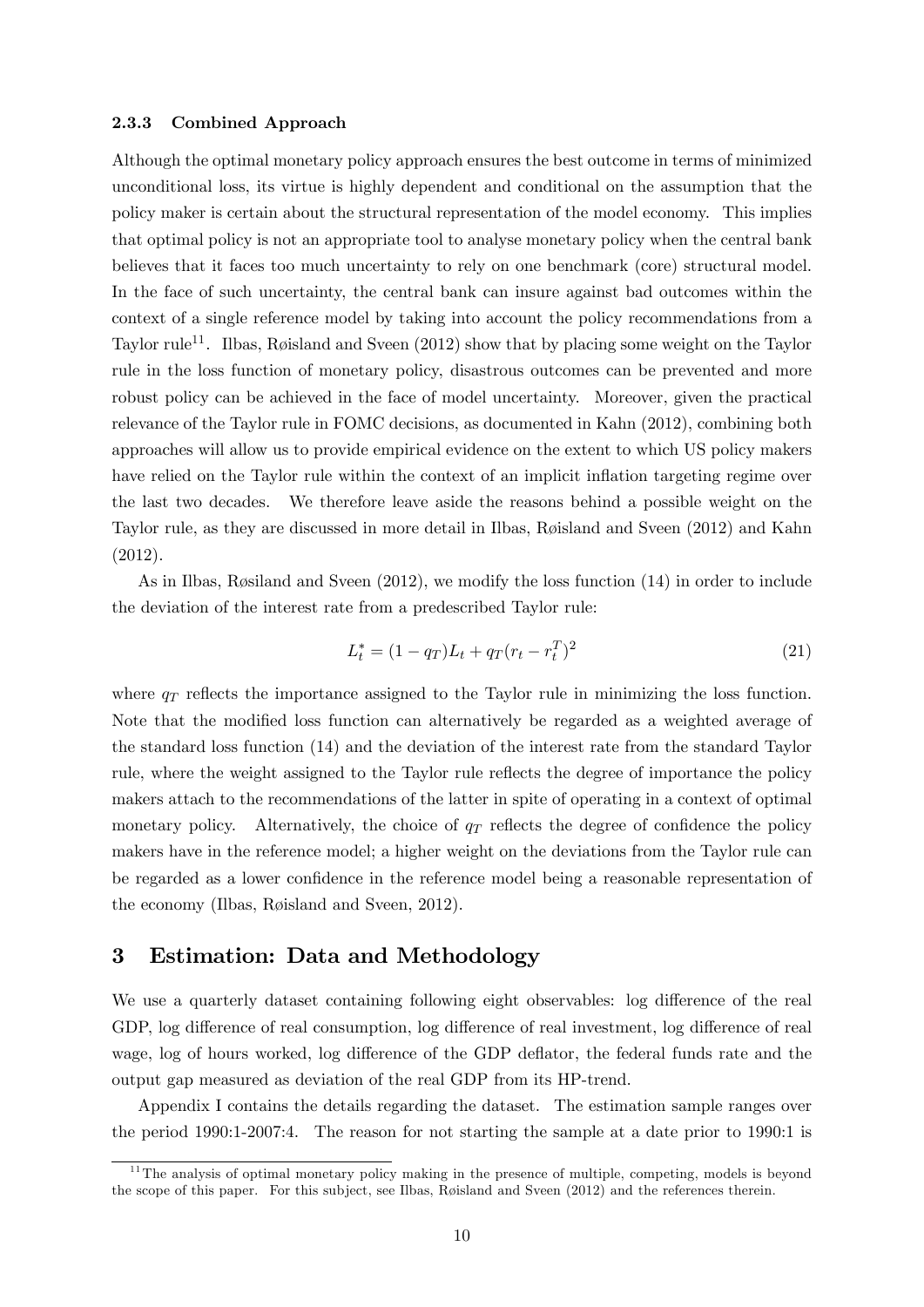that it would not be a realistic assumption to allow policy makers to consider the Taylor rule a long time before the rule was proposed by Taylor in  $1993$ <sup>12</sup> We consider a training sample of 20 quarters (i.e., 5 years) to initialize the estimations.<sup>13</sup> The reason for limiting the estimation period to 2007:4 is due to the distortionary effects of the binding zero lower bound and the crisis period on the estimates of some of the structural parameters, such as the wage rigidities<sup>14</sup>.

The structural equations are accompanied by eight structural shocks  $(\varepsilon_t^b, \varepsilon_t^w, \varepsilon_t^{lab}, \varepsilon_t^i, \varepsilon_t^{fe})$  $_t^p, \varepsilon_t^a,$  $\varepsilon_t^g$  $(t, \varepsilon_t^m)$  with the latter shock being an AR(1) shock to the first order condition of the policy instrument  $r_t$  in (17), i.e.,  $\varepsilon_t^m = \rho_m \varepsilon_{t-1}^m + \eta_t^m$ , with  $\sigma_m > 0$ , which is introduced to play the role of a monetary policy shock, as in Dennis (2006) and Ilbas (2012), given that such shock would otherwise be absent in our context of optimal monetary policy<sup>15</sup>.

The system (17) is estimated with Bayesian estimation methods, yielding estimates of the policy preference parameters in the loss function (21) along with the structural parameters. The observed quarterly growth rates in the real GDP, potential GDP, real consumption, real investment and real wages are split into a common trend growth,  $\overline{\gamma} = (\gamma - 1)100$ , and a cycle growth. Hours worked in the steady state is normalized to zero. The quarterly steady state inflation rate  $\bar{\pi} = (\Pi_* - 1)100$  serves the role of the inflation target, implying that monetary policy's objective is to stabilize inflation around its sample mean, as in Ilbas (2010) and (2012). Finally, we estimate  $\bar{r} = (\frac{\gamma^{\sigma_c} \Pi_*}{\beta} - 1)100$ , which is the steady state nominal interest rate.

Following Justiniano, Primiceri and Tambalotti (2011), de Antonio Liedo (2011) and Galí, Smets and Wouters (2012), we introduce an AR(1) measurement error to the measurement equation of the wages, since the latter allows us to pin down the estimated volatility of the wage mark-up shock.

We initially maximize the posterior distribution around the mode, and use the Metropolis-Hastings algorithm to draw from the posterior distribution in order to approximate the moments of the distribution and calculate the modified harmonic mean.<sup>16</sup> We refer to Appendix II for assumptions regarding the prior distributions of the parameters.

## 4 Results

This section discusses the results based on the estimation of the system (17), where the results obtained for the case of a positive weight on the Taylor rule in the loss function is compared to the case where this weight is imposed to be zero, i.e., the standard inflation targeting case. This comparison will allow us to quantify the importance of the Taylor rule in optimal policy decisions. We further check for the robustness of our findings to alternative loss function

 $12$ However, by starting our sample period in 1990, we take into account the fact that the Taylor rule was already known for a short period in academic circles and among policy makers prior to the Carnegie Rochester Conference in 1993.

 $13\text{As}$  shown in Ilbas (2010), parameter estimation results under commitment can be considered to be in line with those under the timeless perspective when a training sample is used that is sufficiently long and that serves as a transition period after the initial period of the optimization, regardless of the initial values (which in this case are set to zero) assigned to the Lagrange multipliers.

 $14$  see Galí (2011) and Galí, Smets and Wouters (2012) for more details.

 $15$  We assume serial correlation in this shock in order to remain consistent with the other structural shocks in the model.

 $16$  For estimation purposes we rely on *dynare*, which can be downloaded from the website *www.dynare.org.*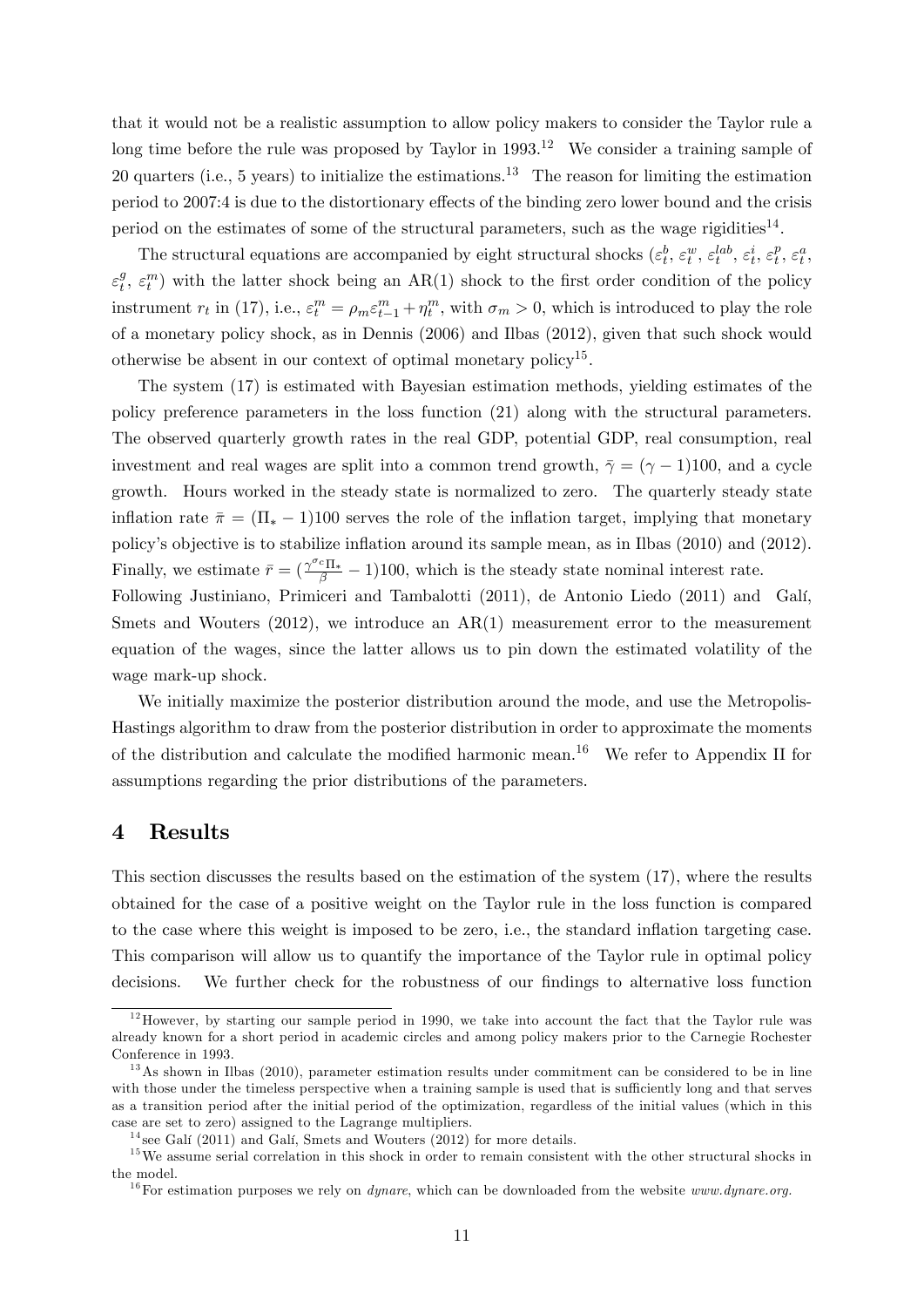specifications and analyze the behavior of the Fed during the post-2001 recession period within our proposed framework.

#### 4.1 Parameter Estimates

The system  $(17)$ , where the loss function specification  $(21)$  is used to represent optimal monetary policy, is estimated with the Metropolis-Hastings sampling algorithm based on 600,000 draws.<sup>17</sup> Table 1 reports the results for the posterior mode and the posterior distribution (the posterior mean and the 90% lower and upper bounds) of the estimated parameters.<sup>18</sup> The estimated posterior mean values for the structural parameters are generally in line with those reported by Smets and Wouters  $(2007)$  and Ilbas  $(2012)$  for the corresponding parameters.<sup>19</sup>

#### [Insert Table 1]

Also regarding the estimates of the shocks, we find similar values for the shocks processes when compared to the estimated values for corresponding shocks obtained by Smets and Wouters (2007) and Ilbas (2012). An interesting Önding based on the estimates and the posterior distributions is that both the labor supply and the wage mark-up shocks are well-identified with relatively tight posterior distributions.

Regarding the estimates of the policy parameters, it turns out that, as in the case of the other structural parameters, the data is quite informative regarding the ináation target and the policy preference parameters. We find an annualized inflation target rate of  $2.16\%$ , which is slightly lower than the prior value but in line with the findings of Ilbas (2012) and Dennis (2004). The stabilization of the interest rate around the Taylor rule receives a weight of 0.42 in the loss function, which makes the Taylor rule the most important target after inflation stabilization according to the estimates reported in Table 1, followed by interest rate smoothing and the output gap with total weights of 0.39 and 0.15<sup>20</sup>, respectively.<sup>21</sup> The estimated value for  $q_T$ suggests that the Taylor rule has been an important input in monetary policy decisions when the latter is represented as an optimal inflation targeting problem. This result also confirms the indirect evidence from the FOMC transcripts, as reported in Kahn (2012), on the importance of the Taylor rule for monetary policy makers in making their policy related decisions. In the next section, we assess the empirical importance of the presence of the Taylor rule in the loss function of monetary policy.

 $17$ The first 20% of the draws are discarded and a step size of 0.2 is used. We use the Brooks and Gelman (1998) univariate diagnostics for each parameter and the multivariate diagnostics for all parameters to assess convergence.

 $18$  Figures of prior and posterior distributions of all parameters are available on request.

 $19$ With the exception of the habit persistence and Calvo wage stickiness parameters that are estimated to be slightly lower than the values reported by these previous studies. The Calvo price stickiness parameter, the elasticity of labor supply with respect to the real wage and the price indexation parameters on the other hand are estimated to be somewhat higher than in Smets and Wouters (2007) and Ilbas (2012).

<sup>&</sup>lt;sup>20</sup>Note that these total weights are obtained by multiplying the estimated values reported in the table by  $(1 - q_T)$ .

 $21$ <sup>11</sup>The estimated values for interest rate smoothing and the output gap are in line with those reported in the literature on estimated loss functions in forward-looking models (e.g. Ozlale, 2003; Castelnuovo, 2006; Dennis 2004,2006; Salemi, 2006 and Givens and Salemi, 2008). See Ilbas (2010) and the references therein for an elaborated discussion.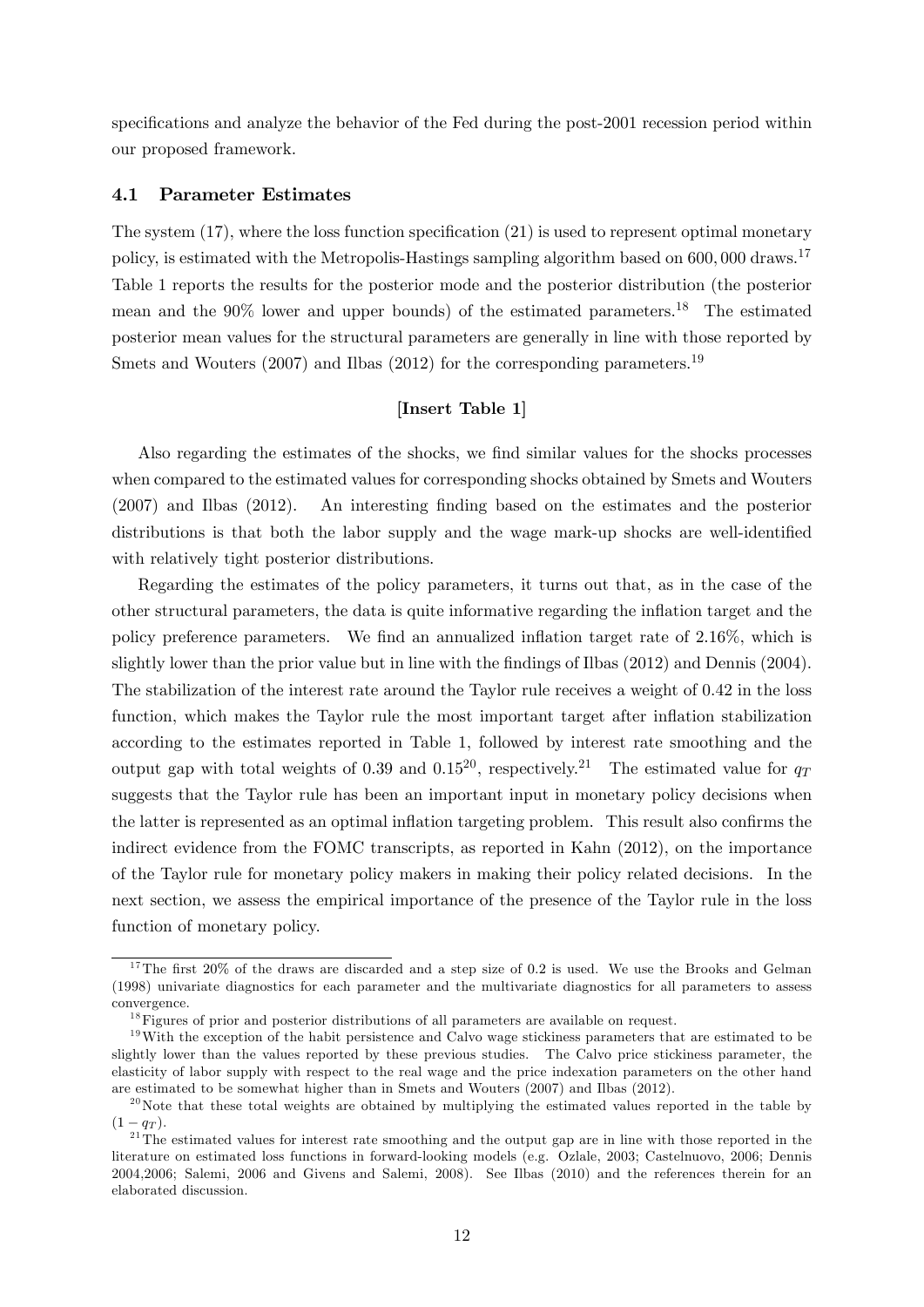## 4.2 How Strong is the Empirical Evidence in Favor of the Taylor Rule in the Loss Function?

Although the estimation results discussed in the previous section suggest that there is a high degree of importance attached to the Taylor rule in the loss function of monetary policy, it is important to compare the fit of the model to the case in which the Taylor rule is absent from the loss function<sup>22</sup>. In addition to comparing the fit of the models, we also examine which version is better in capturing the volatilities in the target variables.

We re-estimate the system (17), where monetary policy is assumed to operate under a standard flexible inflation targeting regime with loss function  $(14)$ . Table 2 shows the estimation results obtained with the same procedure used in the previous section.

#### [Insert Table 2]

Before we compare the empirical fit of the two alternative standard loss function specifications, i.e., (14) and (21), we discuss how the estimates of certain parameters change when monetary policy is assumed to minimize a standard loss function and hence does not place any weight on the Taylor rule. Similar to the findings in Ilbas (2012), there seems to be a higher degree of habit persistence when a standard loss function is assumed. Overall, the estimated standard errors remain very similar to the previous case. Turning to the policy parameters, the inflation target is estimated to be slightly higher, i.e.,  $2.4\%$  annualized, compared to  $2.16\%$ obtained in the previous section. The estimates of the policy preference parameters, i.e., the preference for output gap stabilization and interest rate smoothing, remain similar to the values obtained previously; interest rate smoothing receives the highest weight after inflation, followed by the output gap.

Given that both cases discussed in Tables 1 and 2 differ only in their specification of the loss function, in particular whether or not the Taylor rule is included, a comparison of the empirical Öt of the alternative versions will give us an indication of how much the data supports the view that policy makers have assigned a non-zero weight on the Taylor rule in their decision making process.

#### [Insert Table 3]

The first row in table 3 shows a comparison of the empirical fit of the alternative loss function specifications based on the marginal likelihood measures. It appears that the data slightly

<sup>&</sup>lt;sup>22</sup>We also compare the fit of the model to the case where monetary policy is assumed to follow a simple rule rather than being optimal, i.e., we test for the optimality assumption of monetary policy in general. A simple rule of the Taylor type with only a few arguments typically does a worse job at fitting data. Therefore, a more generalized Taylor rule, i.e., the one applied by Smets and Wouters (2007), with lagged terms and more arguments is used for this comparison exercise. We find that the optimality assumption is more appropriate and favored by the data than the alternative of a non-optimal, generalized, Taylor rule. This is in line with the findings of Ilbas (2012), where the optimality assumption is tested over the Volcker-Greenspan sample, which for a large part includes the sample period considered in this paper. Givens (2012) estimates a simplified version of the US economy assuming optimal policy over the Volcker-Greenspan-Bernanke period and also finds empirical evidence for the case of optimal (discretionary) policy. The sample periods considered in both papers largely overlap the period considered in this paper. Due to spatial limitations, we will focus only on the case of optimal policy with a standard versus extended loss function here.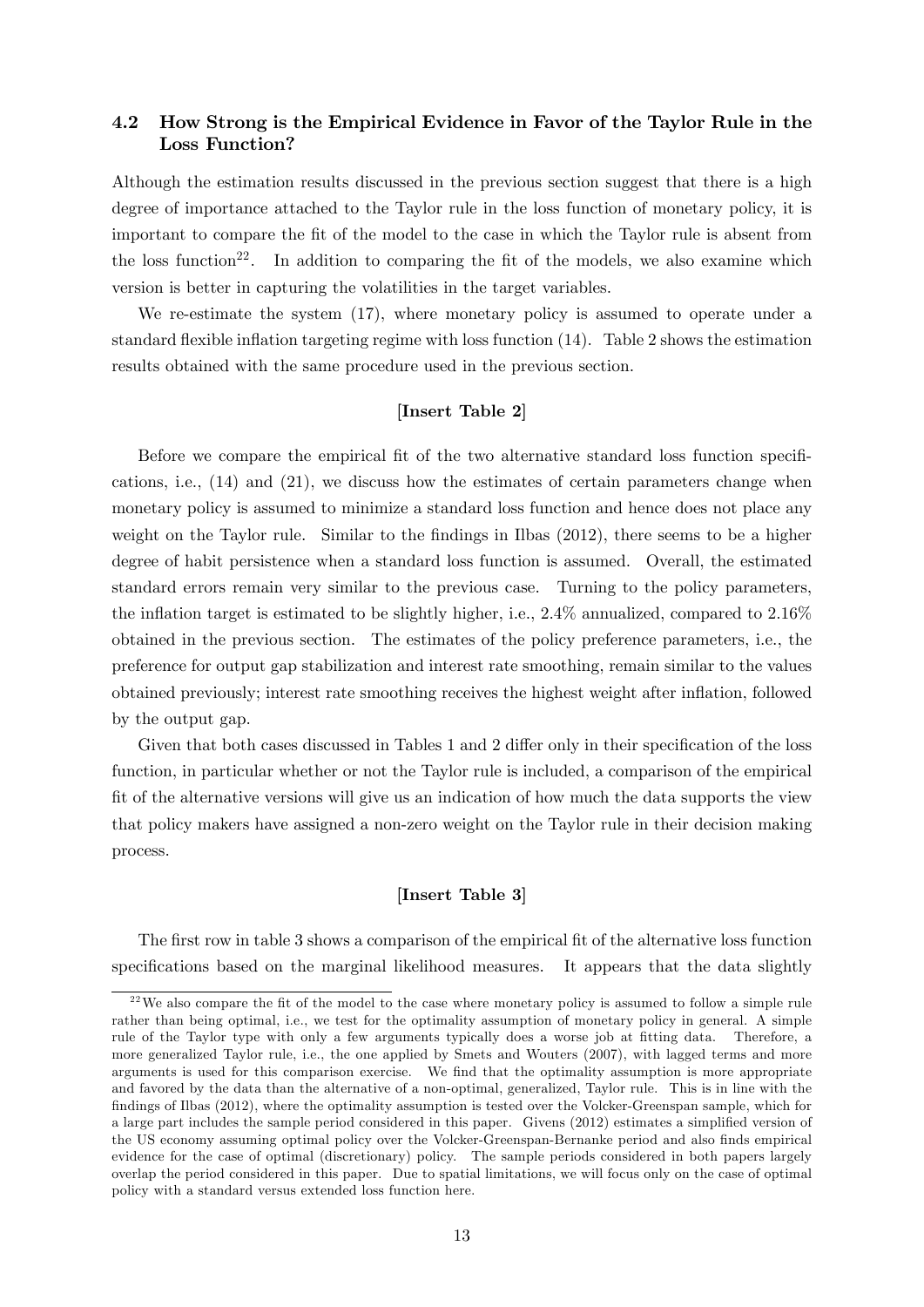prefers the loss function specification that attaches positive weight on the Taylor rule, with a marginal likelihood of  $-402.52$  against  $-413.41$  in the case where this weight is imposed to be zero. The drawback of this comparison is that the value of the marginal likelihood is affected by the choice of priors, which can bias the model selection process (see, e.g., Sims, 2003 and Koop, 2004). Therefore, we use the approach proposed by  $Sims$  (2003) to cancel out the prior effects on the values of the marginal likelihood for each alternative model specification. The second row of Table 3 reports, for each model specification, the one-step-ahead predictive likelihood<sup>23</sup>, i.e., the difference between the marginal likelihood computed for the full sample 1985:1-2007:4 (hence the training sample and the estimation sample combined) and the marginal likelihood obtained with the training sample, i.e.,  $1985:1-1989:4$ . Hence, the alternative specifications can now be compared against the standard of what additional evidence is provided by the estimation sample relative to the training sample (Sims, 2003). This comparison confirms the evidence in favor of a positive weight on the Taylor rule in the loss function.

Table 4 provides an additional comparison exercise based on the implied volatilities of the target variables<sup>24</sup> in each version of the model and the volatilities obtained with actual data. The loss function specification with positive weight on the Taylor rule performs better than the alternative case of standard inflation targeting in matching the actual volatilities of the target variables.

## [Insert Table 4]

#### 4.3 Robustness

This section discusses the robustness of our specification of the loss function  $(21)$  to the alternative specifications where the interest rate smoothing term and the Taylor rule term are, respectively, replaced by the interest rate level. We also look at the effects of replacing the original (1993) Taylor rule by the  $(1999)$  Taylor rule, where the coefficient on the output gap is set to be  $1.0$  instead of  $0.5$ . In a final robustness exercise, we replace the output gap based on the HP-filter as observable in the estimation by alternative output gap measures.

#### 4.3.1 Replacing the interest rate smoothing term by the interest rate level

In a number of alternative variations to the standard loss function, an interest rate variability objective is included in order to take into account the constraints related to the zero lower bound (see, e.g., Woodford, 1999). Ilbas (2012) estimates the weights in a standard loss function over the Volcker-Greenspan period and finds evidence for interest rate variability in addition to the smoothing objective. Moreover, the estimated weight on the interest rate variability  $(0.70)$  in Ilbas (2012) is higher than those obtained for the smoothing (0:66) and output gap component

 $^{23}$ See also, e.g., Geweke and Amisano (2010) and Warne, Coenen and Christoffel (2012) on model comparison based on the predictive likelihood. Del Negro and Schorfheide (2008) alternatively propose the quasi-likelihood approach, where priors for the shocks are elicited from the predictive distribution of the observed endogenous variables.

 $2<sup>4</sup>$  Note that we do not make the comparison with the Taylor rule interest rate since this does not have an immediate reference value based on actual data.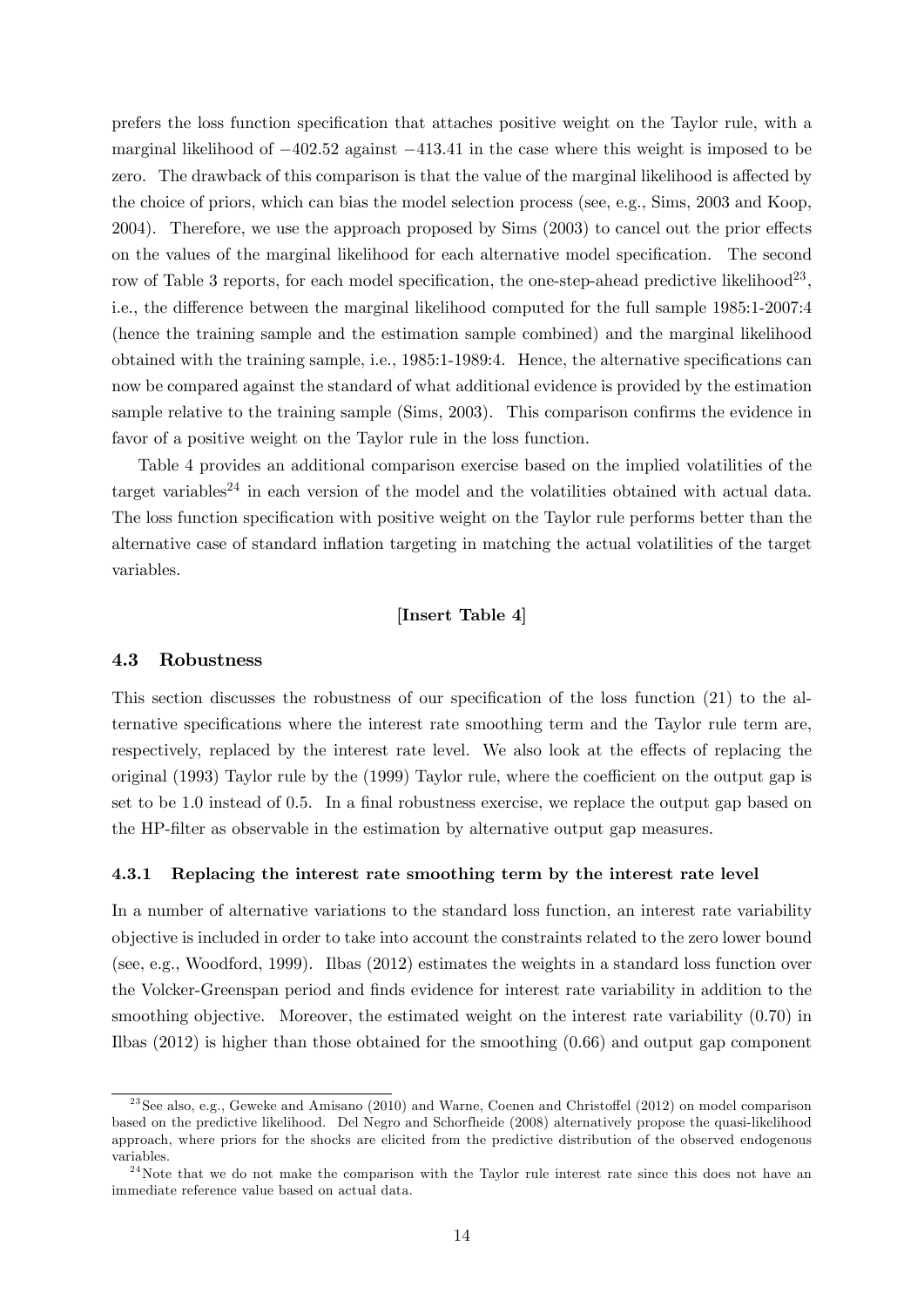$(0.62)$ . We therefore re-estimate the loss function specification  $(21)$ , where we replace the interest rate smoothing term by the interest rate level.

The estimation yields a value of 0:45 for the Taylor rule, a value of 0:17 on the output gap and 0:55 on ináation, which are values similar to those obtained previously with the loss function including a smoothing term. The estimated weight on the interest rate level is 0.34. The empirical fit, however, turns out to be worse than in our specification of the loss function  $(21)$ ; the marginal likelihood value, corrected for prior effects, is  $-363.24$ , which is lower than the value reported for the case of (21) in Table 3.

#### 4.3.2 Replacing the Taylor rule term by the interest rate level

One might suspect the Taylor rule term in (21) to capture the preference to stabilize interest rate variability in addition to interest rate smoothing, and that the absence of interest rate variability as a separate objective could be picked up by the Taylor rule instead. We therefore estimate the following loss function, where we replace the Taylor rule term by interest rate variability:

$$
L_t = (\pi_t - \bar{\pi})^2 + q_y(y_t - y_t^p)^2 + q_{rd}(r_t - r_{t-1})^2 + q_{rl}r_t^2
$$
\n(22)

While the estimated parameters remain largely unaffected, we find that the empirical fit of the model under this loss function specification again worsens, yielding a marginal likelihood, computed with the training sample method, of  $-354.18$ , which is lower than in the case where the Taylor rule is present in the loss function.<sup>25</sup>

#### 4.3.3 Replacing the Taylor (1993) rule by the Taylor (1999) rule

We have focused on the original Taylor rule because this is the most well-known and widely used cross-check. This rule may, however, not be the only rule used in monetary policy assessments. Yellen (2012) also refers to an alternative specification of the Taylor rule, suggested by Taylor (1999), where the coefficient on the output gap is  $1.0$  instead of  $0.5$ . We have estimated the model for the period 1999:1 - 2007:4 with the Taylor (1999) rule replacing the Taylor (1993) rule. Since the two rules are quite similar, the results are not very differerent. The weight on the Taylor (1999) rule becomes somewhat smaller than on the Taylor (1993) rule, and the weight on output in the loss function decreases slightly, as expected. Overall, the model with the original Taylor (1993) rule has a slightly better empirical fit than the model with the Taylor (1999) rule, as measured by their marginal likelihood values, which are  $-251.03$  and  $-255.40$ , respectively.

#### 4.3.4 Robustness to alternative output gap measures

In this section, we explore the effects on the estimation results of replacing the output gap based on the HP-filter as observable by two alternative output gap measures: (i) the CBO output gap measure and (ii) the (shorter) sample on the historical Greenbook estimates. Table 5 compares the results for the estimates of the loss function parameters. As the table shows, the estimates

<sup>&</sup>lt;sup>25</sup>The fit also worsens when we consider both the Taylor rule and the interest rate level in the loss function simultaneously, i.e., the loss function  $L_t = (\pi_t - \bar{\pi})^2 + q_y(y_t - y_t^p)^2 + q_{rd}(r_t - r_{t-1})^2 + q_{rl}r_t^2 + q_T(r_t - r_t^T)^2$ .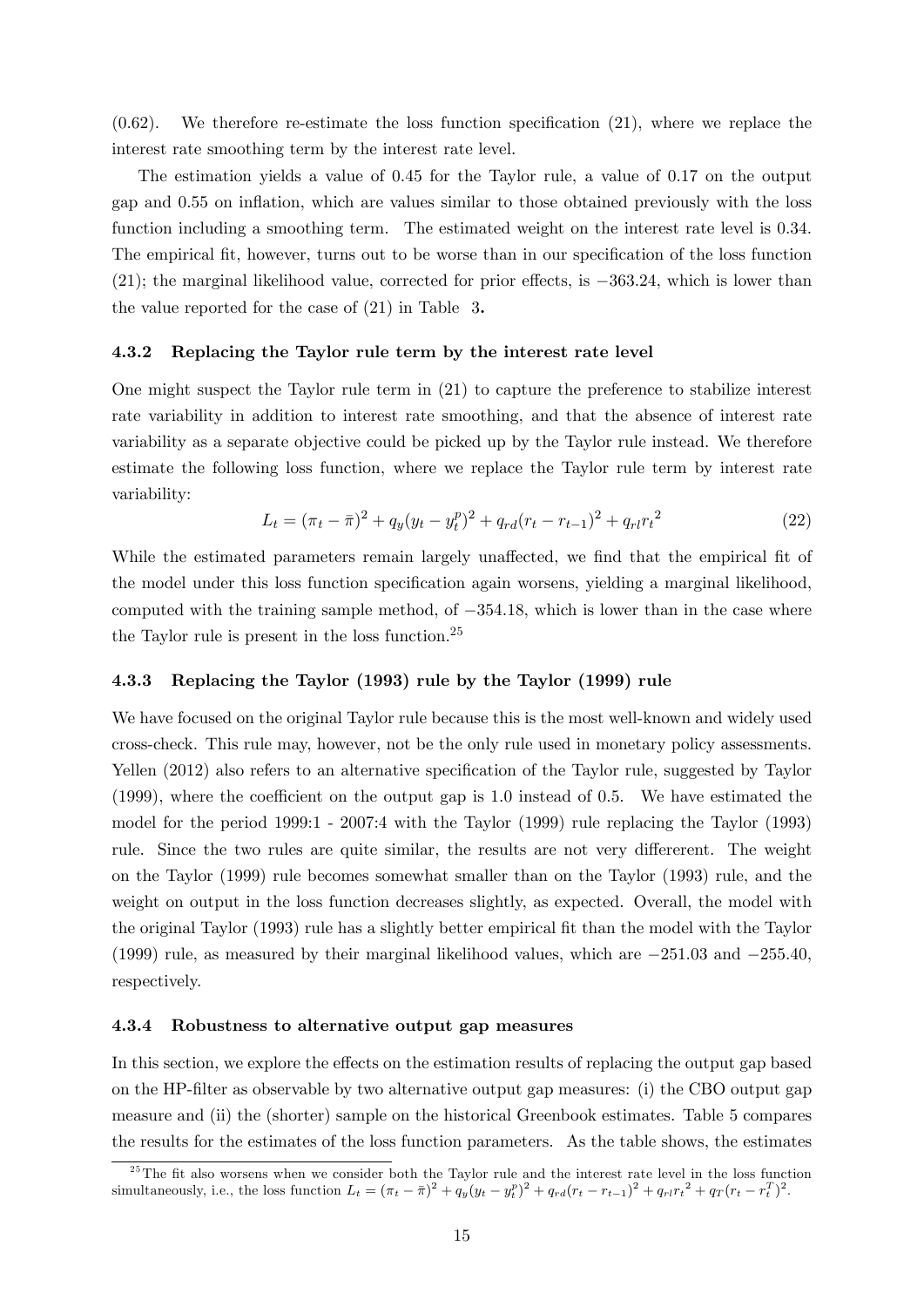change very little when alternative observables are considered. This conclusion also holds for the remaining structural parameters in the model. Therefore, the conclusions drawn previously from the results obtained with the HP-based measure of the output gap would still hold if we had considered one of these alternative measures.

## [Insert Table 5]

Figure 1 provides a visual comparison of the three alternative empirical output gap measures.<sup>26</sup> The vertical shaded areas represent the NBER recession periods. The measures based on the HP and the CBO estimates are overall similar, and follow closely the patterns of the output gap computed by Justiniano, Primiceri and Tambalotti (2011), while the Greenbook estimate seems to lead these two measures somewhat over most part of the sample for which data is available.

## [Insert Figure 1]

#### 4.4 Assessing the Fed's policy prior to the financial crisis

Much about the debate about the Fed's monetary policy prior to the financial crisis has focused on the expansionary policy during the years 2001 - 2006. Given that the modeling framework adopted in this paper largely captures the mainstream assumptions by policy makers regarding the structural economy and, in particular, the limited concerns about financial linkages at the time, we perform a counterfactual exercise to shed more light on the stance of monetary policy during the period 2001 - 2006. Figure 2 shows the actual Federal Fund's Rate, the rate implied by the classical Taylor rule, and the rate implied by optimal policy given by the estimated model. The US economy went into a recession in 2001, and the Fed cut the interest rate sharply, and more than prescribed by the Taylor rule. The gap with respect to the Taylor rule widened further around 2003, where the Federal Fund's Rate was cut further, while the Taylor rate remained constant or increased somewhat. The widening of the gap between the Taylor rule and the actual rate in 2003 led Taylor (2012) to conclude that the rule-based policy was abandoned by the Fed around this point in time, and denoted the post-2003 period as the "Ad Hoc Era".

#### [Insert Figure 2]

When assessing policy using a simple rule as a normative benchmark, it is important to note that also proponents of simple interest rate rules recommend that they should be used as guidelines and not followed mechanically. The central bank should thus deviate from a simple rule when it has good reasons to do so. The question is then which factors could explain the large deviations from the Taylor rule, and whether such deviations were warranted. Generally, optimal deviations from a simple rule depend on the shocks hitting the economy. As mentioned

 $26$ Note that, even if we do not use data beyond 2007:4 in the estimation exercises, we use all available data in the figure, and evaluate the model up to 2010:1. We also include the presample period in the figure for completeness.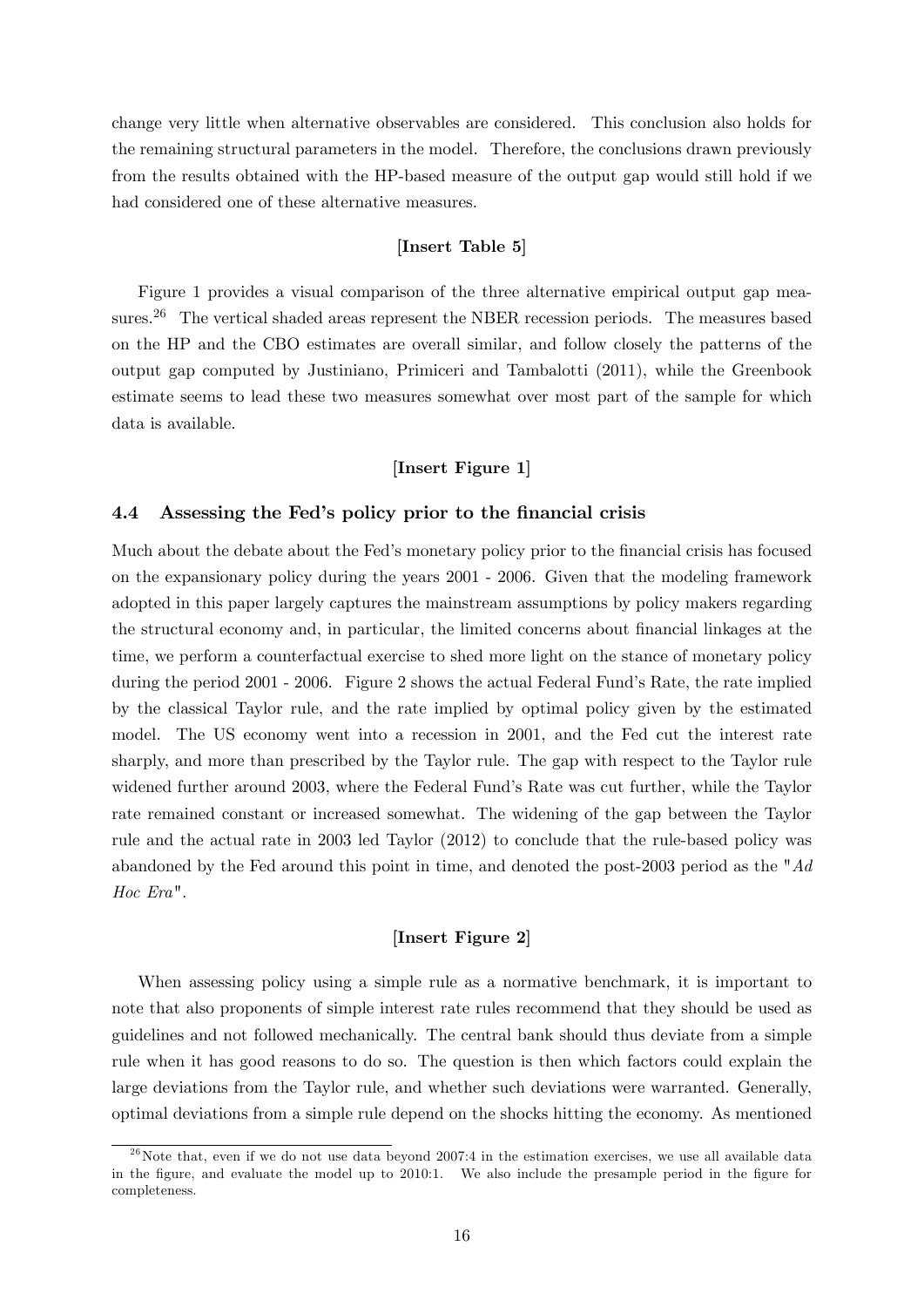in the introduction, the classical Taylor rule may be better suited for supply shocks than for demand shocks, since monetary policy should respond more aggressively to demand shocks than implied by the Taylor rule, as such shocks give little or no trade-off between inflation stabilization and output stabilization. We have therefore decomposed the shocks in the estimated model and grouped them into four categories:

- Supply shocks: total factor productivity shock  $(\varepsilon_t^a)$ , labor supply shock  $(\varepsilon_t^{lab})$ ,
- Demand shocks: consumption (risk-premium) shock  $(\varepsilon_t^b)$ , investment shock<sup>27</sup>  $(\varepsilon_t^i)$ , exogenous spending shock  $(\varepsilon_t^g)$  $_t^g),$
- Monetary policy shock:  $\varepsilon_t^m$ ,
- $\bullet\,$  Mark-up shocks: price mark-up shock  $(\varepsilon^p_t$  $_t^p$ , wage mark-up shock  $(\varepsilon_t^w)$ ,

Although the monetary policy shock can be classified as a demand shock, it is useful to consider this separately, since this shock represents deviations from the estimated reaction pattern and is relevant when assessing the Fed's policy.

## [Insert Figure 3]

Figure 3 shows how the estimated historical shocks affected the interest rate. We see that in the period 2001 - 2006, there were large negative demand shocks hitting the economy. The optimal response to these shocks is a very expansionary monetary policy, and as noted in the introduction, the Fed staff's view was that the coefficient on the output gap in the Taylor rule was too small for handling demand shocks. This view is confirmed in our analysis, as Figure 2 shows that there is a substantial discrepancy between the interest rate implied by the Taylor rule and the optimal interest rate, which is defined as the one that minimizes the estimated loss function, but where the monetary policy shock is set to zero. Thus, despite being derived from a loss function with a considerable weight on the Taylor rule, our model implies that it is optimal to deviate substantially from the Taylor rule when there are such large demand shocks.

Comparing the actual Fed fundís rate with the Taylor rule and the optimal interest rate, we see that although the Fed fund's rate was substantially lower than the Taylor rule, it was actually higher than the optimal interest rate in the period 2001 - 2006. The question of why the Fed set the interest rate so much lower than the Taylor rule can therefore be countered with the question of why it set the rate higher than what was optimal according to our estimated model and policy preferences. Based on the estimated model, a lower interest rate than the one actually set would have contributed to more stability in output and inflation, at least from an ex ante perspective. By construction, there was thus a (persistent) positive monetary policy shock in this period. Since the monetary policy shock is unexplained in our model, one could interpret the shock as either a "policy error", or alternatively representing policy judgments that capture factors not represented in the model, e.g., financial stability considerations.

 $^{27}$ The investment shock is classified here as a demand shock in that it pushes output and inflation in the same direction.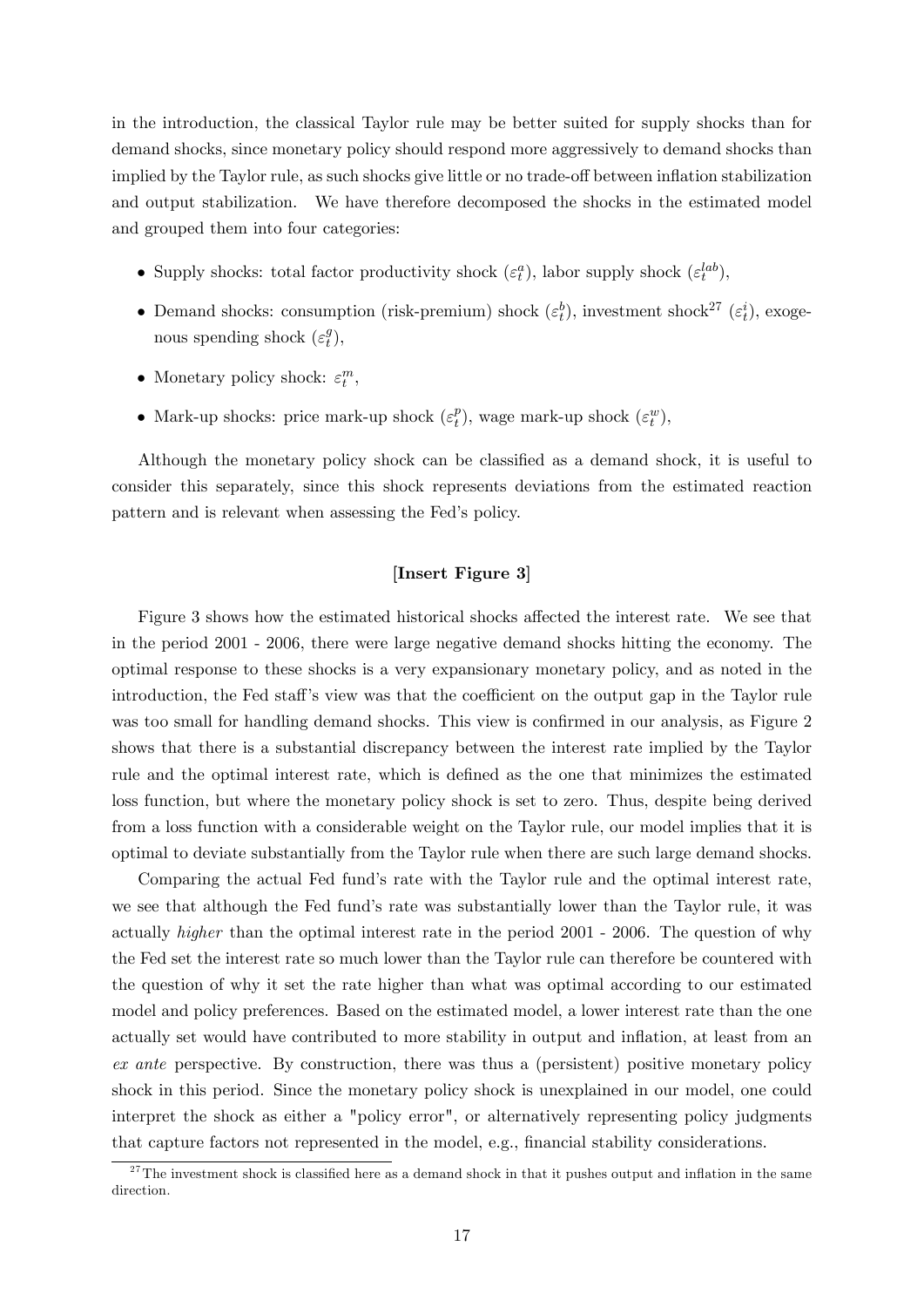Note that the optimal interest rate in Figure 2 is based on the estimated preference function with a weight of 0.42 on the Taylor rule. Thus, the large deviation from the Taylor rule did not represent a shift away from the Taylor rule. Indeed, if we estimate the model and the preference function on a sample ending in 2002 versus the full sample, the estimated weight on the Taylor rule is somewhat larger in the full sample, suggesting that, if anything, there was a increase in the weight on the Taylor rule.<sup>28</sup> Thus, we do not find any support for Taylor's  $(2012)$  claim that the Fed abandoned the Taylor rule around 2003. The large deviations from the Taylor rule were, according to our model, optimal deviations for a given weight on the Taylor rule, as a consequence of the presence of large negative demand shocks. These conclusions are in line with the findings of Groshenny (forthcoming), which attributes deviations of the policy rate from the Taylor rule to demand shocks hitting the economy in the period 2002:1-2006:4.

## 5 Conclusion

When John Taylor first introduced his rule, it was calibrated to match actual policy. However, later it has been used as a normative benchmark in policy discussions, both by Taylor and others. In this paper, we show that the Taylor rule has had an important ináuence on US monetary policy decisions over the last two decades. We estimate a version of the Smets and Wouters (2007) model over the period 1990:1-2007:4, where monetary policy is assumed to minimize a modified loss function, i.e., the weighted average of a standard loss function and the deviation of the policy rate from a predescribed Taylor rule. The results suggest that keeping the policy rate close to the levels implied by the Taylor rule has been the most important concern for policy makers after the inflation target. A comparison of the empirical fit of the modified loss function against a standard loss function shows that the former performs better, hence providing empirical support for the Taylor rule as an important input in monetary policy decisions. This finding implies that approaching the monetary policy process as optimal, where deviations of the policy rate from the Taylor rule are penalized, is a good description of US monetary policy, and confirms the indirect evidence based on FOMC transcripts, minutes of meetings and speeches reported in Kahn (2012).

The large deviations between the Fed fund's rate and the Taylor rule in the period 2001 -2006 can be regarded as optimal deviations due to the existence of large negative demand shocks. Moreover, during the years prior to the financial crisis, the Fed fund's rate was somewhat higher than the optimal policy based on the estimated loss function with a weight on the Taylor rule.

Our analysis is conducted within a standard DSGE model without Önancial frictions. The argument for this is that during the period we consider, this type of models might have represented well the judgments of the policymakers regarding the workings of the economy. However, if the policymakers were aware of financial frictions and took them adequately into account when setting the interest rate, estimating the policy preferences within a model without financial fric-

 $^{28}$ When we estimate the model with loss function specification (21) over the sample limited to 2002:4, we find an estimated weight of 0:39 (posterior mean) on the Taylor rule. Hence, although other Taylor-type rules have been used by policymakers as cross-checks, the original version seems to have remained an important, normative benchmark.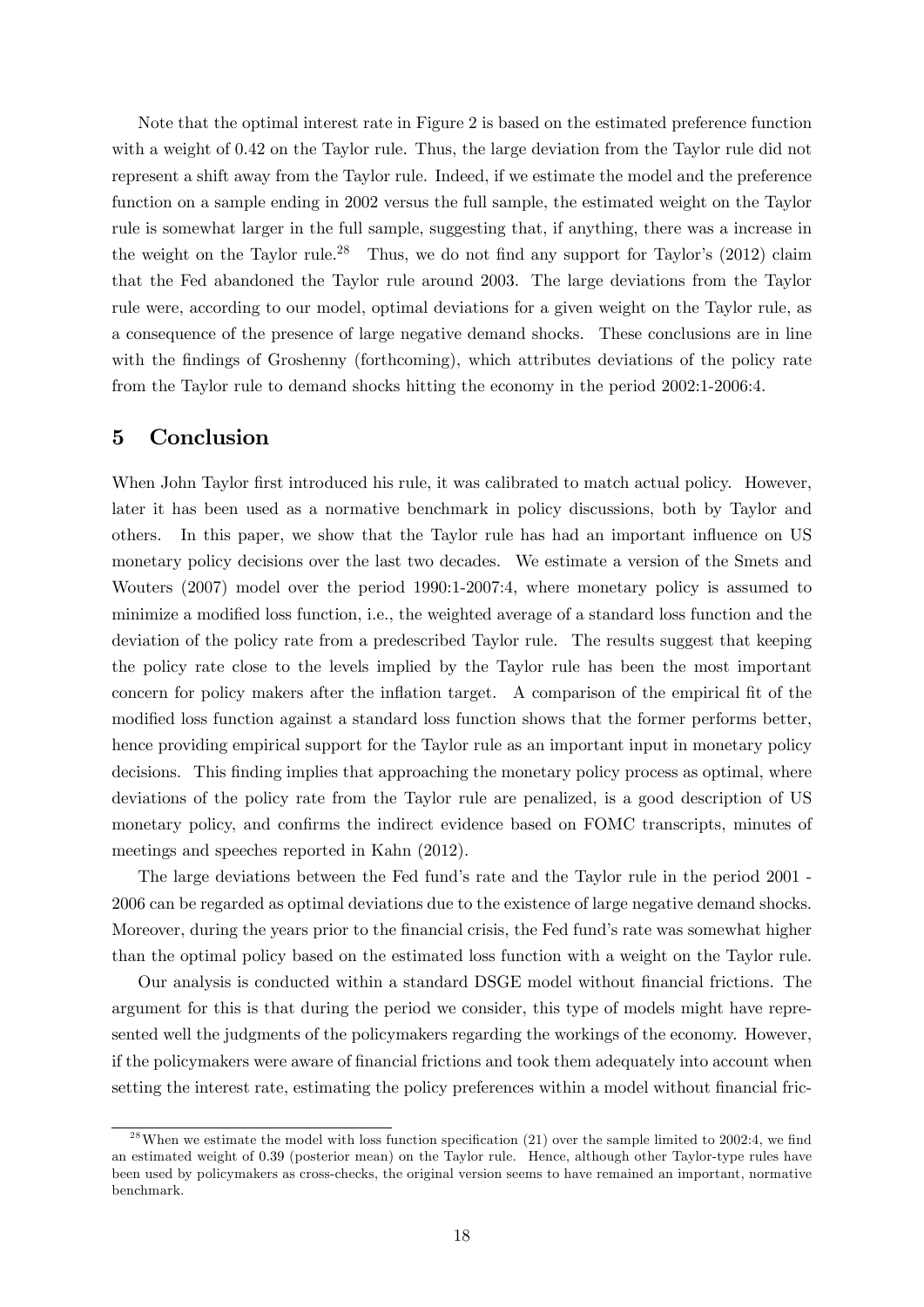tions could bias the results. An interesting topic for future research is therefore to estimate the policy preferences within the type of DSGE models including a role for Önancial frictions that are currently being developed.

## References

- Adolfson, M., Laséen, S., Lindé, J. and Svensson, L.E.O. 2011. Optimal Monetary Policy in an Operational Medium-Sized DSGE Model. Journal of Money, Credit and Banking 43: 1287-1331.
- Bean, C. 2005. Comment on Bob Hallís "Separating the Business Cycle from Other Economic Fluctuations". Speech at the symposium "The Greenspan Era: Lessons for the Future", Federal Reserve Bank of Kansas City, Jackson Hole, Wyoming.
- Bernanke B, Gertler M, Gilchrist S. 1999. The Financial Accelerator in a Quantitative Business Cycle Framework. In *Handbook of Macroeconomics*, Taylor J, Woodford M (eds). Amsterdam: North Holland.
- Bernanke B.S. 2010. Monetary Policy and the Housing Bubble. Speech at the Annual Meeting of the American Economic Association.
- Blinder AS. 2004. The Quiet Revolution: Central Banking Goes Modern. Yale University.
- Brooks SP, Gelman A. 1998. General Methods for Monitoring Convergence of Iterative Simulations. Journal of Computational and Graphical Statistics 7 : 434-455.
- Calvo G. 1983. Staggered Prices in a Utility-Maximizing Framework. Journal of Monetary Economics 12 : 383-398.
- Castelnuovo E. 2006. The Fedís Preference for Policy Rate Smoothing: Overestimation Due to Misspecification? Topics in Macroeconomics  $6:$  art.5.
- Chari V.V., Kehoe P.J., and McGrattan E.R. 2009. New Keynesian Models: Not Yet Useful for Policy Analysis. American Economic Journal: Macroeconomics 1 (1) : 242-266.
- Clarida R, Galí J., Gertler M. 2000. Monetary Policy Rules and Macroeconomic Stability: Evidence and Some Theory. The Quarterly Journal of Economics 115 (1) : 147-180.
- Clarida R. 2012. What Has—and Has Not—Been Learned about Monetary Policy in a Low-Inflation Environment? A Review of the 2000s. Journal of Money, Credit and Banking 44 : 123-140.
- De Antonio Liedo, D. 2011. What are Shocks Capturing in DSGE Modeling? Noise versus Structure. mimeo.
- Del Negro M, Schorfheide F. 2008. Forming Priors for DSGE Models (and how it affects the assessment of nominal rigidities). Journal of Monetary Economics 55 : 1191-1208.
- Dennis R. 2004. Inferring Policy Objectives from Economic Outcomes. Oxford Bulletin of Economics and Statistics 66 : 735-764.
- Dennis R. 2006. The Policy Preferences of the US Federal Reserve. Journal of Applied Econometrics 21 : 55-77.
- Dennis R. 2007. Optimal Policy in Rational Expectations Models: New Solution Algorithms. Macroeconomic Dynamics 11 : 31-55.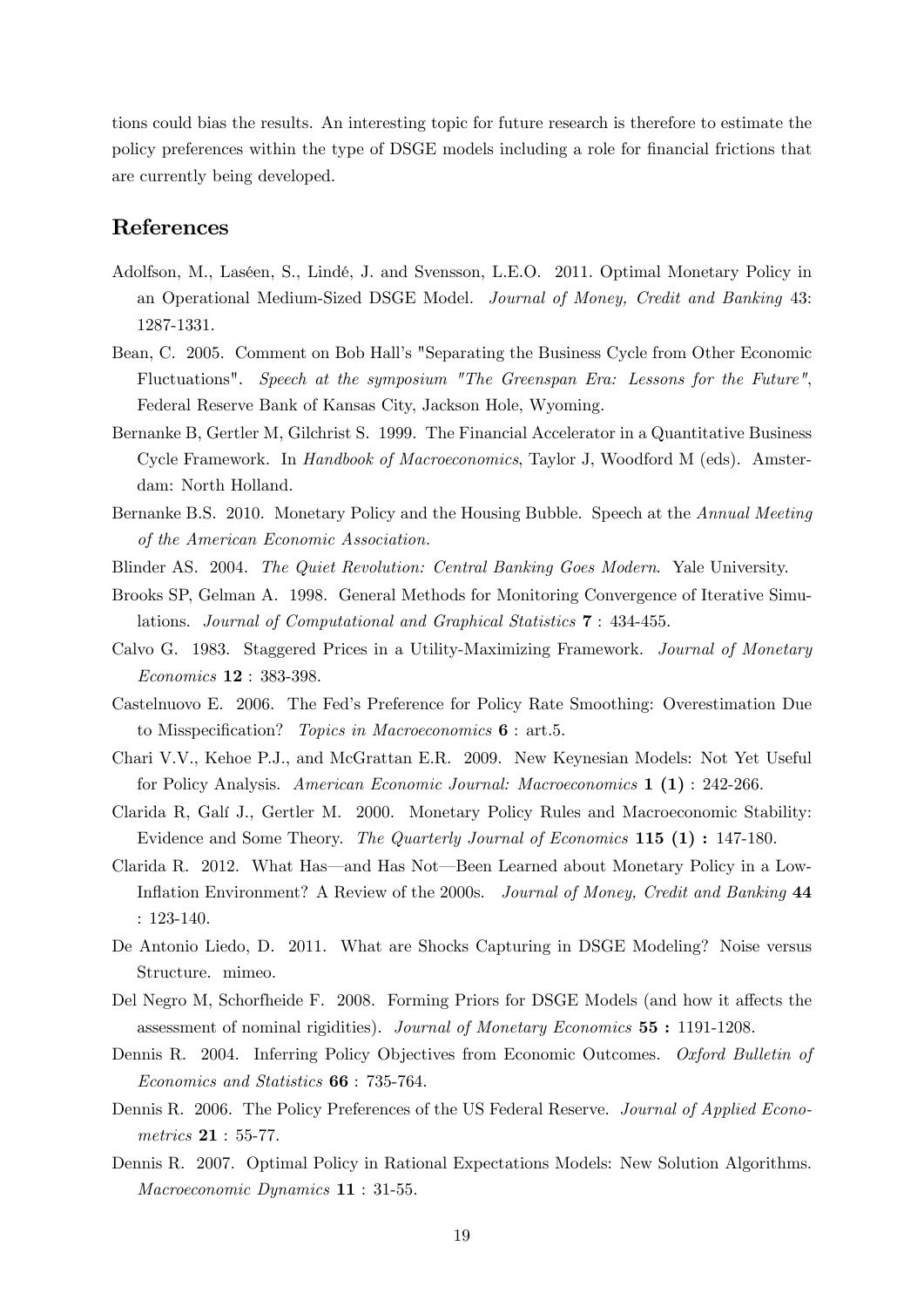- Galí, J., Gertler, M. J. and and López-Salido, D. 2007. Markups, Gaps, and the Welfare Cost of Business Fluctuations. The Reveiw of Economics and Statistics 89 (1) : 44-59.
- Galí, J., Smets, F., and Wouters, R. 2011. Unemployment in an Estimated New Keynesian Model. NBER Working Paper 17084.
- Geweke, J. and Amisano, G. 2010. Comparing and evaluating Bayesian predictive distributions of asset returns. International Journal of Forecasting 26 (2): 216-230.
- Givens, G.E., Salemi, M.K. 2008. Generalized method of moments and inverse control. Journal of Economic Dynamics and Control 32 : 3113-3147.
- Givens, G.E. 2012. Estimating Central Bank Preferences under Commitment and Discretion. Journal of Money, Credit and Banking  $44 (6) : 1033-1061$ .
- Groshenny, N. forthcoming. Monetary Policy, Ináation and Unemployment. In Defense of the Federal Reserve. CAMA working paper series.
- Ilbas P. 2010. Estimation of Monetary Policy Preferences in a Forward-Looking Model: a Bayesian Approach. International Journal of Central Banking 6:3 : 169-209.
- Ilbas, P. 2012. Revealing the Preferences of the US Federal Reserve. Journal of Applied  $Econometrics 27 : 440-473.$
- Ilbas, P., Røisland, Ø., Sveen, T. 2012. Robustifying Optimal Monetary Policy Using Simple Rules as Cross-Checks. mimeo.
- Jensen, H. 2011. Estimated Interest Rate Rules: Do they Determine Determinacy Properties? The B.E. Journal of Macroeconomics **11:1** : art. 11.
- Justiniano A., Primiceri G.E., and Tambalotti A. 2011. Is There a Trade-Off Between Inflation and Output Stabilization? mimeo.
- Kahn, G.A. 2012. The Taylor rule and the practice of central banking. In The Taylor rule and the transformation of monetary policy, Koenig, E.F., Leeson, R. and Kahn, G.A. (eds). Hoover institution press Stanford University, Stanford California.
- Koop G. 2004. Bayesian Econometrics. John Wiley and Sons : Hoboken New Jersey.
- Mishkin, F.S. 2007. Estimating Potential Output. Speech at the conference on price measurement for monetary policy, Federal Reserve Bank of Dallas, Dallas, Texas.
- Ozlale U. 2003. Price Stability vs. Output Stability: Tales of Federal Reserve Administrations. Journal of Economic Dynamics and Control 27 : 1595-1610.
- Rogo§ K. 1985. The Optimal Degree of Commitment to an Intermediate Monetary Target. The Quarterly Journal of Economics 100 (4) : 1169-1189.
- Salemi, M.K. 2006. Econometric Policy Evaluation and Inverse Control. Journal of Money, Credit and Banking 38 (7) : 1737-1764.
- Sims C. 2003. Probability Models for Monetary Policy Decisions. mimeo.
- Smets F, Wouters R. 2003. An Estimated Dynamic Stochastic General Equilibrium Model of the Euro Area. Journal of the European Economic Association  $1(5)$ : 1123-1175.
- Smets F, Wouters R. 2007. Shocks and Frictions in US Business Cycles: A Bayesian DSGE Approach. American Economic Review 97 : 586-606.
- Svensson, L.E.O. 2003. What is Wrong with Taylor Rules? Using Judgment in Monetary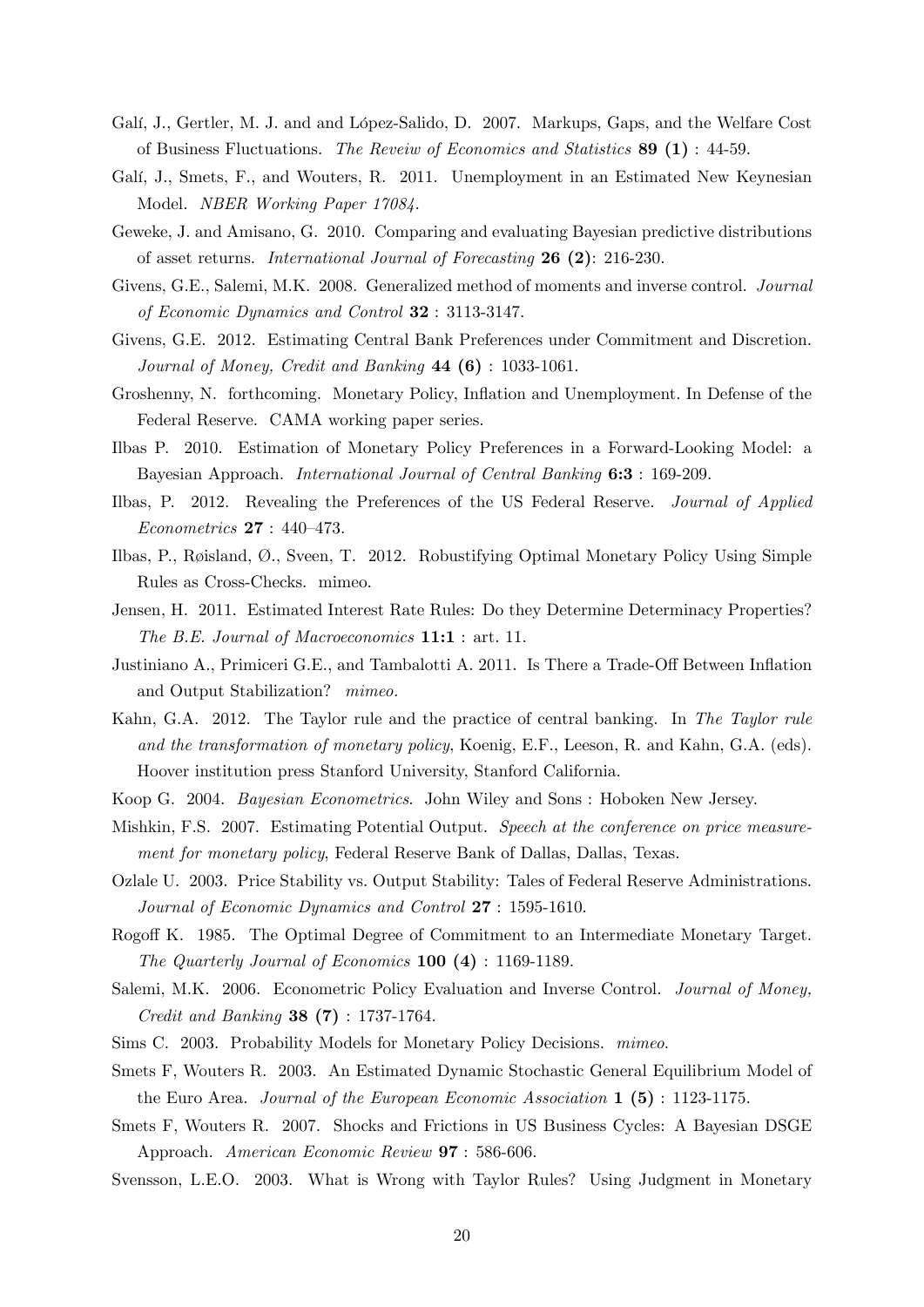Policy through Targeting Rules. Journal of Economic Literature 41 : 426-477.

- Taylor, J.B. 1993. Discretion versus Policy Rules in Practice. Carnegie-Rochester Conference Series on Public Policy 39 : 195-214.
- Taylor, J.B. 1999. A Historical Analysis of Monetary Policy Rules". In J. B. Taylor, ed., Monetary Policy Rules, Chicago: University of Chicago Press :319-341.
- Taylor, J.B., J. Williams. 2010. Simple and Robust Rules for Monetary Policy. In *Handbook* of Monetary Economics, Friedman, B. and Woodford, M. (eds). Elsevier, edition 1, volume 3, number 3.
- Taylor, J.B. 2012. Monetary Policy Rules Work and Discretion Doesnít: A Tale of Two Eras. Journal of Money Credit and Banking 44 (6) : 1017-1032.
- Warne, A., Coenen, G. and Christoffel, K. 2012. Predictive Likelihood Comparisons with DSGE and DSGE-VAR Models. mimeo. European Central Bank.
- Woodford, M. 1999. Optimal Monetary Policy Inertia. NBER working paper 7261
- Woodford, M. 2001. The Taylor Rule and Optimal Monetary Policy. American Economic Review 91 (2) : 232-237
- Yellen, J. L. 2012. The Economic Outlook and Monetary Policy. Speech given at the Money Marketeers of New York University, New York, April 11. http://www.federalreserve.gov/newsevents/speech/yellen20120411a.htm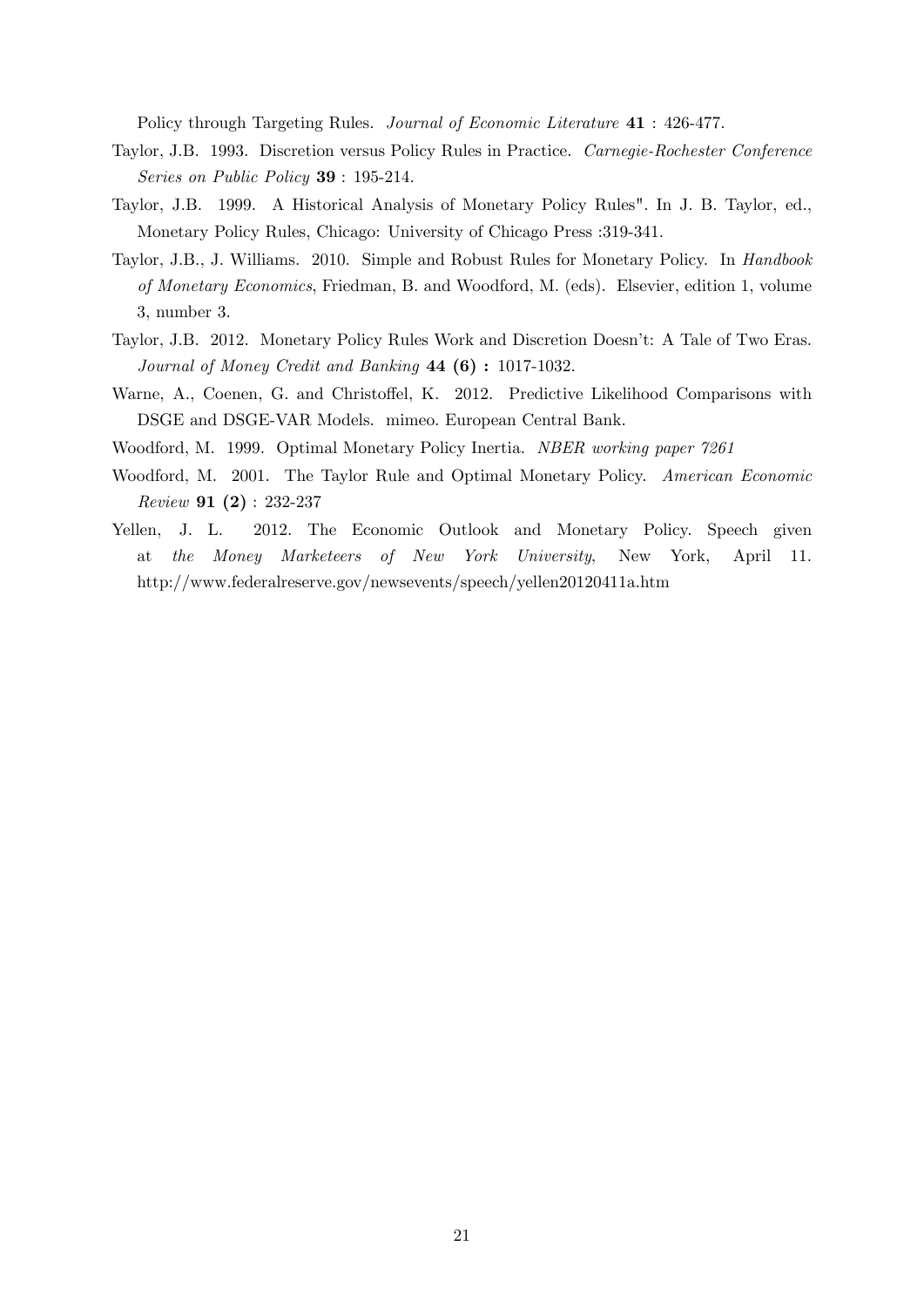## Appendix I : Data Appendix

Following series are used as observables: real GDP, potential GDP, consumption, investment, hours worked, real wages, GDP deflator and the federal funds rate. The source of the series on GDP, nominal personal consumption and Öxed private is the Bureau of Economic Analysis database of the US Department of Commerce. Real GDP is expressed in terms of 1996 chained dollars and the potential GDP is computed as the HP-trend of the real GDP. Consumption and investment are deflated with the GDP deflator. The log difference of the Implicit price deflator is used to compute inflation. Hours worked and hourly compensation for the non farming business sector for all persons are obtained from the Bureau of Labor Statistics. Real wage is computed by dividing the latter series by the GDP price deflator. The average hours index is multiplied with Civilian Employment figures of 16 years and over in order to correct for the limited coverage of the non farming business sector with respect to the GDP. The federal funds rate is downloaded from the FRED database of the Federal Reserve Bank of St-Louis. Inflation and interest rate are expressed in quarterly frequency. Remaining variables are expressed in 100 times log. In order to express the real variables in per capita terms, we divide them by the population over 16. All series are seasonally adjusted. The CBO measure of the output gap is obtained from the CBO, and the Greenbook estimates for the output gap are taken from the website of the Federal Reserve Bank of Philadelphia.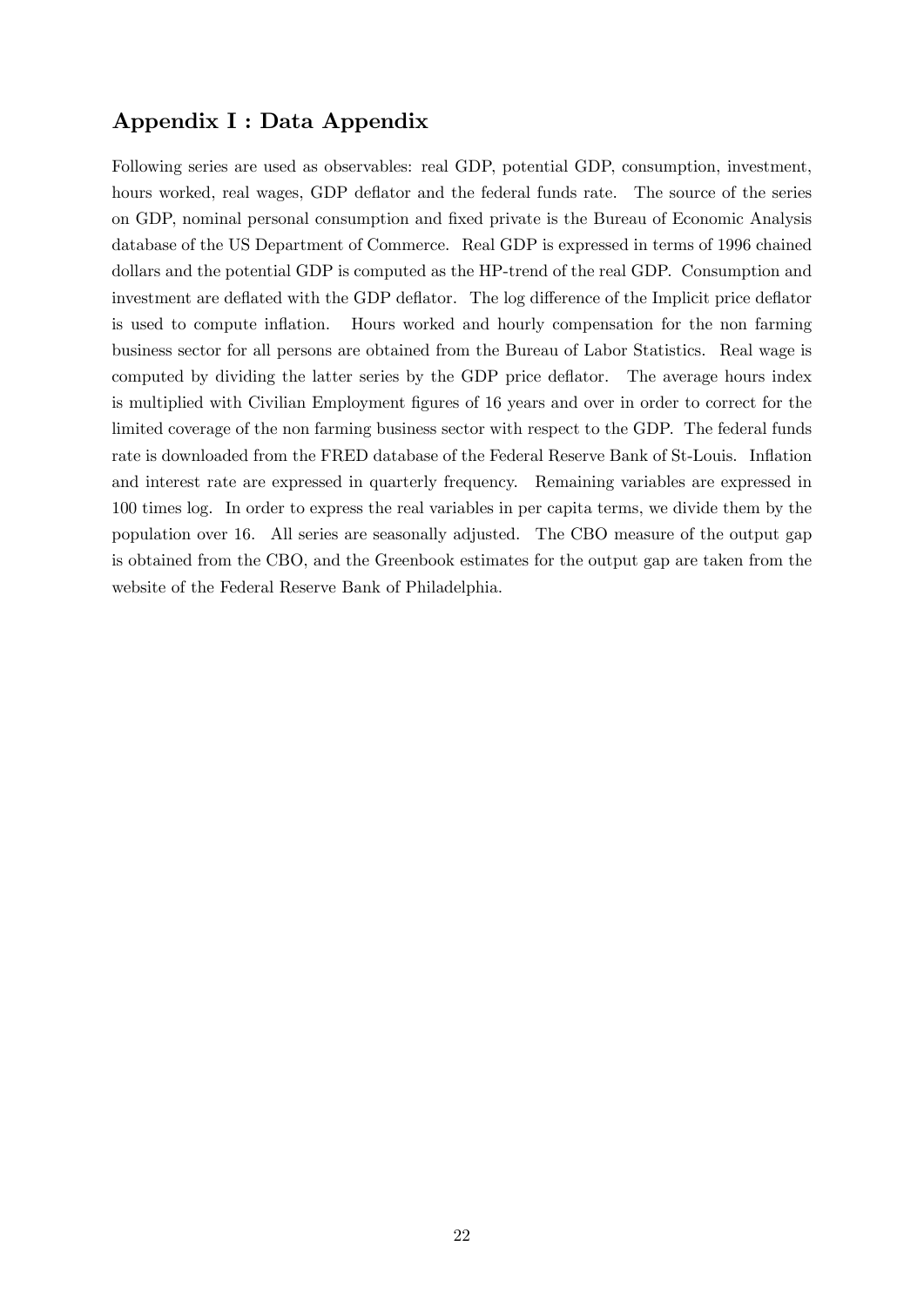## Appendix II : Prior Assumptions

Following Smets and Wouters  $(2007)$ , we fix the annual depreciation rate on capital at 10 percent, i.e.,  $\delta = 0.025$ , the ratio of exogenous spending to GDP,  $g_y$ , at 0.18, the mark-up in the labor market in the steady state  $(\lambda_w)$  at 1.5 and the curvature of the Kimball aggregator in both goods and labor markets ( $\varepsilon_p$  and  $\varepsilon_w$ ) at 10. The monetary policy discount factor  $\varsigma$  in equation  $(13)$  is fixed to the value of 0.99. The prior assumptions for the remaining parameters are reported in Table 6.

#### [Insert Table 6]

The priors for the structural parameters are in line with those of Smets and Wouters (2007). The standard errors of the error terms, except for the error in the first order condition of the interest rate, are assumed to have an inverted gamma distribution with 2 degrees of freedom and a mean of 0.10. The shock to the first order condition of the interest rate is assumed to have a mean of 0.3. As in Ilbas  $(2012)$ , we base this prior on the results provided in Dennis  $(2006)$  for a similar shock to the Örst order condition of the interest rate. The persistence parameters of all shock processes, including the shock to the first order condition of the interest rate, and the MA coefficients are assumed to have a beta distribution with a prior mean of 0.5 and a prior standard error of 0.2. The steady state inflation rate is assumed to be gamma-distributed with a quarterly mean of 0:62% and standard error of 0:1, as in Smets and Wouters (2007).

The standard policy preference parameters in the loss function of monetary policy, i.e.,  $q_y$ and  $q_{rd}$ , are restricted to positive values and assumed to have a gamma distribution with a mean of 0:5 and standard error of 0:1. Given that we have no prior information on the possible values for the weight on deviations of the policy rate from its value implied by the standard Taylor rule, i.e.,  $q_T$ , it is a challenging task to impose a strong prior belief regarding this parameter. Therefore, we assume it to be uniformly distributed with a lower bound of 0:1 and an upper bound of 0:6. The choice of a (strictly) positive lower bound is based on the indirect evidence provided by Kahn (2012) that suggests for a positive value for  $q_T$ . The upper bound is chosen in order to impose a prior mean of around one third. A higher mean of around 0:5, for example, would reflect that we expect the Taylor rule to be equally important as the inflation target, which is not the case.<sup>29</sup>

<sup>&</sup>lt;sup>29</sup>We however checked for the robustness of the estimation results by imposing a bound equal to  $[0-1]$ , which leaves the estimation results of both the structural and the policy parameters largely unaffected.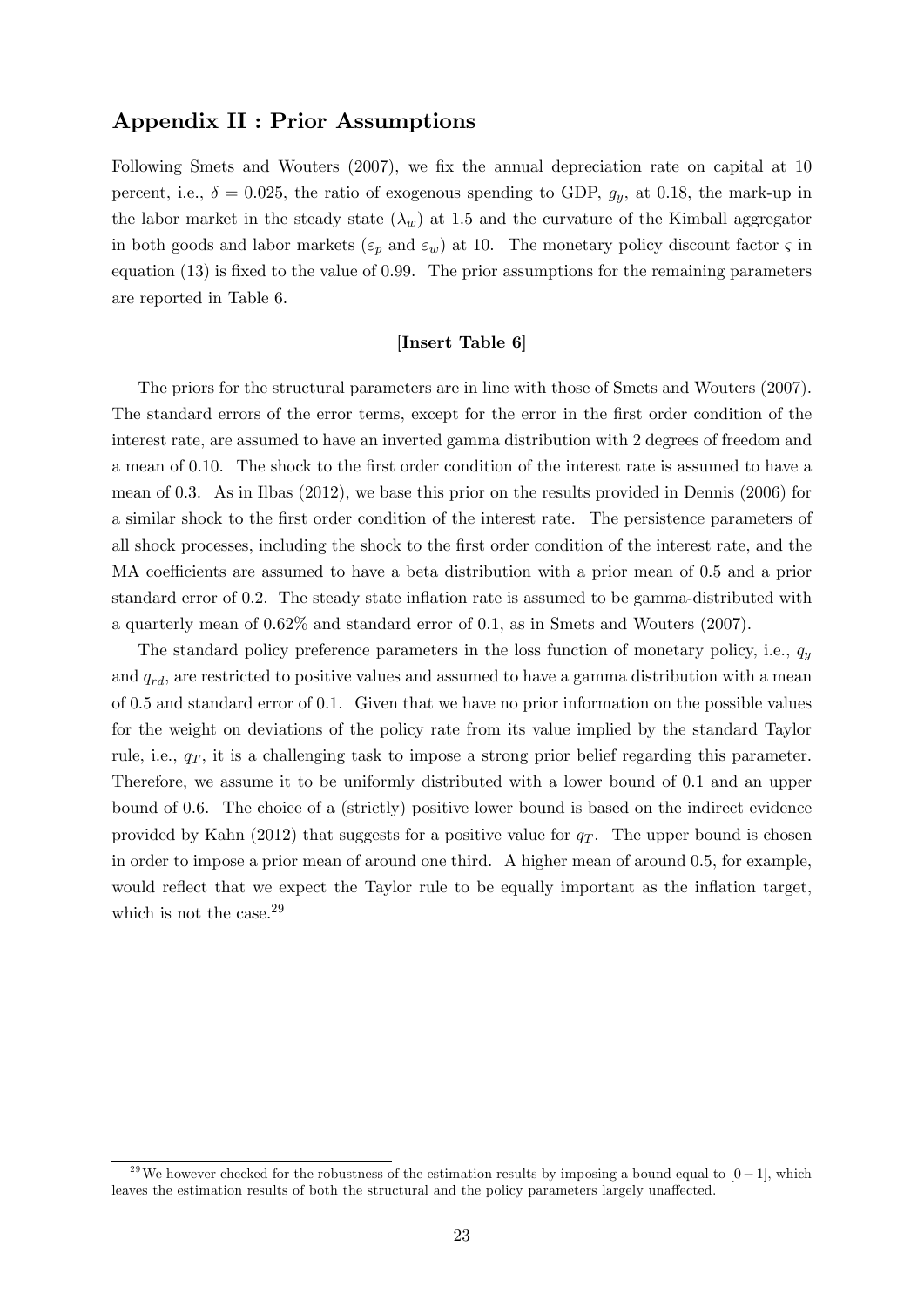| Marginal Likelihood (MHM)                    | $-402.52$ |            |                |
|----------------------------------------------|-----------|------------|----------------|
|                                              |           |            |                |
|                                              | mode      | mean       | lower - upper  |
| structural parameters                        |           |            |                |
| $\varphi$ investment adjustment cost         | 4.43      | 5.23       | $2.93 - 7.45$  |
| $\sigma_c$ intertemp. elast. of substitution | 1.69      | 1.79       | $1.38 - 2.19$  |
| $\lambda$ habit persistence                  | 0.47      | 0.49       | $0.35 - 0.63$  |
| $\xi_w$ Calvo wage stickiness                | 0.71      | $0.66\,$   | $0.52 - 0.81$  |
| $\sigma_l$ elast. of labor wrt real wage     | 3.89      | 3.83       | $2.79 - 4.86$  |
| $\xi_p$ Calvo price stickiness               | $_{0.86}$ | 0.84       | $0.79 - 0.90$  |
| $\iota_w$ wage indexation                    | 0.54      | $0.53\,$   | $0.28 - 0.77$  |
| $\iota_p$ price indexation                   | 0.34      | $_{0.35}$  | $0.12 - 0.57$  |
| $\psi$ capital utiliz. cost                  | 0.12      | 0.14       | $0.06 - 0.21$  |
| $\phi_p$ (1+fixed costs in production)       | 1.58      | 1.61       | $1.47 - 1.75$  |
| $(\beta^{-1} - 1)100$ const. discount        | 0.18      | $\rm 0.22$ | $0.08 - 0.36$  |
| $L_*$ constant labor supply                  | $0.62\,$  | 0.88       | $-0.72 - 2.46$ |
| $\bar{\gamma}$ constant growth rate          | 0.40      | 0.41       | $0.36 - 0.47$  |
| $\alpha$ share of capital in production      | 0.34      | $0.35\,$   | $0.30 - 0.40$  |
|                                              |           |            |                |
| shock processes                              |           |            |                |
| $\sigma_a$ technology                        | 0.12      | 0.13       | $0.09 - 0.16$  |
| $\sigma_b$ risk premium                      | 0.10      | 0.11       | $0.07 - 0.14$  |
| $\sigma_g$ exogenous spending                | 0.39      | 0.41       | $0.33 - 0.48$  |
| $\sigma_l$ investment specific               | 0.43      | 0.44       | $0.34 - 0.54$  |
| $\sigma_p$ price mark-up                     | 0.15      | 0.13       | $0.08 - 0.17$  |
| $\sigma_w$ wage mark-up                      | 0.74      | $0.57\,$   | $0.03 - 0.84$  |
| $\sigma_m$ shock FOC int. (opt.pol.)         | 0.26      | 0.28       | $0.23-0.33$    |
| $\sigma_{lab}$ labor supply shock            | 0.09      | 0.21       | $0.03 - 0.50$  |
| $\sigma_{ew}$ meas. error wages              | 1.41      | 1.42       | $1.16 - 1.67$  |
| $\rho_a$ AR(1) technology                    | 0.99      | 0.99       | $0.98 - 0.99$  |
| $\rho_b$ AR(1) risk premium                  | $0.72\,$  | 0.69       | $0.48 - 0.92$  |
| $\rho_q$ AR(1) exogenous spending            | $_{0.96}$ | $_{0.96}$  | $0.93-0.98$    |
| $\rho_l$ AR(1) investment specific           | 0.66      | 0.66       | $0.55 - 0.77$  |
| $\rho_p$ AR(1) price mark-up                 | 0.67      | 0.58       | $0.30 - 0.85$  |
| $\rho_w$ AR(1) wage mark-up                  | 0.40      | 0.46       | $0.14 - 0.86$  |
| $\rho_{ga}$ effect of technology on exports  | 0.15      | 0.23       | $0.03 - 0.42$  |
| $\mu_p$ MA(1) price mark-up                  | $_{0.86}$ | 0.68       | $0.31-0.94$    |
| $\mu_w$ MA(1) wage mark-up                   | $_{0.76}$ | $_{0.62}$  | $0.32-0.94$    |
| $\rho_m$ AR(1) FOC int. (opt.policy)         | 0.91      | 0.91       | $0.86 - 0.96$  |
| $\rho_{lab}$ AR(1) labor supply              | 0.86      | 0.74       | $0.46 - 0.95$  |
| $\rho_{ew}$ AR(1) meas. error                | 0.90      | 0.90       | $0.84 - 0.96$  |
| monetary policy parameters                   |           |            |                |
|                                              |           |            |                |
| $\bar{\pi}$ const. inflation                 | 0.56      | 0.54       | $0.45 - 0.63$  |
| $q_y$ pref. output gap                       | 0.25      | 0.26       | $0.17 - 0.35$  |
| $q_{rd}$ pref. int. smooth.                  | 0.65      | 0.67       | $0.51 - 0.84$  |
| $q_T$ pref. Taylor rule                      | 0.41      | 0.42       | $0.30 - 0.56$  |

Table 1: Estimation results under extended loss function

Note: The table reports the marginal likelihood (modified harmonic mean) and the posterior estimation results (the posterior mode, the posterior mean and the  $90\%$  confidence bounds) for the parameters under the assumption that monetary policy follows a flexible inflation targeting regime where additional attention is paid to deviations of the policy instrument from a predescribed Taylor rule. Hence, the minimized period loss function is assumed to be:  $(1-q_T)[(\pi_t-\bar{\pi})^2+q_y(y_t-y_t^p)^2+q_{rd}(r_t-r_{t-1})^2]+q_T(r_t-r_t^T)^2$ , where  $r_t^T=1.5\pi_t+0.5(y_t-y_t^p)$ . The posterior estimation results are obtained with the Metropolis-Hastings sampling algorithm based on 600,000 draws, from which the first 20% draws are discarded. The posterior mode is obtained from the numerical optimization of the posterior kernel.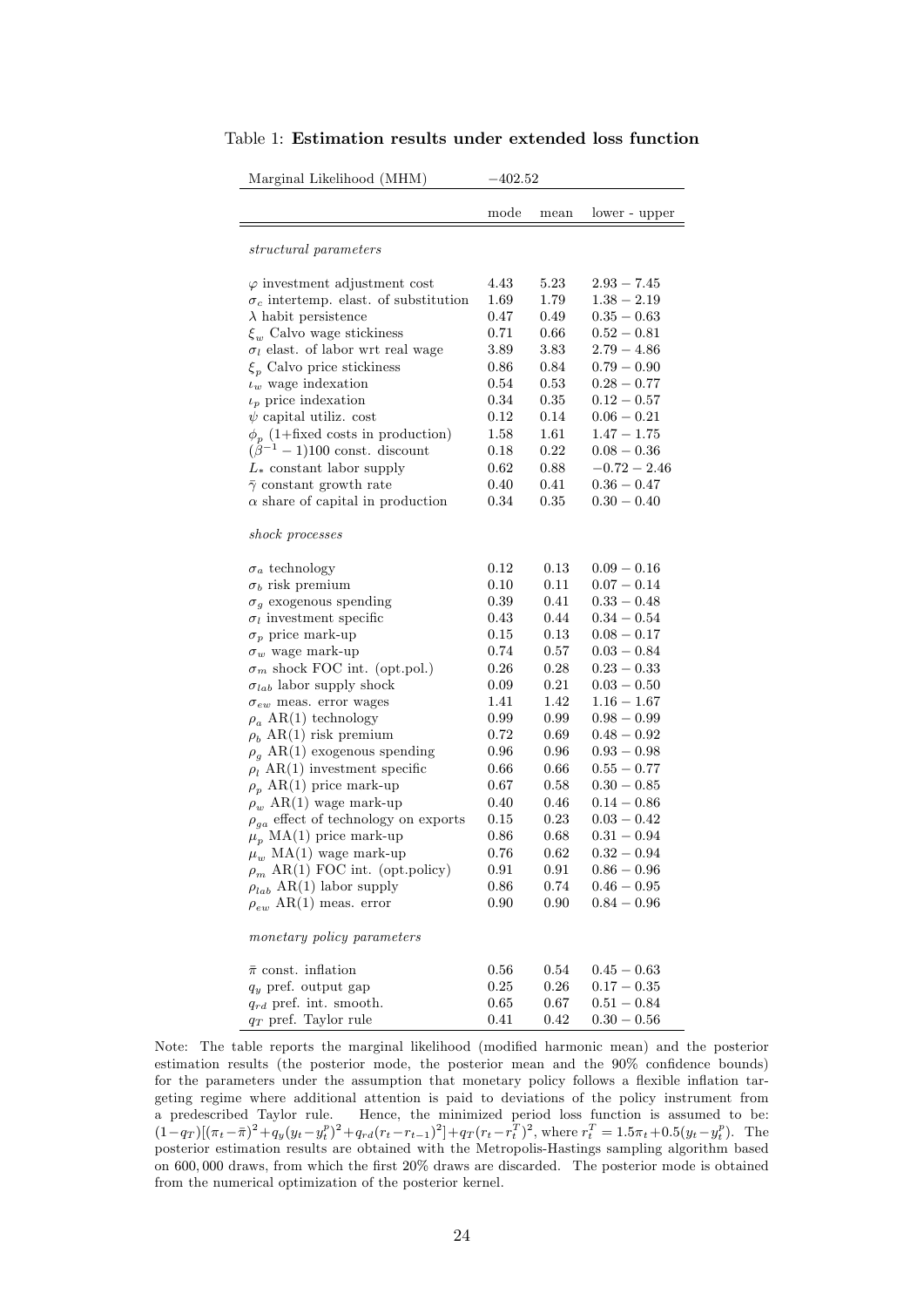| Marginal Likelihood (MHM)                    | $-413.41$  |          |                |
|----------------------------------------------|------------|----------|----------------|
|                                              | mode       | mean     | lower - upper  |
| structural parameters                        |            |          |                |
| $\varphi$ investment adjustment cost         | 5.70       | 6.18     | $4.09 - 8.15$  |
| $\sigma_c$ intertemp. elast. of substitution | 1.93       | 1.92     | $1.51 - 2.34$  |
| $\lambda$ habit persistence                  | 0.63       | $0.62\,$ | $0.51 - 0.74$  |
| $\xi_w$ Calvo wage stickiness                | 0.70       | $0.67\,$ | $0.52 - 0.82$  |
| $\sigma_l$ elast. of labor wrt real wage     | 3.60       | 3.44     | $2.30 - 4.59$  |
| $\xi_p$ Calvo price stickiness               | 0.84       | 0.86     | $0.82 - 0.91$  |
| $\iota_w$ wage indexation                    | 0.54       | 0.53     | $0.28 - 0.78$  |
| $\iota_p$ price indexation                   | 0.31       | 0.38     | $0.16 - 0.61$  |
| $\psi$ capital utiliz. cost                  | 0.13       | 0.15     | $0.06 - 0.22$  |
| $\phi_p$ (1+fixed costs in production)       | 1.59       | 1.60     | $1.46 - 1.74$  |
| $(\dot{\beta}^{-1} - 1)100$ const. discount  | 0.21       | 0.26     | $0.10 - 0.43$  |
| $L_*$ constant labor supply                  | 0.97       | 0.83     | $-0.97 - 2.67$ |
| $\bar{\gamma}$ constant growth rate          | 0.39       | 0.41     | $0.35 - 0.48$  |
| $\alpha$ share of capital in production      | 0.32       | 0.33     | $0.28 - 0.38$  |
| shock processes                              |            |          |                |
| $\sigma_a$ technology                        | 0.16       | 0.17     | $0.12 - 0.22$  |
| $\sigma_b$ risk premium                      | 0.12       | $0.12\,$ | $0.08 - 0.16$  |
| $\sigma_g$ exogenous spending                | 0.35       | 0.37     | $0.30 - 0.44$  |
| $\sigma_l$ investment specific               | 0.43       | 0.44     | $0.34 - 0.54$  |
| $\sigma_p$ price mark-up                     | 0.12       | 0.14     | $0.10 - 0.18$  |
| $\sigma_w$ wage mark-up                      | 0.04       | 0.16     | $0.02 - 0.34$  |
| $\sigma_m$ shock FOC int. (opt.pol.)         | 0.27       | 0.29     | $0.21 - 0.36$  |
| $\sigma_{lab}$ labor supply shock            | 0.50       | 0.50     | $0.33 - 0.75$  |
| $\sigma_{ew}$ meas. error wages              | 1.39       | 1.41     | $1.16 - 1.65$  |
| $\rho_a$ AR(1) technology                    | 0.99       | 0.99     | $0.97 - 0.99$  |
| $\rho_b$ AR(1) risk premium                  | 0.61       | 0.61     | $0.39 - 0.85$  |
| $\rho_g$ AR(1) exogenous spending            | 0.96       | 0.96     | $0.94 - 0.98$  |
| $\rho_l$ AR(1) investment specific           | 0.70       | 0.68     | $0.58 - 0.79$  |
| $\rho_p$ AR(1) price mark-up                 | 0.61       | 0.47     | $0.19 - 0.73$  |
| $\rho_w$ AR(1) wage mark-up                  | 0.49       | 0.73     | $0.34 - 0.96$  |
| $\rho_{qa}$ effect of technology on exports  | 0.13       | 0.20     | $0.03 - 0.37$  |
| $\mu_p$ MA(1) price mark-up                  | 0.56       | 0.70     | $0.32 - 0.94$  |
| $\mu_w$ MA(1) wage mark-up                   | 0.50       | 0.42     | $0.09 - 0.71$  |
| $\rho_m$ AR(1) FOC int. (opt.policy)         | $\rm 0.92$ | 0.91     | $0.86 - 0.97$  |
| $\rho_{lab}$ AR(1) labor supply              | 0.50       | 0.33     | $0.03 - 0.70$  |
| $\rho_{ew}$ AR(1) meas. error                | 0.91       | 0.91     | $0.85 - 0.96$  |
| monetary policy parameters                   |            |          |                |
| $\bar{\pi}$ const. inflation                 | 0.59       | 0.60     | $0.54 - 0.66$  |
| $q_y$ pref. output gap                       | 0.26       | 0.28     | $0.19 - 0.36$  |
| $q_{rd}$ pref. int. smooth.                  | 0.69       | 0.72     | $0.58 - 0.88$  |

Table 2: Estimation results under standard loss function

Note: The table reports the marginal likelihood (modified harmonic mean) and the posterior estimation results (the posterior mode, the posterior mean and the 90% confidence bounds) for the parameters under the assumption that monetary policy follows a standard flexible inflation targeting regime where the minimized period loss function is assumed to be:  $(\pi_t - \bar{\pi})^2 + q_y(y_t - y_t^p)^2 + q_{rd}(r_t - r_{t-1})^2$ . The posterior estimation results are obtained with the Metropolis-Hastings sampling algorithm based on 400,000 draws, from which the first  $20\%$  draws are discarded. The posterior mode is obtained from the numerical optimization of the posterior kernel.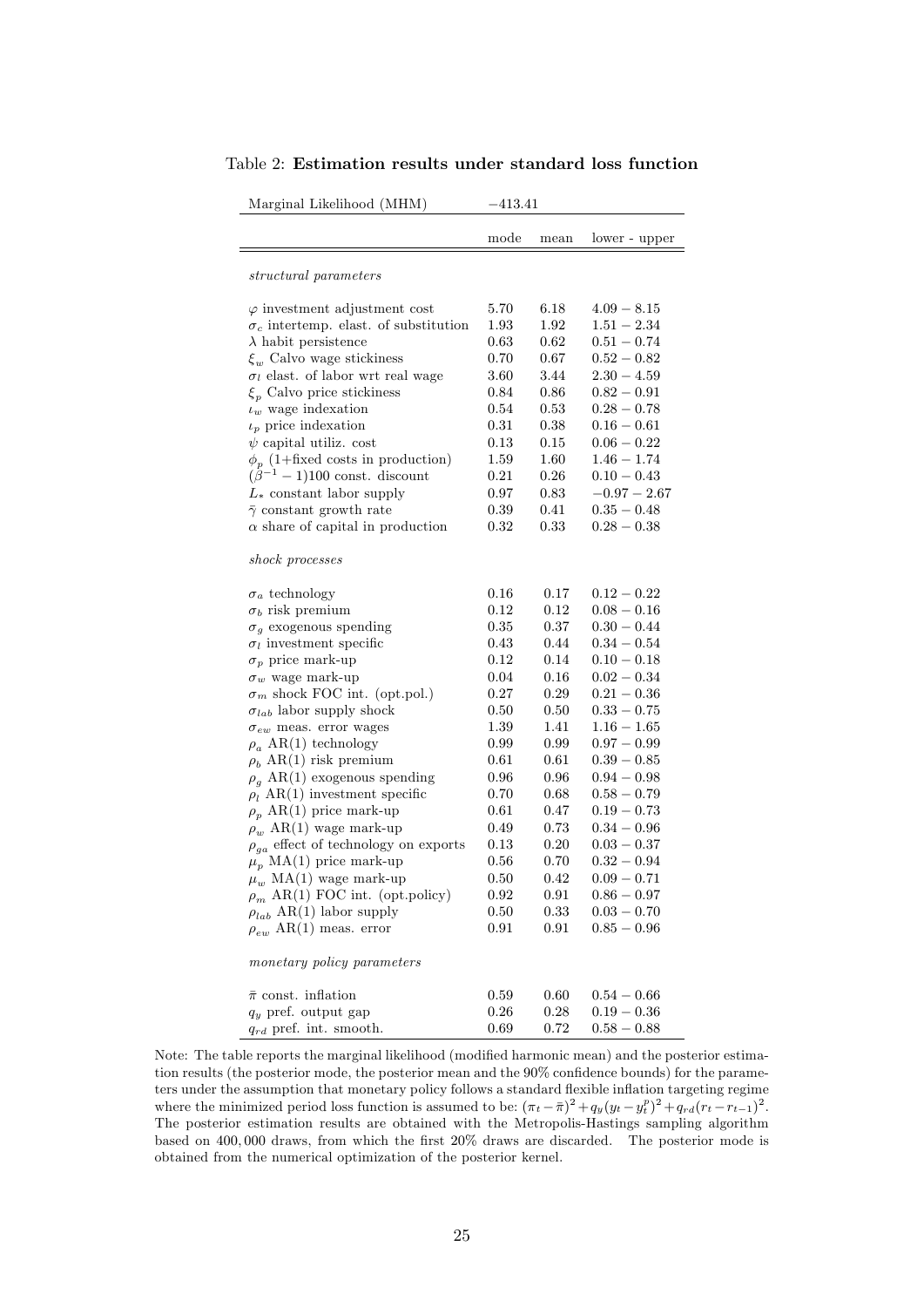|                                                   |           | Standard Loss Loss incl. Taylor Rule |
|---------------------------------------------------|-----------|--------------------------------------|
|                                                   |           |                                      |
| Marginal Likelihood (MHM)                         | $-413.41$ | $-402.52$                            |
| $MHM(1985:1-2007:4) - MHM(1985:1-1989:4) -362.17$ |           | $-333.10$                            |

Table 3: Comparison of empirical fit

Note: The first row of the table reports the marginal likelihood (modified harmonic mean) based on the estimation results reported in Tables 1 and 2. The second row reports the difference between the MHM computed for the period 1985:1-2007:4 (hence the training sample period and the estimation period combined, i.e., the full sample) and the MHM computed for the period 1985:1- 1989:4 (i.e., the training sample). The first column corresponds to the case where monetary policy is assumed to follow a standard flexible inflation targeting regime with the loss function defined as:  $(\pi_t - \bar{\pi})^2 + q_y(y_t - y_t^p)^2 + q_{rd}(r_t - r_{t-1})^2$ . The second column corresponds to the case where monetary policy follows a flexible inflation targeting regime with additional weight assigned to deviations of the policy instrument from a predescribed Taylor rule:  $(1 - q_T)[(\pi_t - \bar{\pi})^2 + q_y(y_t - y_t^p)^2 + q_{rd}(r_t - \bar{r})^2]$  $(r_{t-1})^2$  +  $q_T (r_t - r_t^T)^2$ , where  $r_t^T = 1.5\pi_t + 0.5(y_t - y_t^p)$ .

Table 4: Model comparison based on volatilities of target variables

|                          |                     |      | Standard Loss Loss w. Taylor Rule |
|--------------------------|---------------------|------|-----------------------------------|
|                          | Actual (data) Model |      | Model                             |
| standard errors          |                     |      |                                   |
| inflation                | 0.27                | 0.20 | 0.25                              |
| output gap               | 1.09                | 1.21 | 1.03                              |
| interest rate difference | 0.12                | 0.18 | 0.11                              |

Note: The table shows the actual standard errors of the target variables output gap, inflation and the interest rate difference, followed by the model-implied standard errors under the flexible inflation targeting regime with the loss function defined as:  $(\pi_t - \bar{\pi})^2 + q_y(y_t - y_t^p)^2 + q_{rd}(r_t - r_{t-1})^2$ and under the flexible inflation targeting regime with additional weight assigned to deviations of the policy instrument from a predescribed Taylor rule: $(1 - q_T)[(\pi_t - \overline{\pi})^2 + q_y(y_t - y_t^p)^2 + q_{rd}(r_t - \overline{r})^2]$  $(r_{t-1})^2$  +  $q_T (r_t - r_t^T)^2$ , where  $r_t^T = 1.5\pi_t + 0.5(y_t - y_t^p)$ .

Table 5: Robustness of loss function estimates to alternative output gap observables

| Observables for output gap                | HР     | Greenbook | CBO      |
|-------------------------------------------|--------|-----------|----------|
|                                           |        |           |          |
| $\bar{\pi}$ const. inflation (annualized) | 2.16\% | $1.96\%$  | $2.04\%$ |
| inflation $(1-q_T)$                       | 0.58   | 0.55      | 0.53     |
| $q_y$ output gap                          | 0.15   | 0.17      | 0.16     |
| $q_{rd}$ interest rate smoothing          | 0.39   | 0.38      | 0.36     |
| $q_T$ Taylor rule                         | 0.42   | 0.45      | 0.47     |

Note: The table compares the estimates of the optimal loss function parameters in  $(1 - q_T)[(\pi_t - \bar{\pi})^2 + q_y(y_t - y_t^p)^2 + q_{rd}(r_t - r_{t-1})^2] + qr(r_t - r_t^T)^2$  and constant inflation, obtained with the output gap observable based on the HP-filter, to the alternative measures based on the historical Greenbook estimates and the CBO measure.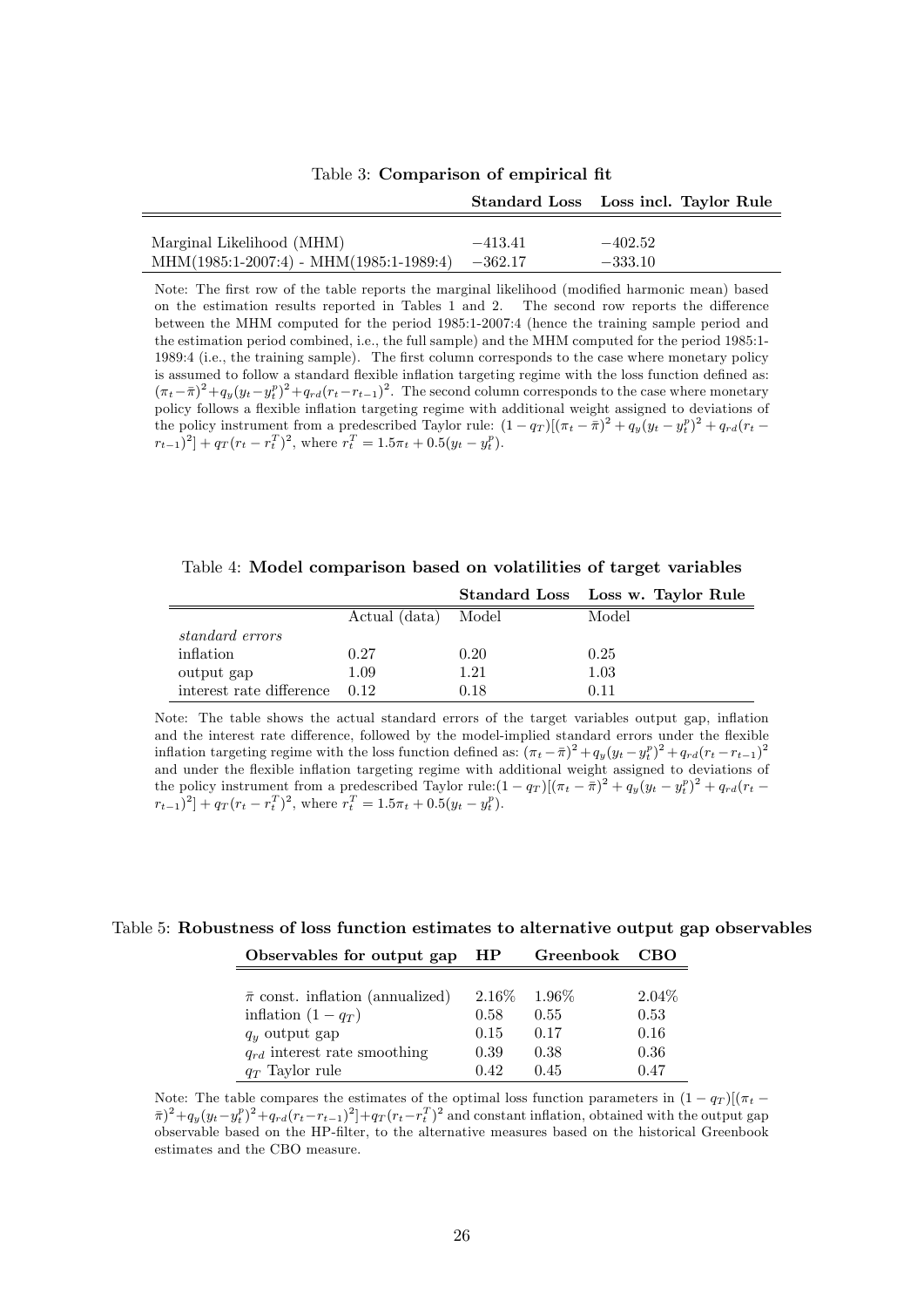| structural parameters                                                            |                        |                   |                                | shock processes                         |          |                  |                   |
|----------------------------------------------------------------------------------|------------------------|-------------------|--------------------------------|-----------------------------------------|----------|------------------|-------------------|
|                                                                                  | distrib.               | mean              | $\operatorname{stand}$<br>dev. |                                         | distrib. | mean             | stand.<br>dev.    |
|                                                                                  |                        |                   |                                |                                         |          |                  |                   |
| $\varphi$ investment adjustment cost                                             | Normal                 |                   | $\ddot{5}$                     | $\sigma_a$ technology                   | InvGamma |                  |                   |
| $\sigma_c$ intertemp. elast. of substitution                                     | Normal                 | $\frac{5}{1}$     | 0.37                           | $\sigma_b$ risk premium                 | InvGamma | $\Xi$            |                   |
| $\lambda$ habit persistence                                                      | Beta                   | $\overline{C}$    | $0.\overline{1}$               | $\sigma_g$ exogenous spending           | InvGamma | $\overline{\Xi}$ |                   |
| $\xi_w$ Calvo wage stickiness                                                    | Beta                   | $\ddot{6}$        | 0.1                            | $\sigma_l$ investment specific          | InvGamma | $\Xi$            |                   |
| $\sigma_l$ elast. of labor wrt real wage                                         | Normal                 | $\mathbf{\Omega}$ | 0.75                           | $\sigma_p$ price mark-up                | InvGamma | $\Xi$            |                   |
| $\xi_p$ Calvo price stickiness                                                   | Beta                   | $\ddot{c}$        | 0.1                            | $\sigma_w$ wage mark-up                 | InvGamma | $\overline{C}$   |                   |
| $\iota_w$ wage indexation                                                        | Beta                   | $\ddot{0}$ .      | $0.15\,$                       | $\sigma_{lab}$ labor supply             | InvGamma | $\overline{C}$   |                   |
| $\ensuremath{\mathnormal{L}}_p$ price indexation                                 | Beta                   | $\ddot{0}$ .      | $0.15\,$                       | $\sigma_m$ shock FOC int. (opt.pol.)    | InvGamma | $\ddot{0}$       | $\mathbf{\Omega}$ |
| $\psi$ capital utiliz. cost                                                      | Beta                   | $\ddot{c}$        | 0.15                           | $\sigma_{ew}$ meas. $\text{error}$      | InvGamma | $\overline{0.1}$ | $\mathbf{\Omega}$ |
|                                                                                  | Normal                 | 1.25              | 0.12                           | $\rho_a$ AR(1) technology               | Beta     | $\ddot{6}$       | 0.2               |
| $\phi_p$ (1+fixed costs in production)<br>( $\beta^{-1}$ – 1)100 const. discount | $\operatorname{Gamma}$ | 0.25              | 0.1                            | $\rho_b$ AR(1) risk premium             | Beta     | $\ddot{6}$       | 0.2               |
| $L_{\ast}$ constant labor supply                                                 | Normal                 |                   |                                | $\rho_g$ AR(1) exogenous spending       | Beta     | 0.5              | 0.2               |
| $\bar{\gamma}$ constant growth rate                                              | $\rm Normal$           | 0.4               | 0.1                            | $\rho_l$ AR(1) investment specific      | Beta     | $\ddot{0}$       | 0.2               |
| $\alpha$ share of capital in production                                          | Normal                 | $0.\overline{3}$  | 0.05                           | $\rho_p$ AR(1) price mark-up            | Beta     | $\ddot{0}$       | $\frac{0.2}{0.2}$ |
|                                                                                  |                        |                   |                                | $\rho_w$ AR(1) wage mark-up             | Beta     | 6.5              |                   |
|                                                                                  |                        |                   |                                | $\rho_m$ AR(1) shock to opt.<br>policy  | Beta     | 0.5              | 0.2               |
| monetary policy parameters                                                       |                        |                   |                                | $\rho_{ga}$ effect of techn. on exports | Beta     | 6.5              | 0.2               |
| $\bar{\pi}$ SS inflation rate                                                    | $G$ a $mna$            | $0.62\,$          | $\Xi$                          | $\mu_p$ MA(1) price mark-up             | Beta     | $\ddot{0}$       | 0.2               |
| $q_y$ output gap                                                                 | Gamma                  | $\ddot{c}$ .      | $\overline{C}$                 | $\mu_w$ MA(1) wage mark-up              | Beta     | $\ddot{6}$       | 0.2               |
| $q_{rd}$ interest rate smoothing                                                 | Gamma                  | $\ddot{c}$        | $\overline{0.1}$               | $\rho_{lab}$ AR(1) labor supply         | Beta     | $\ddot{6}$       | 0.2               |
| 97 pref. Taylor rule                                                             | $\rm U$ niform         | 0.35              | 0.14                           | $\rho_{ew}$ AR(1) meas. error           | Beta     | $\ddot{0}$       |                   |

Note: The table shows the prior distribution, prior means and the prior standard errors for the structural parameters, the shock processes (where the standard errors of the shocks are denoted by Note: The table shows the prior distribution, prior means and the prior standard errors for the structural parameters, the shock processes (where the standard errors of the shocks are denoted by  $\sigma$  and the AR (1) coeffi  $\sigma$  and the AR (1) coefficients of the persistent shocks by  $\rho$ ) and the monetary policy parameters.

Table 6: Prior assumptions Table 6: Prior assumptions

27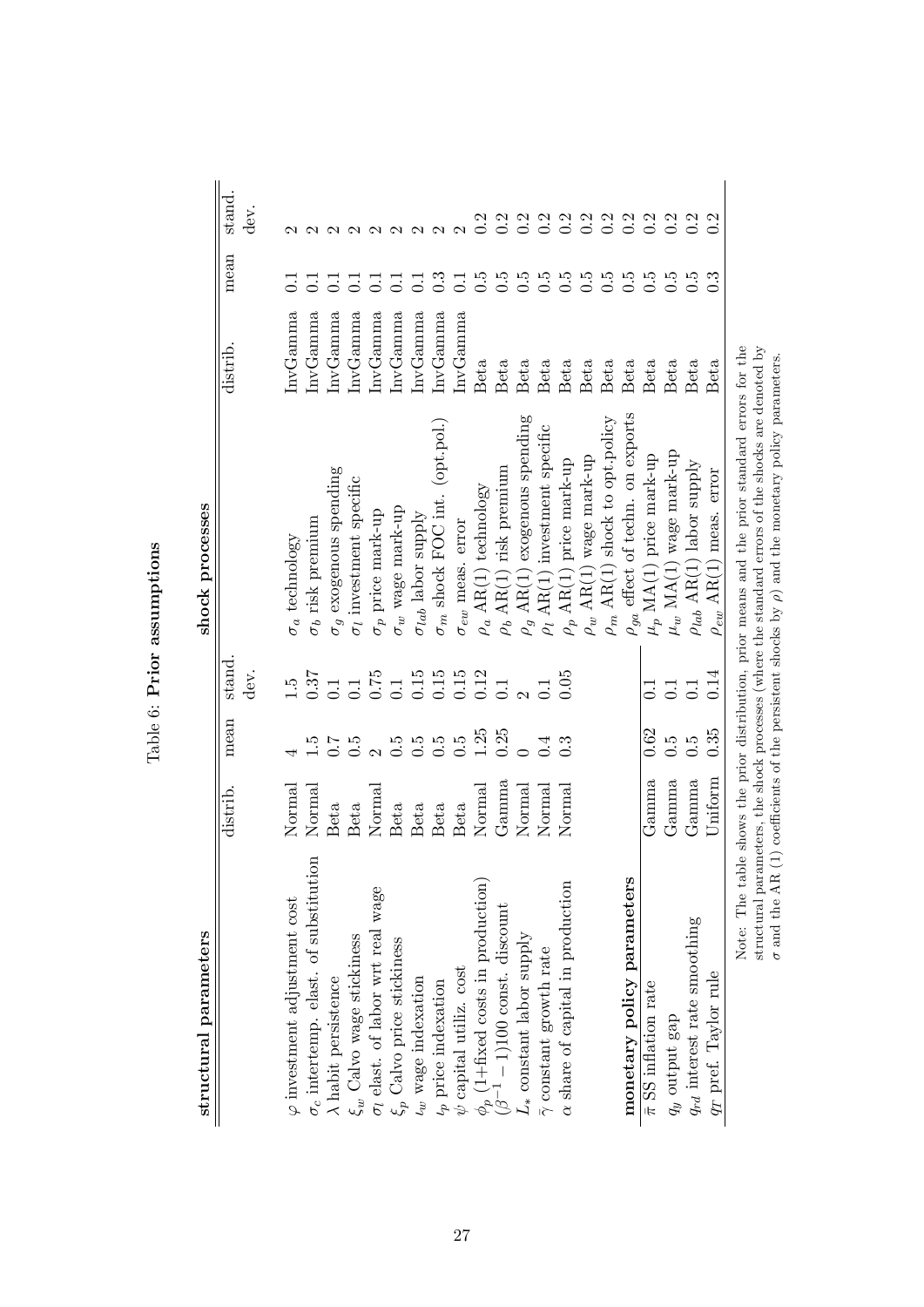



Note: The Ögure plots the alternative output gap measures for available data until 2010:1, although data is limited until 2007:4 to perform the estimation exercises. We also include the training sample period in the Ögure for completeness. The vertical shaded areas represent the NBER recession Note: The figure plots the alternative output gap measures for available data until 2010:1, although data is limited until 2007:4 to perform the estimation exercises. We also include the training sample period in the figu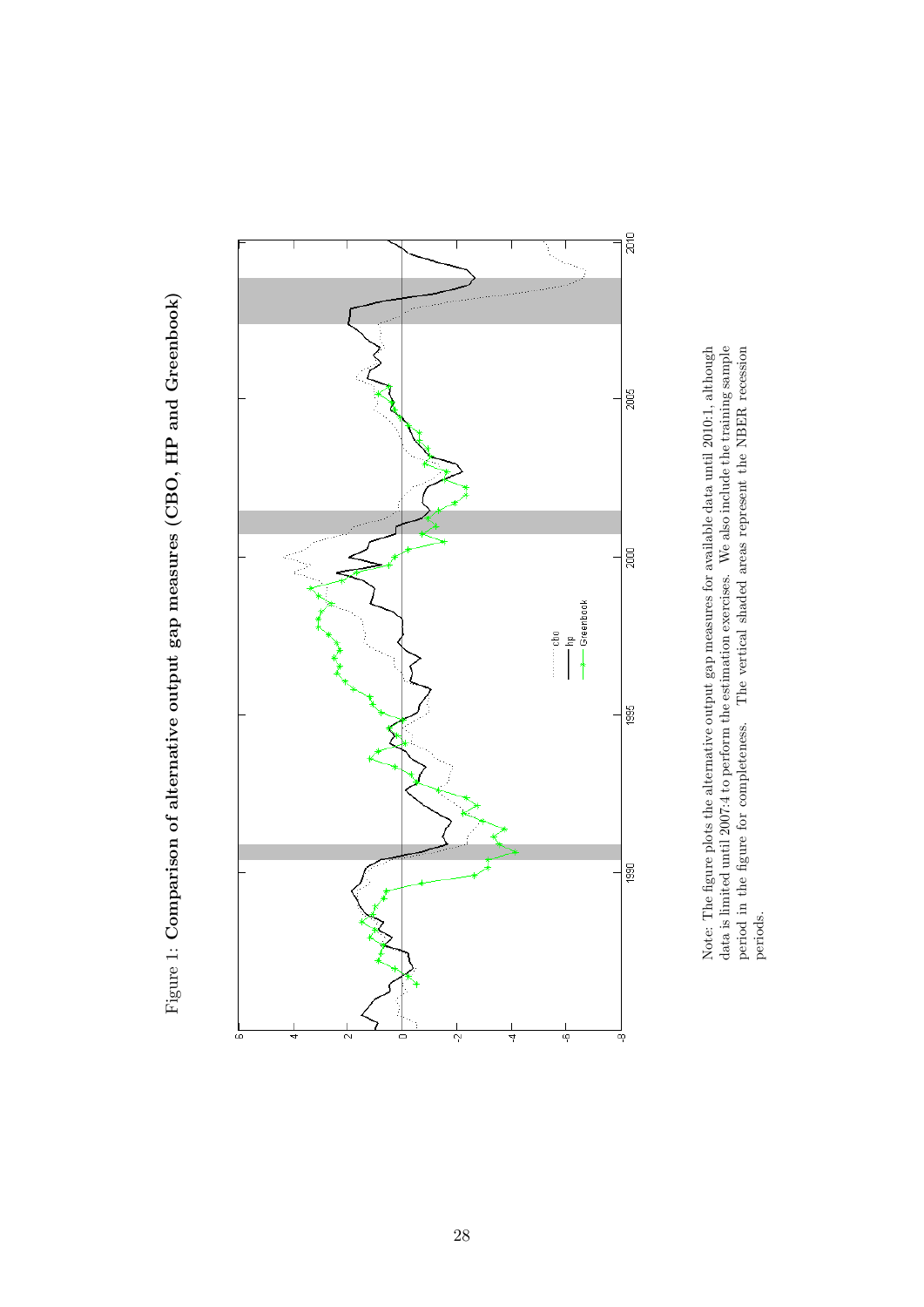Figure 2: Comparison of optimal interest rate, federal funds rate and the Taylor rule Figure 2: Comparison of optimal interest rate, federal funds rate and the Taylor rule



loss function is assumed to be:  $(1 - q_T)[(\pi_t - \pi)^2 + q_y(y_t - y_t^p)^2 + q_x(r_t - r_{t-1})^2] + q_T(r_t - r_t^T)^2$ . The figure further plots the implied Taylor rule obtained from the same model, and the actual federal Note: The optimal interest rate is the model-implied, systematic, interest rate obtained after estimating the model under the assumption of optimal monetary policy, where the minimized period Note: The optimal interest rate is the model-implied, systematic, interest rate obtained after estimating the model under the assumption of optimal monetary policy, where the minimized period loss function is assumed to be:  $(1- q_T)[(\pi_t-\bar{\pi})^2+q_y(y_t-y_t^p)^2+q_r d(r_t-r_{t-1})^2]+q_T (r_t-r_t^T)^2$ . The Ögure further plots the implied Taylor rule obtained from the same model, and the actual federal funds rate. The vertical shaded areas represent the NBER recession periods. funds rate. The vertical shaded areas represent the NBER recession periods.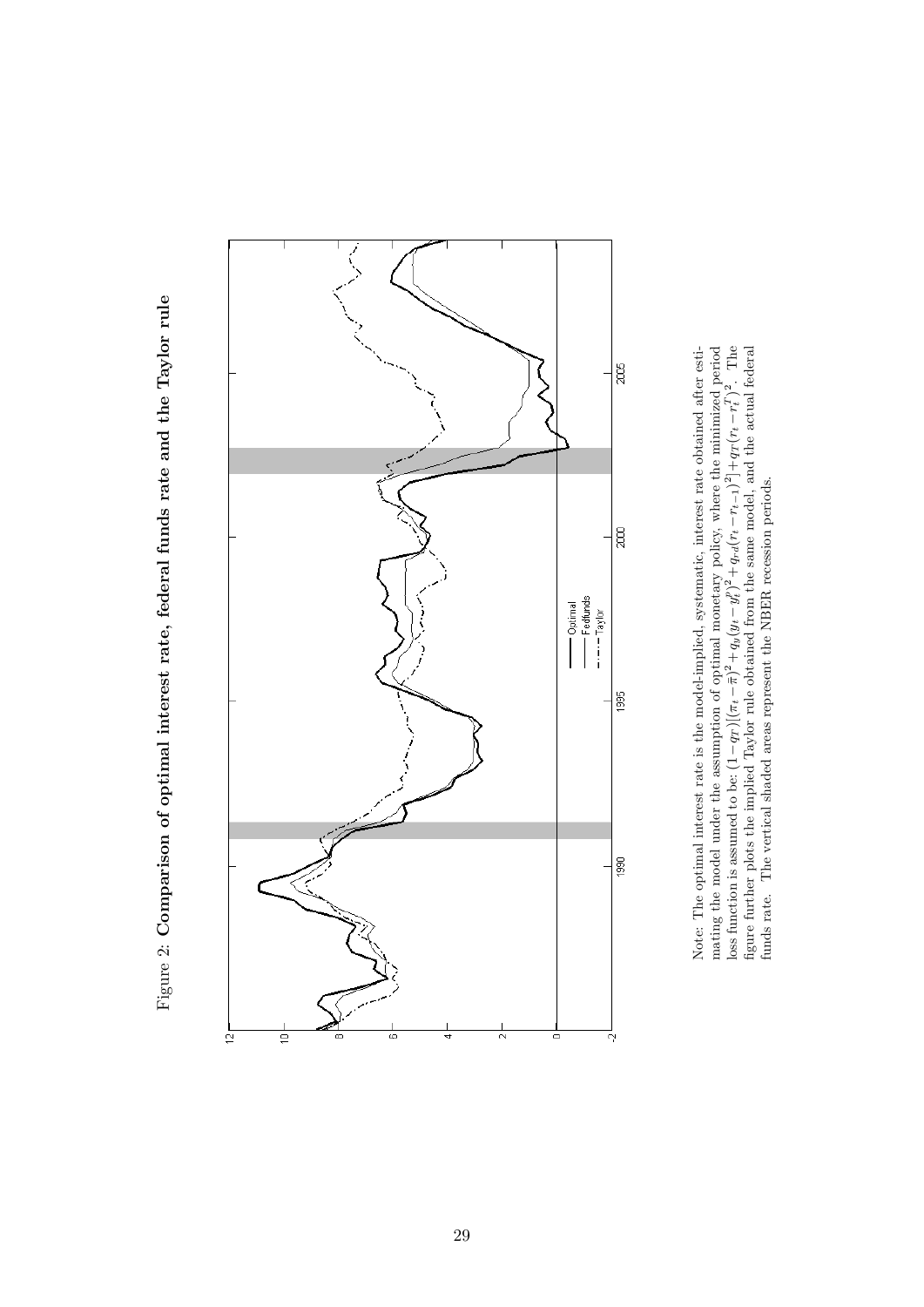

Figure 3: Historical decomposition of the interest rate Figure 3: Historical decomposition of the interest rate Note: The figure shows the historical decomposition of the interest rate, where the shocks are grouped into four categories; monetary policy shock, demand shocks (risk-premium shock, invest-ment shock and exogenous spendin Note: The Ögure shows the historical decomposition of the interest rate, where the shocks are grouped into four categories; monetary policy shock, demand shocks (risk-premium shock, investment shock and exogenous spending shock), supply shocks (total factor productivity shock and labor supply shock), and mark-up shocks (price and wage mark-up shocks). labor supply shock), and mark-up shocks (price and wage mark-up shocks).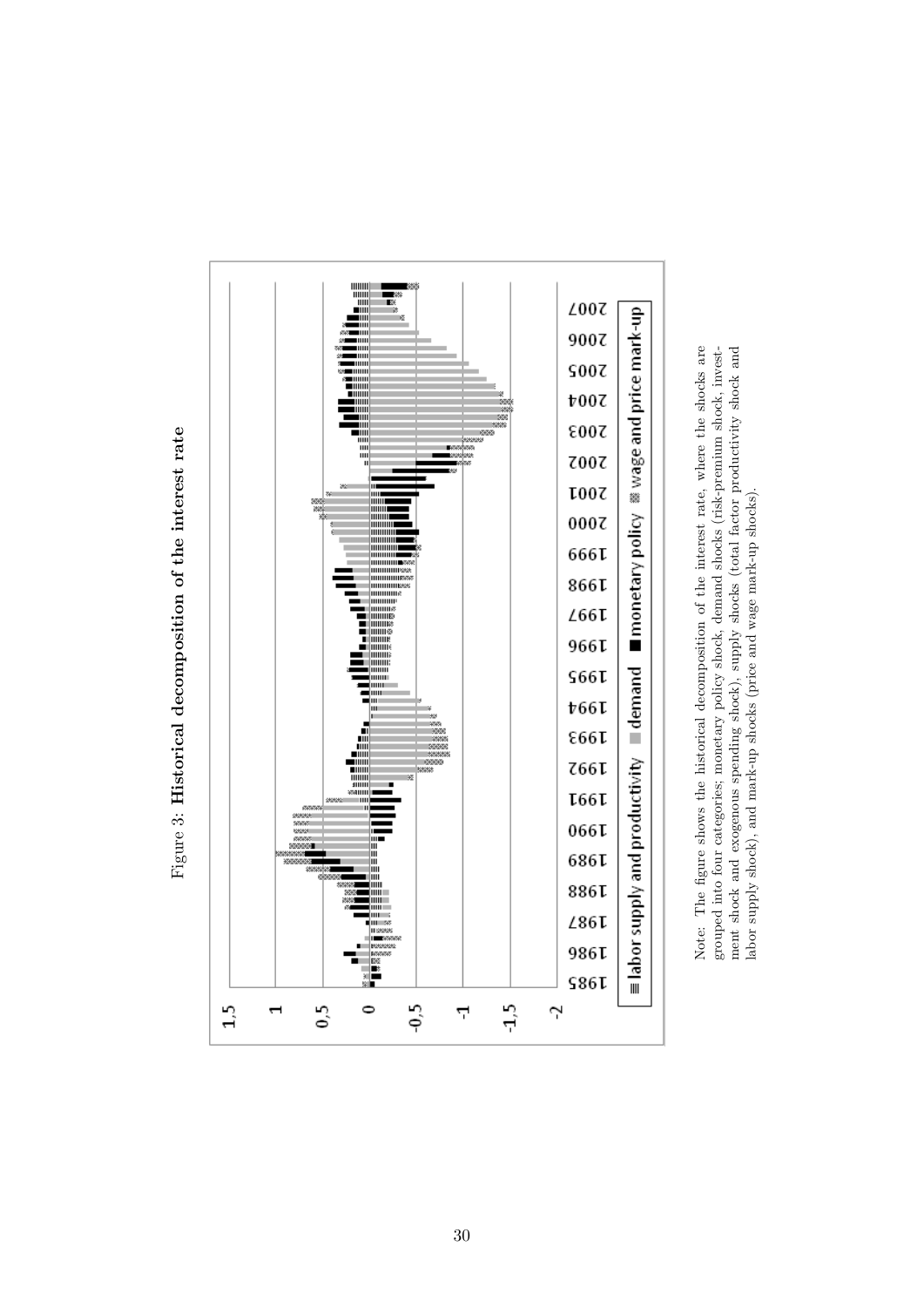#### **NATIONAL BANK OF BELGIUM - WORKING PAPERS SERIES**

The Working Papers are available on the website of the Bank: http://www.nbb.be.

- 184. "Discriminatory fees, coordination and investment in shared ATM networks" by S. Ferrari, *Research series*, January 2010.
- 185. "Self-fulfilling liquidity dry-ups", by F. Malherbe, *Research series*, March 2010.
- 186. "The development of monetary policy in the 20th century some reflections", by O. Issing, *Research series*, April 2010.
- 187. "Getting rid of Keynes? A survey of the history of macroeconomics from Keynes to Lucas and beyond", by M. De Vroey, *Research series*, April 2010.
- 188. "A century of macroeconomic and monetary thought at the National Bank of Belgium", by I. Maes, *Research series*, April 2010.
- 189. "Inter-industry wage differentials in EU countries: What do cross-country time-varying data add to the picture?", by Ph. Du Caju, G. Kátay, A. Lamo, D. Nicolitsas and S. Poelhekke, *Research series*, April 2010.
- 190. "What determines euro area bank CDS spreads?", by J. Annaert, M. De Ceuster, P. Van Roy and C. Vespro, *Research series*, May 2010.
- 191. "The incidence of nominal and real wage rigidity: An individual-based sectoral approach", by J. Messina, Ph. Du Caju, C. F. Duarte, N. L. Hansen, M. Izquierdo, *Research series*, June 2010.
- 192. "Economic importance of the Belgian ports: Flemish maritime ports, Liège port complex and the port of Brussels - Report 2008", by C. Mathys, *Document series,* July 2010.
- 193. "Wages, labor or prices: how do firms react to shocks?", by E. Dhyne and M. Druant, *Research series*, July 2010.
- 194. "Trade with China and skill upgrading: Evidence from Belgian firm level data", by G. Mion, H. Vandenbussche, and L. Zhu, *Research series*, September 2010.
- 195. "Trade crisis? What trade crisis?", by K. Behrens, G. Corcos and G. Mion, *Research series*, September 2010.
- 196. "Trade and the global recession", by J. Eaton, S. Kortum, B. Neiman and J. Romalis, *Research series*, October 2010.
- 197. "Internationalization strategy and performance of small and medium sized enterprises", by J. Onkelinx and L. Sleuwaegen, *Research series*, October 2010.
- 198. "The internationalization process of firms: From exports to FDI?", by P. Conconi, A. Sapir and M. Zanardi, *Research series*, October 2010.
- 199. "Intermediaries in international trade: Direct versus indirect modes of export", by A. B. Bernard, M. Grazzi and C. Tomasi, *Research series*, October 2010.
- 200. "Trade in services: IT and task content", by A. Ariu and G. Mion, *Research series*, October 2010.
- 201. "The productivity and export spillovers of the internationalisation behaviour of Belgian firms", by M. Dumont, B. Merlevede, C. Piette and G. Rayp, *Research series*, October 2010.
- 202. "Market size, competition, and the product mix of exporters", by T. Mayer, M. J. Melitz and G. I. P. Ottaviano, *Research series*, October 2010.
- 203. "Multi-product exporters, carry-along trade and the margins of trade", by A. B. Bernard, I. Van Beveren and H. Vandenbussche, *Research series*, October 2010.
- 204. "Can Belgian firms cope with the Chinese dragon and the Asian tigers? The export performance of multiproduct firms on foreign markets" by F. Abraham and J. Van Hove, *Research series*, October 2010.
- 205. "Immigration, offshoring and American jobs", by G. I. P. Ottaviano, G. Peri and G. C. Wright, *Research series*, October 2010.
- 206. "The effects of internationalisation on domestic labour demand by skills: Firm-level evidence for Belgium", by L. Cuyvers, E. Dhyne, and R. Soeng, *Research series*, October 2010.
- 207. "Labour demand adjustment: Does foreign ownership matter?", by E. Dhyne, C. Fuss and C. Mathieu, *Research series*, October 2010.
- 208. "The Taylor principle and (in-)determinacy in a New Keynesian model with hiring frictions and skill loss", by A. Rannenberg, *Research series*, November 2010.
- 209. "Wage and employment effects of a wage norm: The Polish transition experience" by A. de Crombrugghe and G. de Walque, *Research series*, February 2011.
- 210. "Estimating monetary policy reaction functions: A discrete choice approach" by J. Boeckx, *Research series*, February 2011.
- 211. "Firm entry, inflation and the monetary transmission mechanism" by V. Lewis and C. Poilly, *Research series*, February 2011.
- 212. "The link between mobile telephony arrears and credit arrears" by H. De Doncker, *Document series*, March 2011.